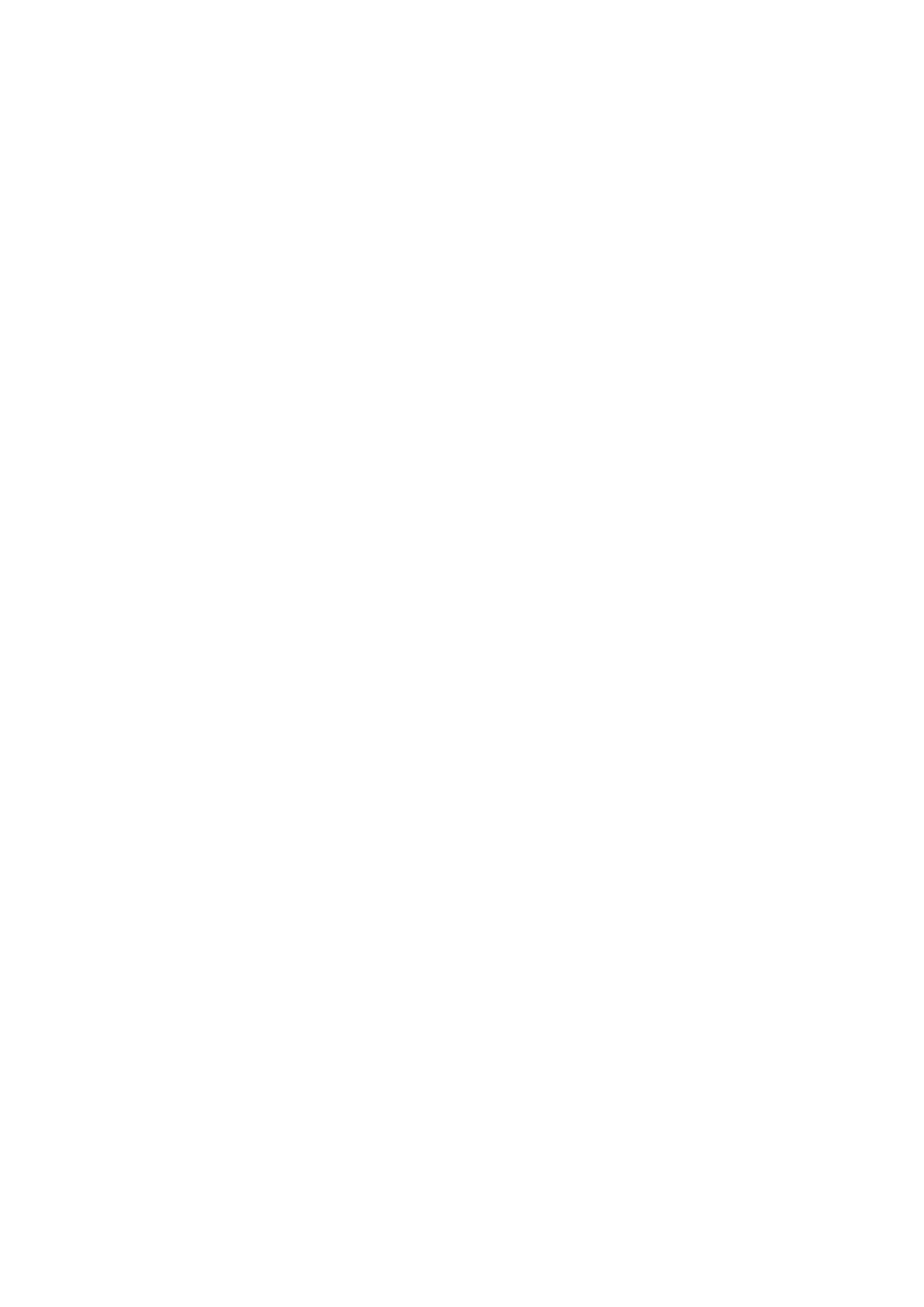| <b>STATUTE I</b>                                                                          |
|-------------------------------------------------------------------------------------------|
| <b>STATUTE II</b>                                                                         |
| <b>STATUTE III</b>                                                                        |
| <b>STATUTE IV</b>                                                                         |
| <b>STATUTE V</b>                                                                          |
| <b>STATUTE VI</b>                                                                         |
| <b>STATUTE VII</b>                                                                        |
| <b>STATUTE VIII</b>                                                                       |
| <b>STATUTE IX</b>                                                                         |
| <b>STATUTE X</b><br>Of the Fellows                                                        |
| <b>STATUTE XI</b>                                                                         |
| STATUTE XII<br>Of Past Fellows And Of The Titles of Fellow Emeritus and Fellow Emerita 17 |
| <b>STATUTE XIII</b>                                                                       |
| <b>STATUTE XIV</b>                                                                        |
| <b>STATUTE XV</b>                                                                         |
| <b>STATUTE XVI</b>                                                                        |
| <b>STATUTE XVII</b>                                                                       |
| <b>STATUTE XVIII</b>                                                                      |

# **TABLE OF CONTENTS**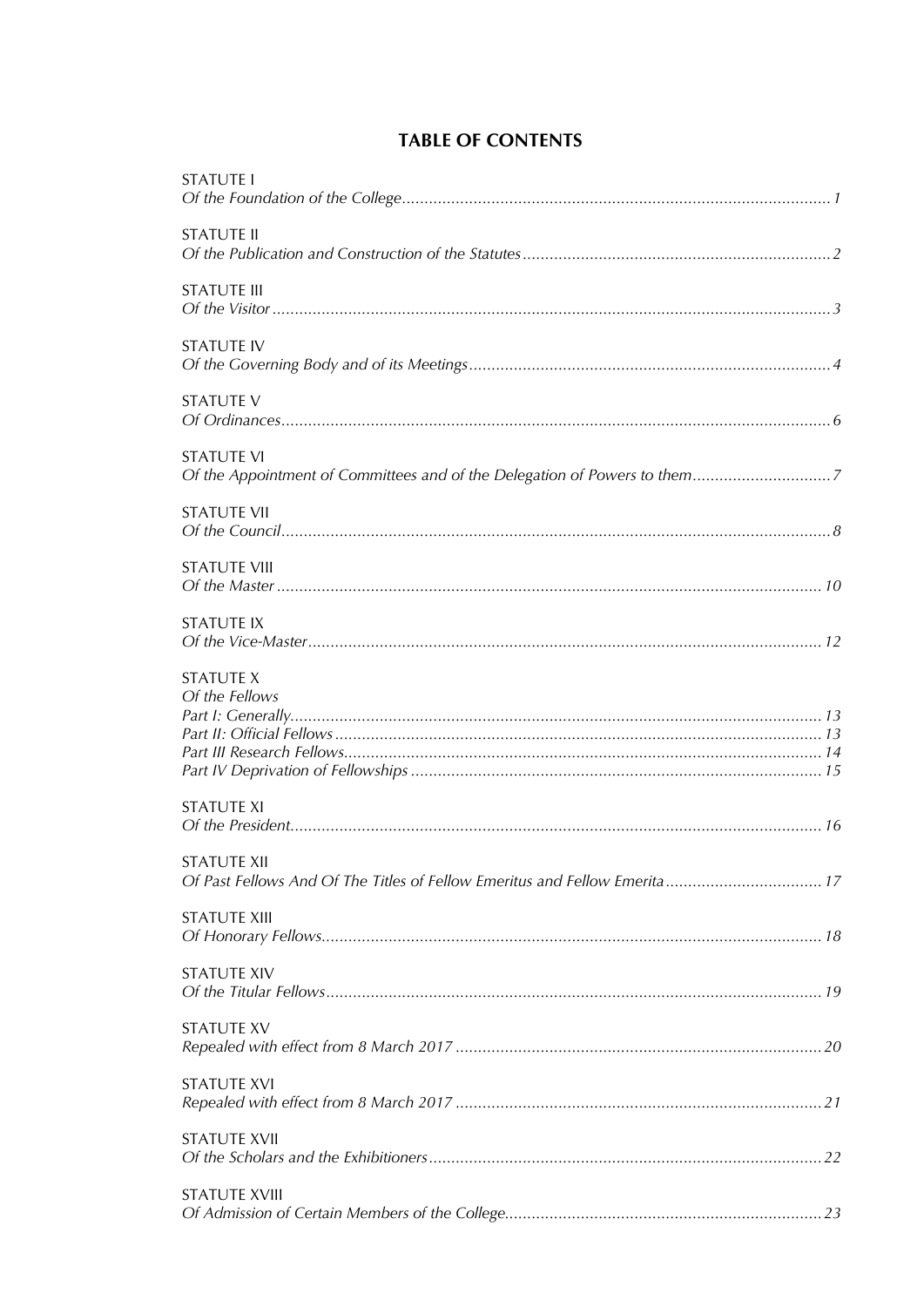| STATUTE XX<br>Of Academic Staff |
|---------------------------------|
|                                 |
|                                 |
|                                 |
|                                 |
|                                 |
|                                 |
|                                 |
| <b>STATUTE XXI</b>              |
| <b>STATUTE XXII</b>             |
| <b>STATUTE XXIII</b>            |
|                                 |
| <b>STATUTE XXIV</b>             |
| <b>STATUTE XXV</b>              |
|                                 |
|                                 |
| <b>STATUTE XXVI</b>             |
|                                 |
| <b>STATUTE XXVII1</b>           |
|                                 |
| <b>STATUTE XXVIII</b>           |
| STATUTE XXIX                    |
|                                 |
|                                 |
| STATUTE XXX                     |
|                                 |
| <b>STATUTE XXXI</b>             |
|                                 |
| <b>STATUTE XXXII</b>            |
|                                 |
| <b>STATUTE XXXIII</b>           |
|                                 |
| <b>STATUTE XXXIV</b>            |
|                                 |
| STATUTE XXXV                    |
|                                 |
| STATUTE XXXVI                   |
|                                 |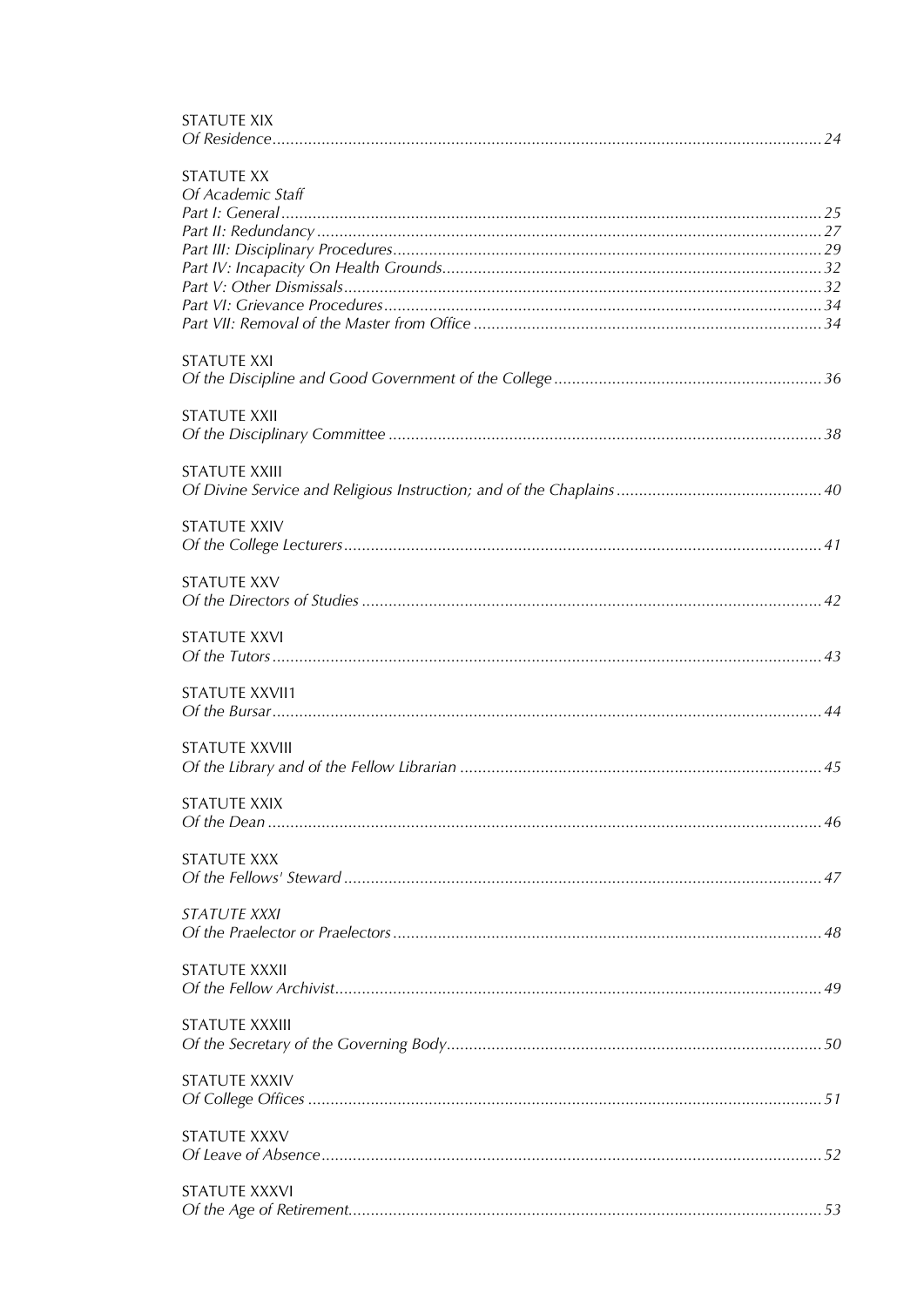| <b>STATUTE XXXVII</b>                                                                                |
|------------------------------------------------------------------------------------------------------|
| <b>STATUTE XXXVIII</b>                                                                               |
| <b>STATUTE XXXIX</b>                                                                                 |
| <b>STATUTE XL</b>                                                                                    |
| <b>STATUTE XLI</b>                                                                                   |
| <b>STATUTE XLII6</b>                                                                                 |
| <b>STATUTE XLIII</b>                                                                                 |
| <b>STATUTE XLIV</b>                                                                                  |
| <b>STATUTE XLV</b><br>Of the Commencement of these Statutes and of the Repeal of Former Statutes  62 |
| <b>STATUTE XLVI</b>                                                                                  |
| <b>STATUTE XLVII</b>                                                                                 |
| <b>STATUTE XLVIII</b>                                                                                |
| <b>STATUTE XLIX</b>                                                                                  |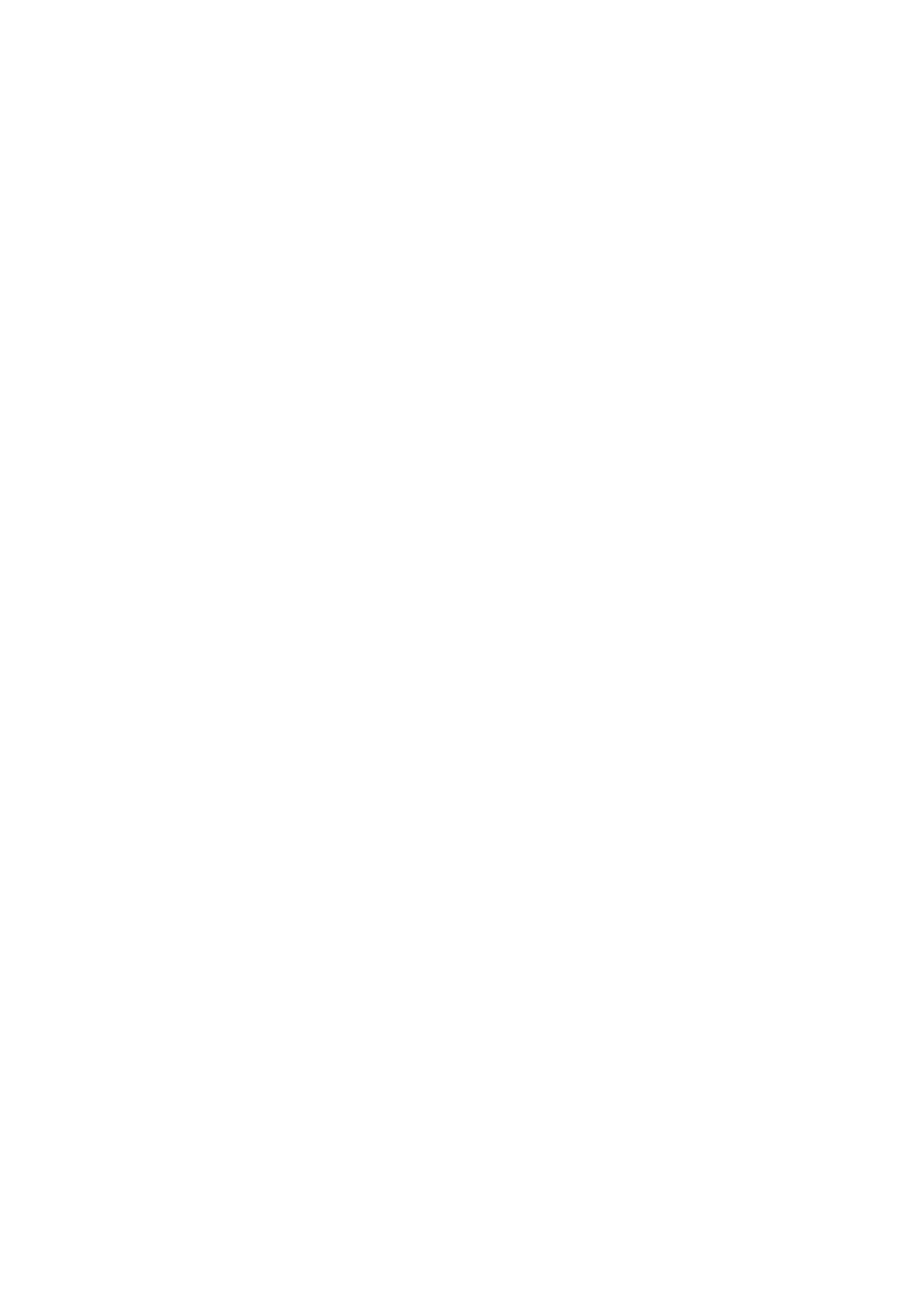## STATUTE I

## *Of the Foundation of the College*

- 1. Whereas the College called Downing College, in the University of Cambridge, was originally intended mainly for the encouragement of the studies of Law and Medicine in all their branches, and of the cognate subjects of Moral and Natural Science, the College is now intended for the encouragement of all subjects taught in the University.
- 2. The Foundation shall consist of a Master, Fellows and Scholars.
- 3. The College shall be known by the name of 'The Master, Fellows, and Scholars of Downing College in the University of Cambridge'; and under that modification of its original name shall retain its present property and possessions and continue to enjoy all powers and privileges conferred on it by its Charter or otherwise.
- 4. The seniority of Members of the Foundation shall be taken as follows: first, the Master; then the Fellows, according to the date of admission to their Fellowships and not according to any degree; and lastly, the Scholars, in like order and manner.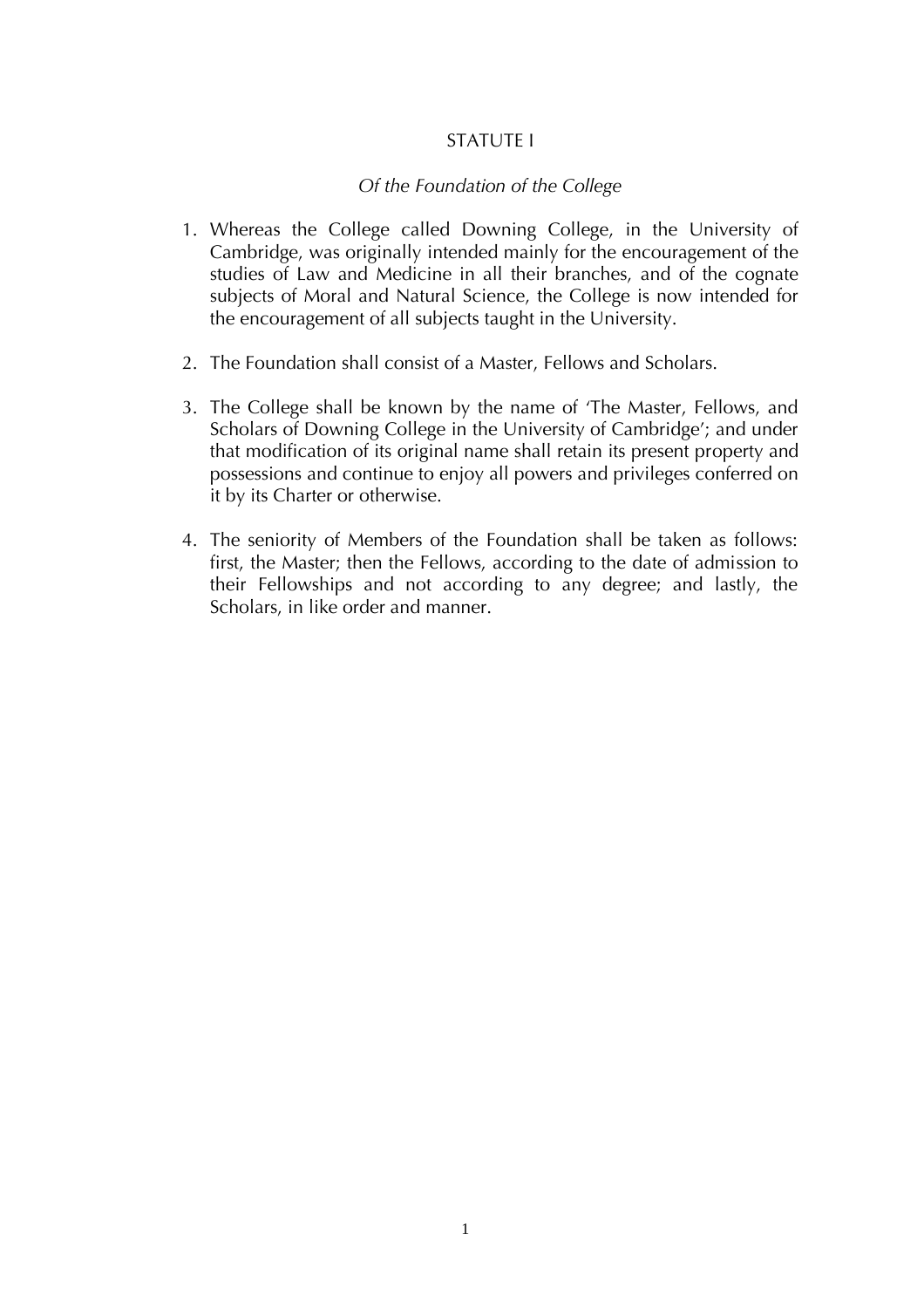## STATUTE II

## *Of the Publication and Construction of the Statutes*

- 1. Whereas it is highly expedient that those who are to live according to the regulations of any code of laws should have every facility which may enable them to become acquainted with those laws, it is ordained, as a fundamental law of this College, that the Statutes for the time being shall be printed, together with appropriate extracts from the Charter, and that a copy of both shall be handed to every Fellow on his or her first admission to a Fellowship; and whenever there shall be any alteration or addition to the Statutes, the same shall be printed and distributed to all members of the Governing Body.
- 2. If any question shall arise in regard to the construction of any Statute of the College, it shall be decided by the Governing Body. But it shall be competent to any party affected by such decision to appeal to the Visitor.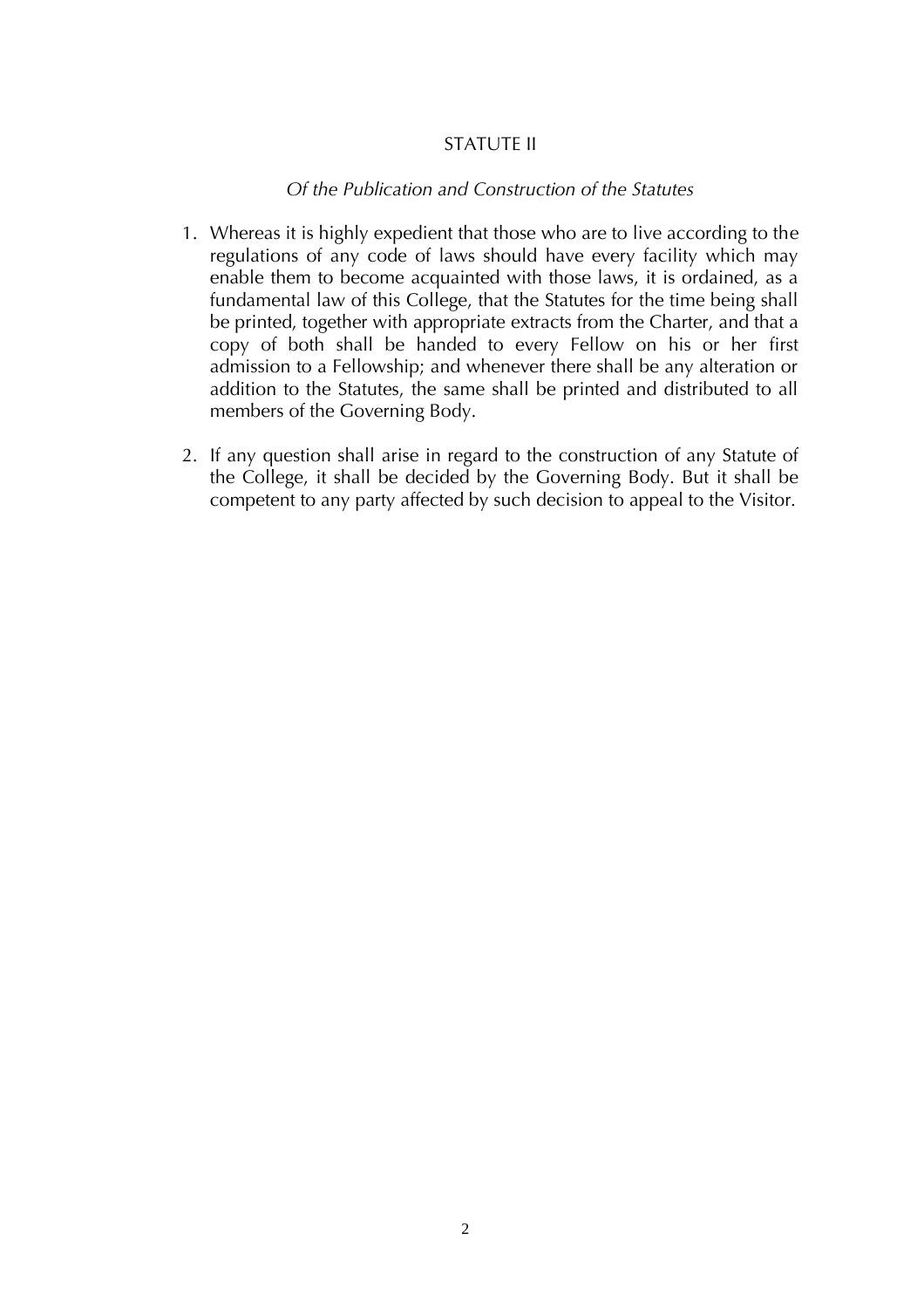## STATUTE III

# *Of the Visitor*

- 1. As provided by the Charter of the College, the Visitor is the Crown.
- 2. In accordance with the provisions of the Education Reform Act 1988 and the Higher Education Act 2004, nothing in these Statutes shall enable or require the Visitor—

(a) to hear any appeal or determine any dispute relating to a member of the academic staff to whom Statute XX applies which concerns the member's appointment or employment or the termination of that appointment or employment; or

(b) to disallow or annul any Ordinances or Regulations of the Governing Body made under or having effect for the purposes of Statute XX.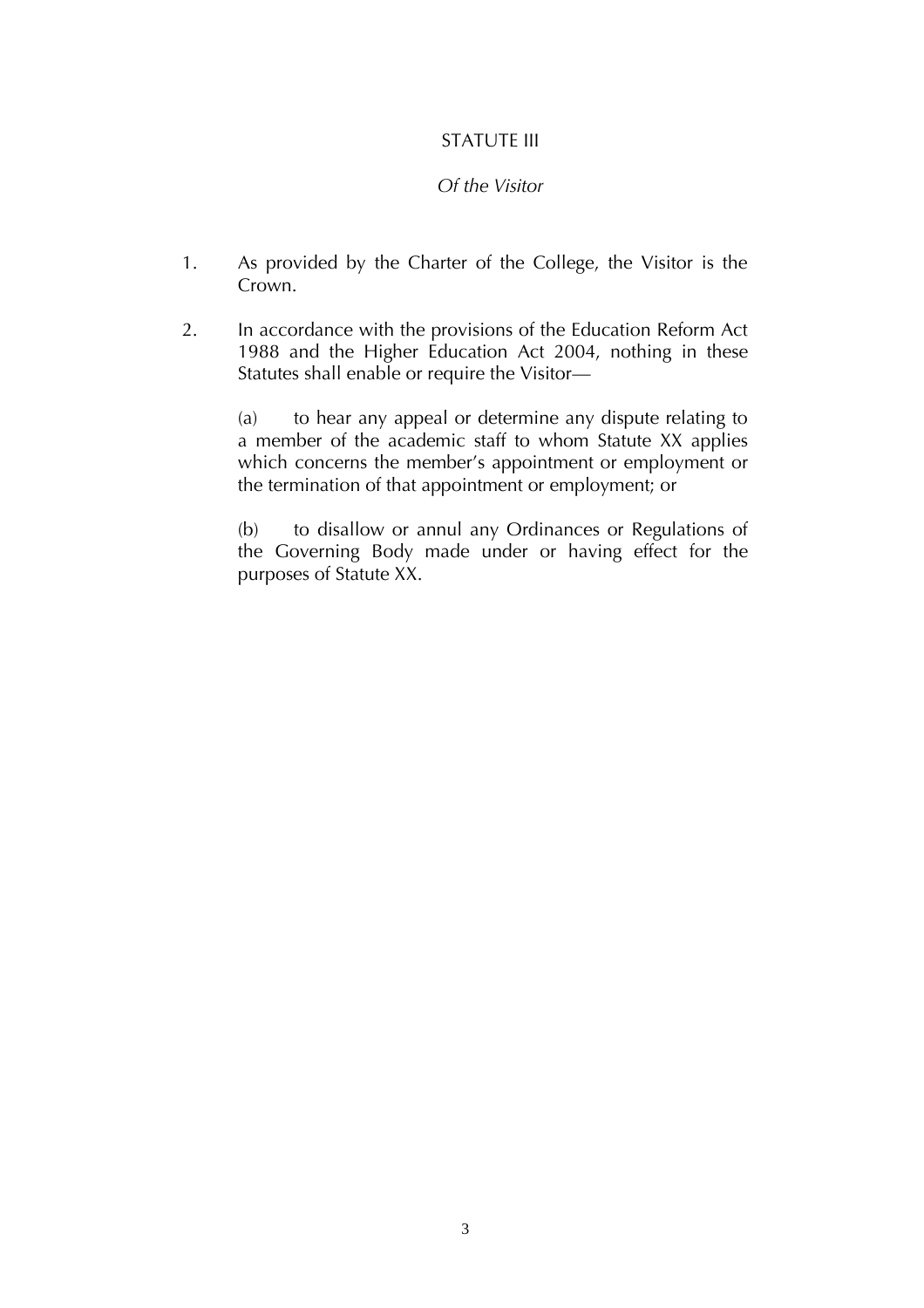## STATUTF IV

## *Of the Governing Body and of its Meetings*

- 1. The Governing Body shall be the Master, Official Fellows and Research Fellows elected under Statute X. The Master shall have power to summon meetings of the Governing Body, or of the Members of the Governing Body who are not on leave of absence, whenever he or she shall think proper. He or she shall also summon such meetings within twenty-one days, (excluding days not falling within Term) if requested in writing, in the former case by six of the Fellows, and in the latter case by three of the Fellows who are not on leave of absence.
- 2. All the Members of the Governing Body shall be summoned to a meeting of the Governing Body, and seven clear days' notice of such meeting shall be given by electronic means and by confirmatory letters addressed to them at the College.
- 3. The quorum to constitute a Meeting of the Governing Body during Full Term shall be a majority of the then existing Members thereof excluding any Fellow on leave of absence, and the quorum to constitute such a meeting on a day not falling within Full Term shall be one more than a quarter of the then existing Members thereof excluding any Fellow on leave of absence.
- 4. All the Members of the Governing Body who are not on leave of absence shall be summoned to a meeting of the Members of the Governing Body who are not on leave of absence, and seven days' clear notice of such meeting shall be given by electronic means and by confirmatory letters addressed to them at the College.
- 5. Where in these Statutes the Governing Body is spoken of, it shall be understood that unless otherwise provided all acts to be done by them may be done by the majority of the Members of the Governing Body present at a meeting duly summoned aforesaid: and all acts required to be done by the Members of the Governing Body who are not on leave of absence may be done by a majority of the Members of the Governing Body who are not on leave of absence, present at a meeting summoned as aforesaid.
- 6. At all meetings the Master, or in his or her absence the Vice-Master or in his or her absence the most senior Fellow present who is willing and able to act, shall preside, and shall have besides his or her own vote a casting vote.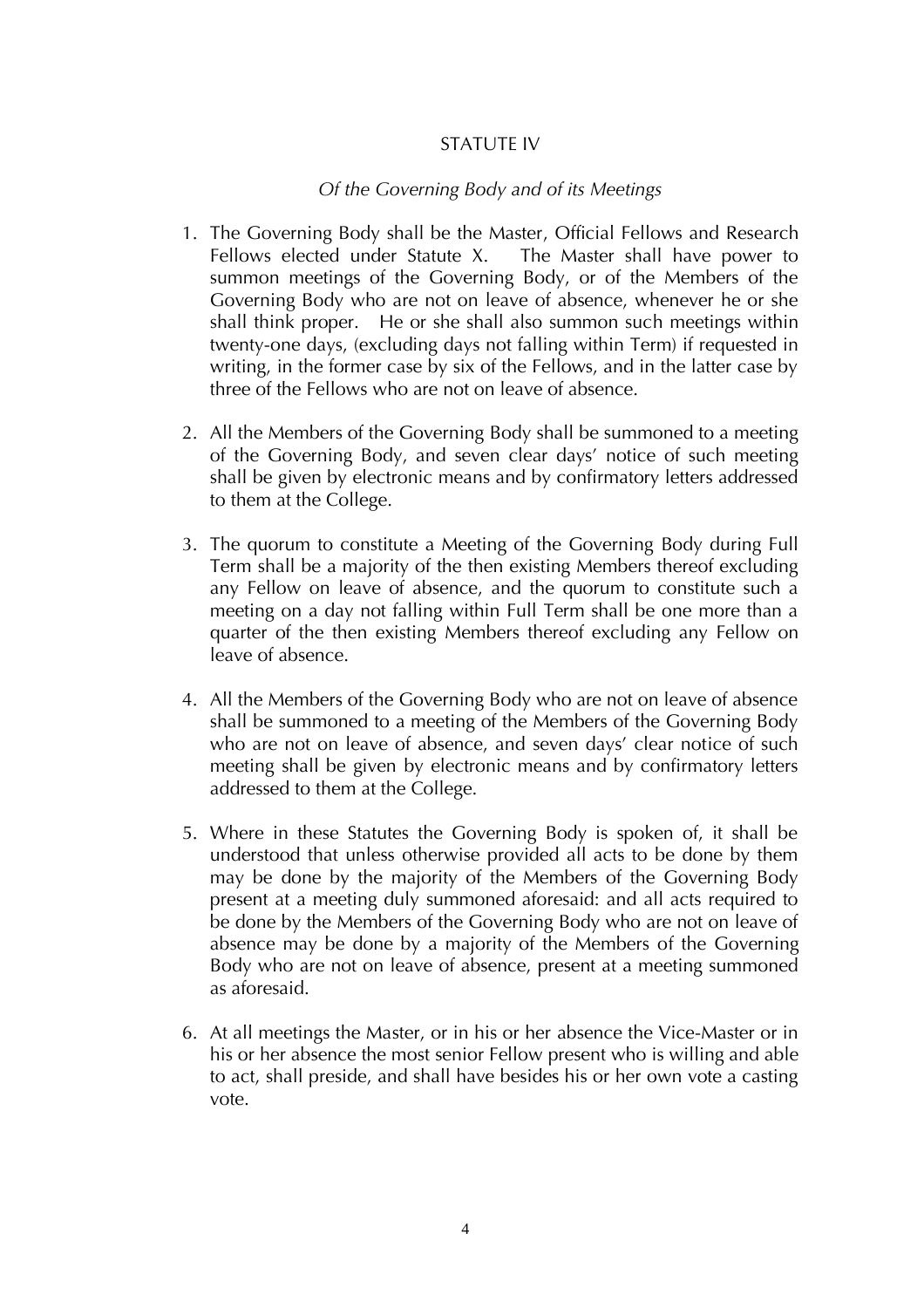- 7. At least one meeting of the Governing Body shall be held in every Term.
- 8. It shall be the duty of the Master to ensure that minutes are made of the proceedings of every Meeting of the Governing Body; the custody of the Minute Book shall be determined by the Master and it shall be accessible to Members of the Governing Body at all reasonable times.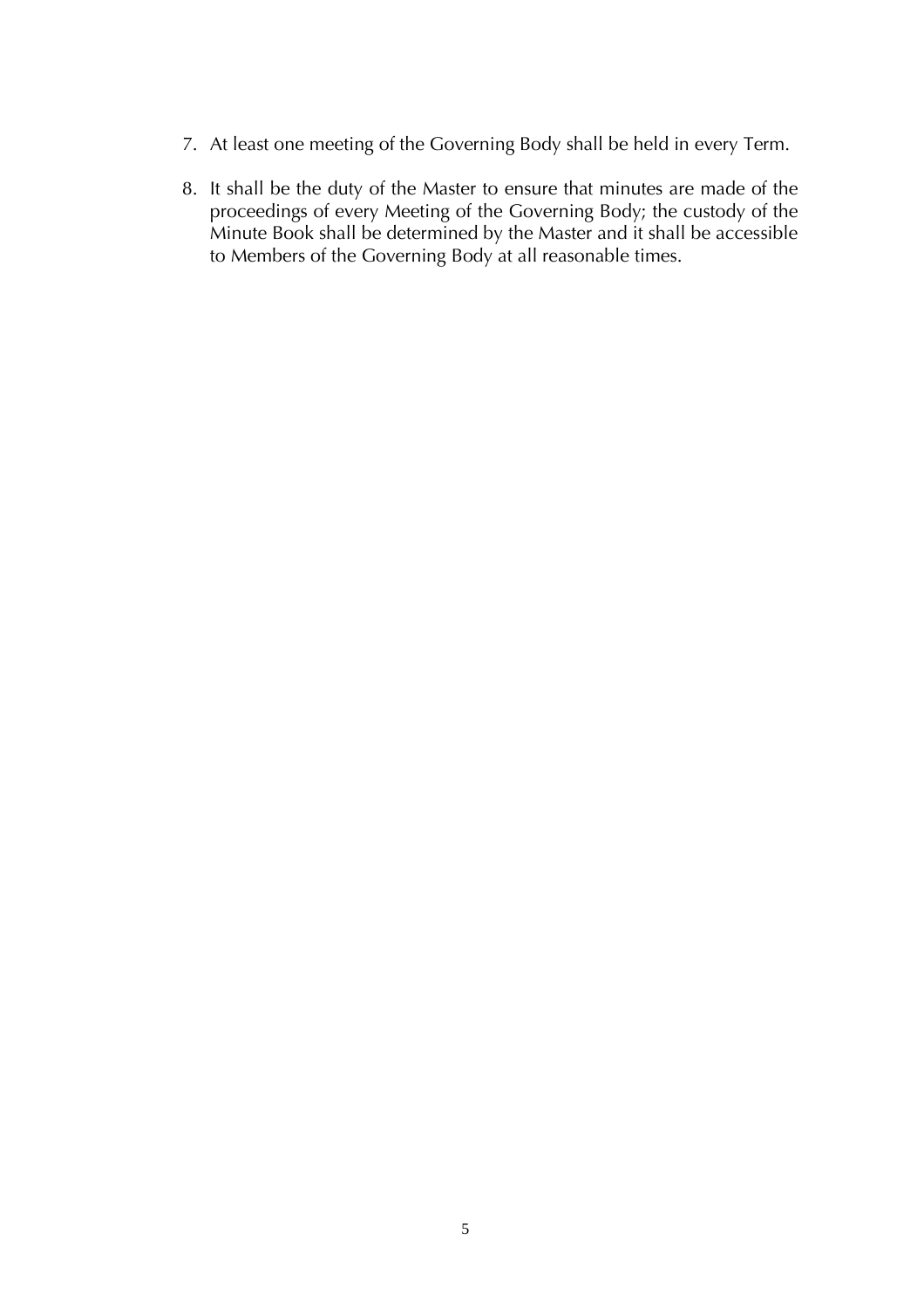#### STATUTE V

#### *Of Ordinances*

It shall be competent to the Governing Body to issue Ordinances not inconsistent with the Charter, the Statutes for the time being of the College or the University nor with any Act of Parliament. Any Draft Ordinance shall be distributed by the Master to all Members of the Governing Body not less than seven clear days (excluding days not falling within Term) before a proposal for its adoption shall be made. Any Ordinance shall be approved by a two-thirds majority of Members of the Governing Body present and voting at the Meeting, excluding any Fellow on leave of absence, and any Ordinance previously adopted may be rescinded by the same majority. A copy of every Ordinance then in force shall be sent to each Fellow and presented to each Fellow on his or her admission to a Fellowship.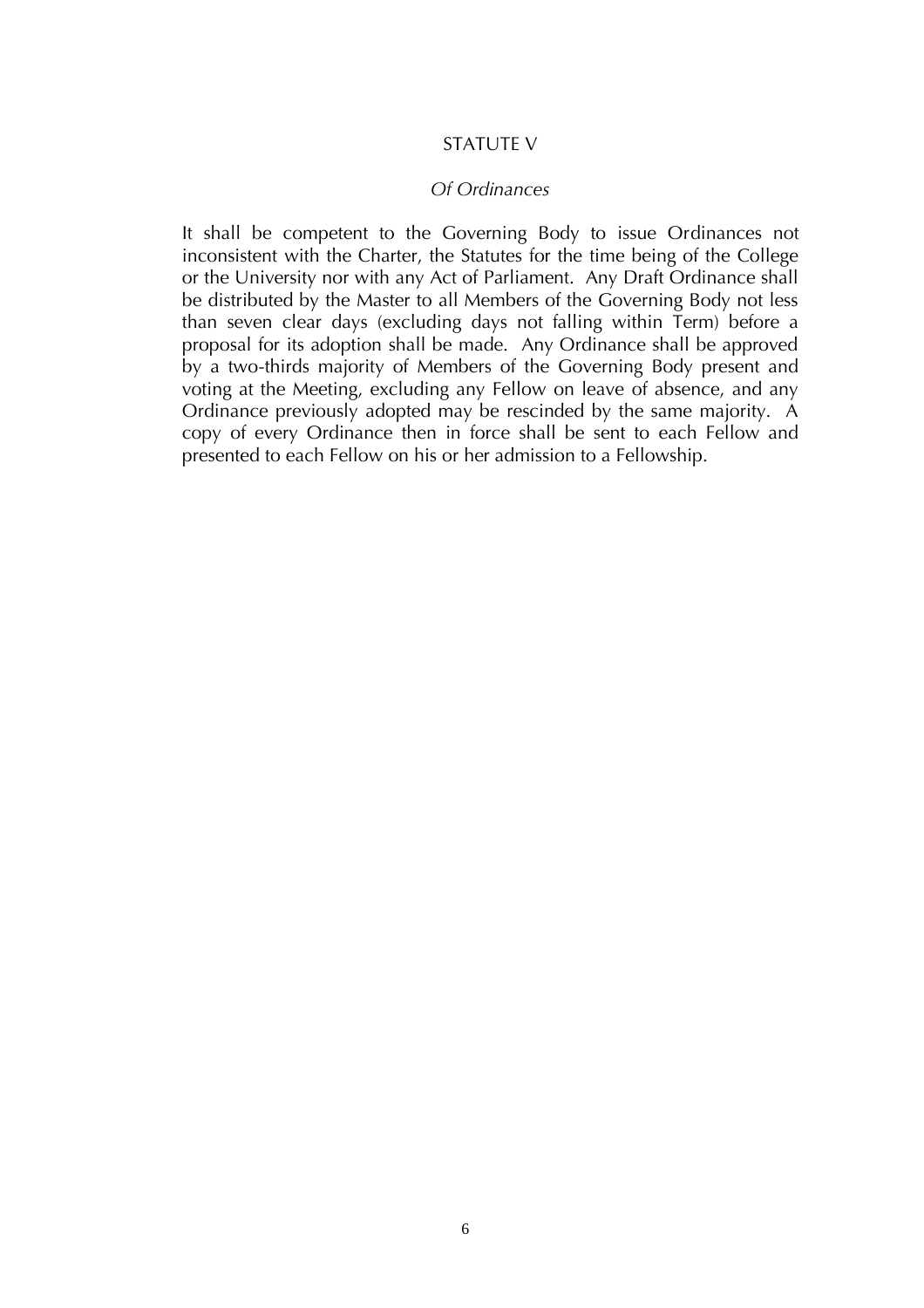## STATUTE VI

#### *Of the Appointment of Committees and of the Delegation of Powers to them*

It shall be competent to the Governing Body to create such Committees, not inconsistent with the Statutes or Ordinances, as the Governing Body may determine for the good governance of the College, to perform such functions as are not inconsistent with the Statutes or Ordinances. Such Committees, which shall include members of the Governing Body, shall be responsible to the Governing Body and shall report fully to it. It shall be competent to the Governing Body to revoke any decision made by any such Committee.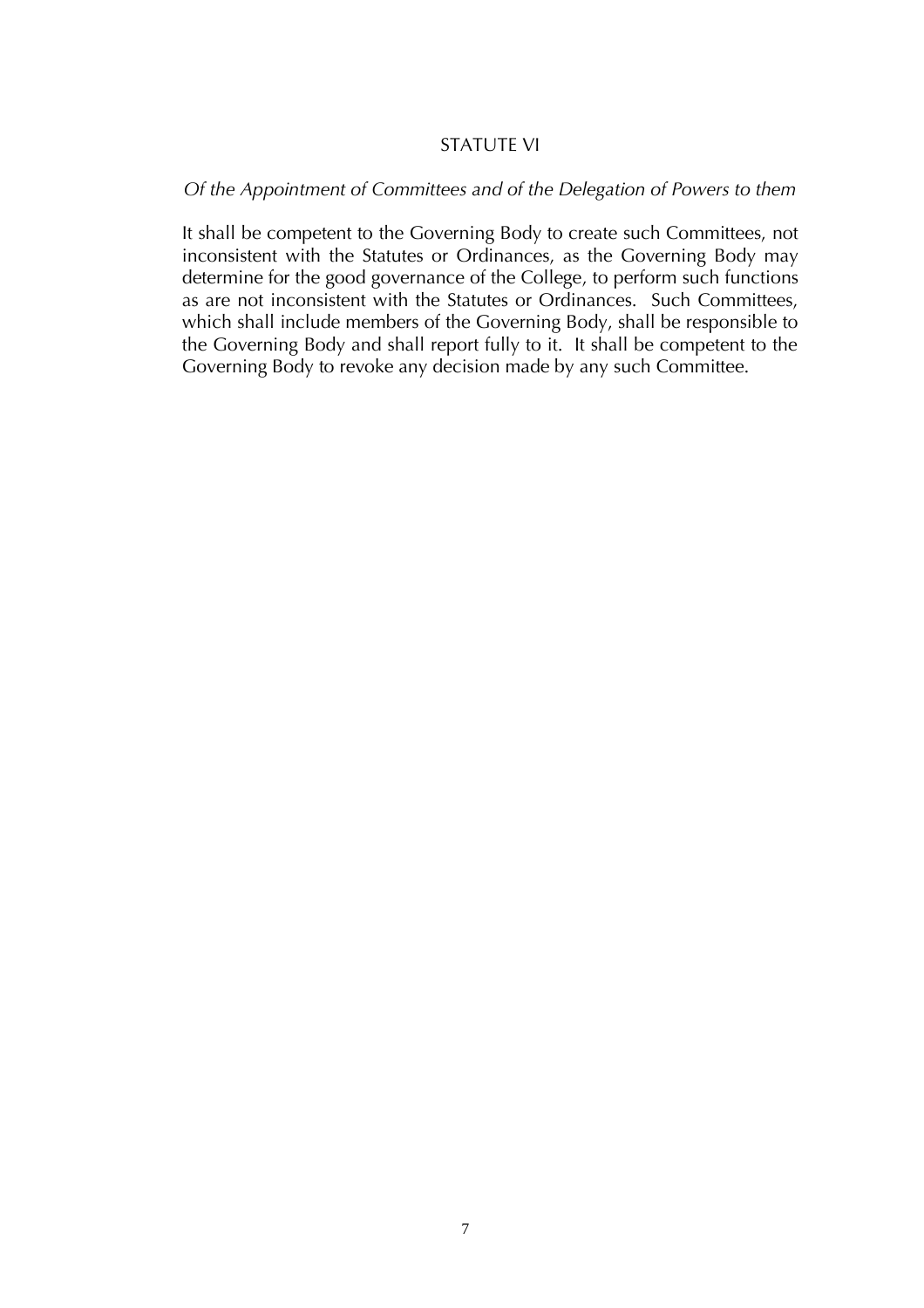## STATUTE VII

#### *Of the Council*

- 1. The Governing Body may at a meeting specially summoned for the purpose, by a vote in which not less than two-thirds of the whole number of Members of the Governing Body concur, excluding any Fellow on leave of absence, institute a Council.
- 2. The Master and any members of the Governing Body who hold for the time being the Offices of Senior Tutor and Senior Bursar shall be members of the Council by virtue of their offices. There shall in addition be such a number of Fellows elected as members of the Council as is in this Statute provided.
- 3. Upon the first institution of the Council the Governing Body shall elect four Fellows as members thereof for one calendar year and four Fellows as such members for two calendar years. So long as the Council shall continue to exist the Governing Body shall in each succeeding year elect four Fellows as members of the Council for two calendar years. Provided that if at the time of the first institution of the Council or of any subsequent regular annual election thereto the number of the Governing Body be less than twenty-three, the number of Fellows then to be elected shall be so reduced as to secure that the membership of the Council shall be less than one half the number of the Governing Body. Any casual vacancy in the membership of the Council shall be supplied by election for the period remaining before the next regular annual election thereto.
- 4. A Fellow of whatsoever category shall always be eligible for election or re-election to the Council save during such time as he or she may already be a member thereof by virtue of his or her office.
- 5. The Council may exercise all powers of government of the College save such as are in these Statutes, construed as is hereinafter provided, reserved to the Governing Body or to any other body or officer. Upon the institution of the Council there shall in addition devolve upon that body all the powers invested in the Governing Body or the Members thereof in residence by virtue of Statutes XVII (Of the Scholars and the Exhibitioners), XVIII (Of Admission of Certain Members of the College), XLIII (Of Leases and of the College Seal), XLIV (Of the College Staff), XLVII (Of Investment and Application of Assets), and XLVIII (Of Surplus Income of Certain Trusts), and, during such time as the Council may continue to exist, those Statutes and that paragraph shall be read and construed as if, for the words 'The Governing Body' or 'the Members of the Governing Body who are not on leave of absence' wheresoever therein appearing, there appeared instead the words 'the Council'. There shall similarly devolve upon the Council the powers reserved to the Members of the Governing Body in residence by virtue of Statute XXI (Of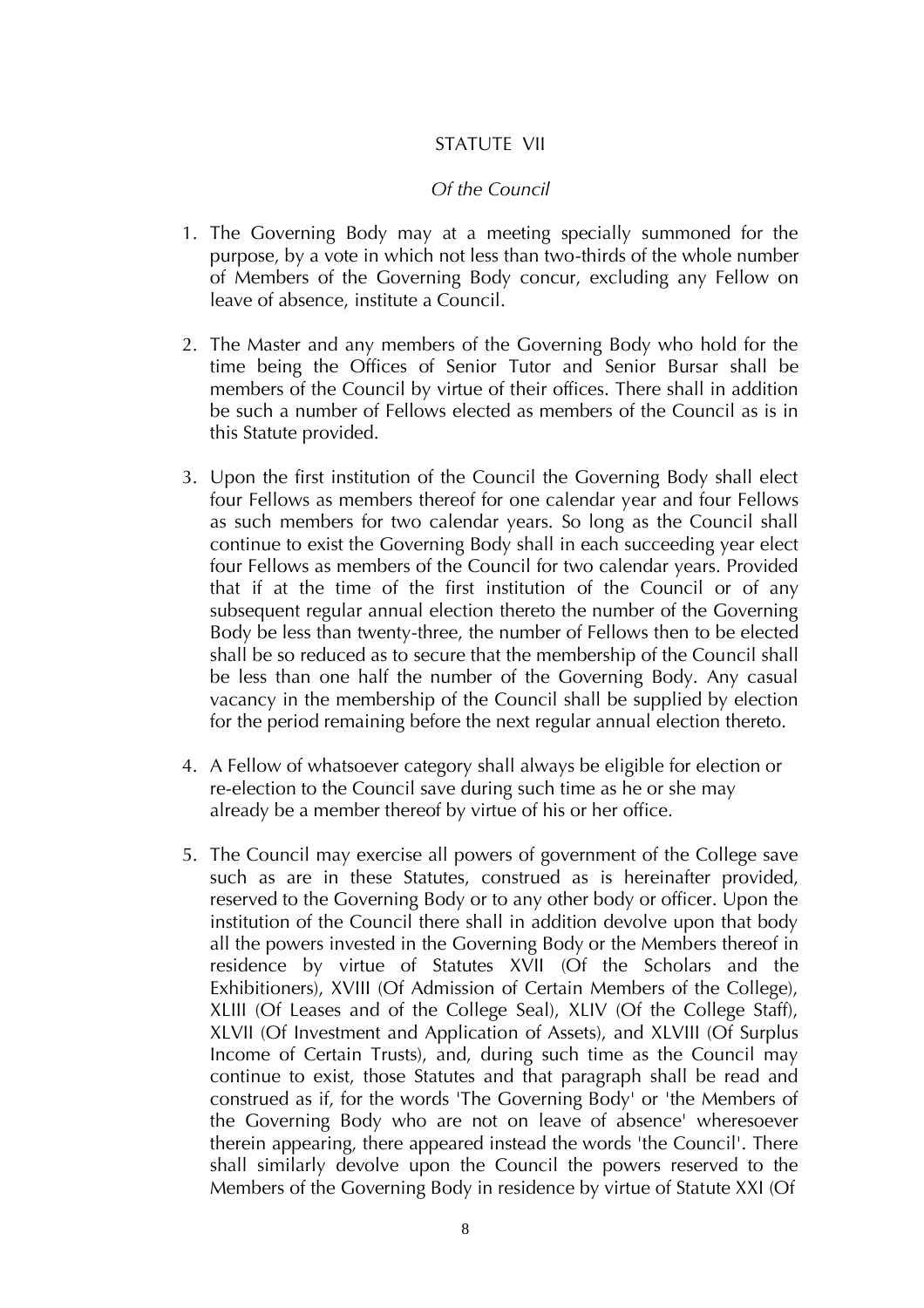- 6. the Discipline and Good Government of the College), other than the power to remove from the College finally a member of the College *in statu pupillari.*
- 7. At all meetings of the Council the Master, or in his or her absence the Vice-Master or in his or her absence the most senior Fellow present who is able and willing to act, shall preside. It shall be the duty of the Master to ensure that minutes are made of every meeting of the Council; the custody of the Minute Book shall be determined by the Master and it shall be accessible to members of the Governing Body at all reasonable times.
- 8. The Governing Body may at a College meeting specially summoned for the purpose, by a vote in which not less than two-thirds of its whole number concur, excluding any Fellow on leave of absence, annul any resolution of the Council. The Governing Body may in like manner dissolve the Council and resume the powers delegated thereto by virtue of this Statute.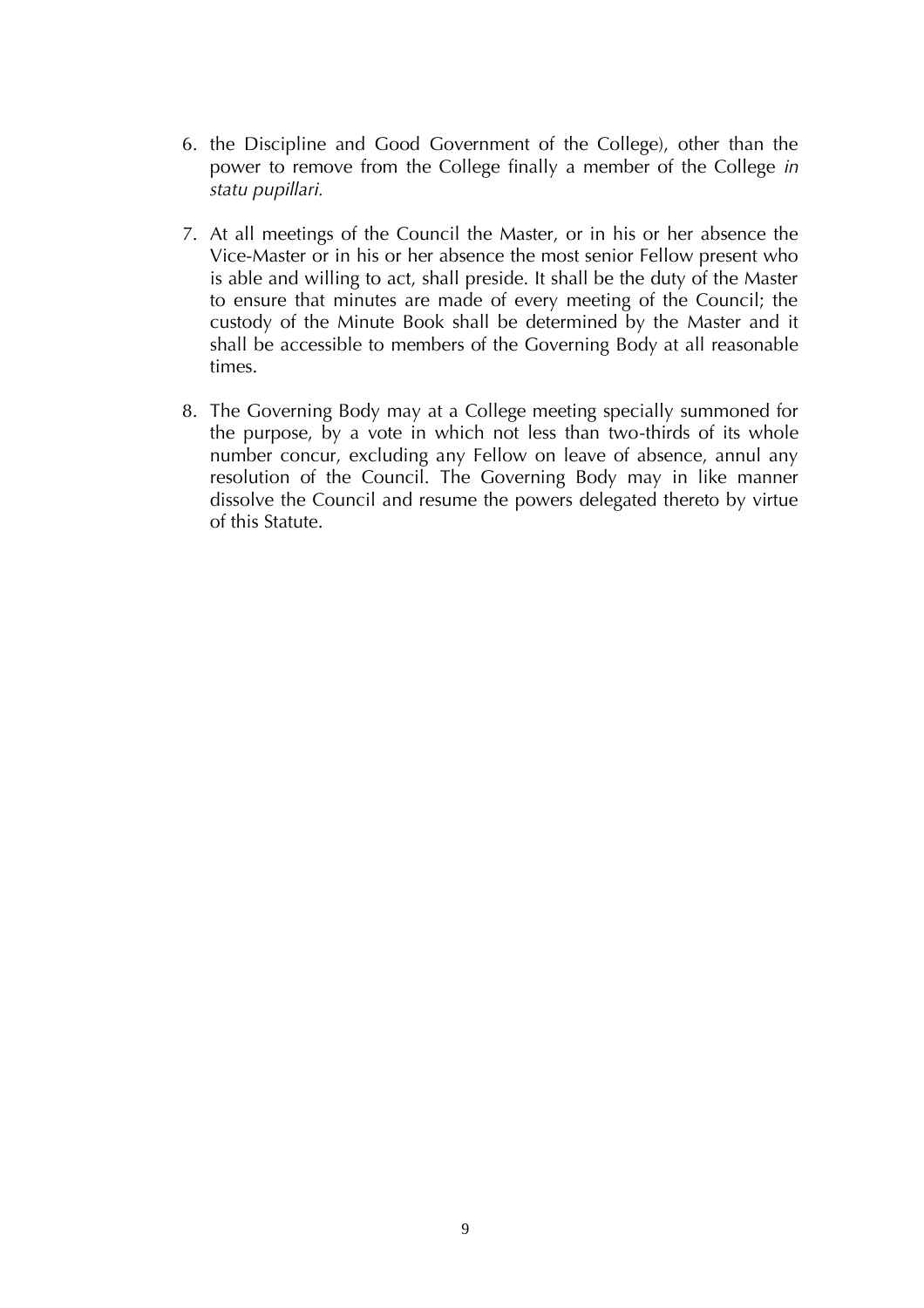## STATUTE VIII

#### *Of the Master*

- 1. The office of Master is that to which the first rank is assigned; and to that office shall belong the highest authority in the College, in the government, discipline, administration of the revenue, and all other matters whatsoever concerning the College.
- 2. In everything not otherwise specially provided for, his or her authority shall decide and direct; and he or she shall be at liberty to frame new regulations, not inconsistent with the Charter or Statutes or Ordinances, in every point left unsettled thereby; provided that all such regulations shall be made known in writing within seven days to Members of the Governing Body, and if they are disapproved of by a majority of such Members present and voting at a Meeting of the Governing Body, excluding Fellows who are on leave of absence, then such regulations shall be of no force from the date of the Meeting.
- 3. The Master shall be the person who, having attained the age of thirty years, is in the judgment of the Electors best qualified to preside over the College as a place of education, learning and research.
- 4. Whereas the first paragraph of the twenty-seventh section of the Cambridge University Act 1857, 19 & 20 Vict. c. 88, permitted Statutes to be made, and a Statute was made, to permit the Fellows of the College to elect the Master (notwithstanding anything to the contrary in the Charter of the College), the Electors of the Master shall continue to be the Fellows of the College acting in accordance with this Statute and Ordinances made under it.
- 5. The order of seniority of the Electors is the same as the order of their seniority as Fellows.
- 6. The Master shall be entitled to such stipend as the Governing Body shall from time to time determine, provided that no change in the amount of the stipend shall affect the person then Master without his or her consent.
- 7. The Mastership shall be vacated if and when the Master shall accept a Mastership or Fellowship, other than an honorary Fellowship, at any other College in Cambridge or Oxford.
- 8. The Master shall not continue in office after the end of the academic year in which he or she attains the age of retirement specified in Ordinances, or after the end of the ninth academic year following that in which he or she takes the office of Master upon himself or herself, whichever be the sooner.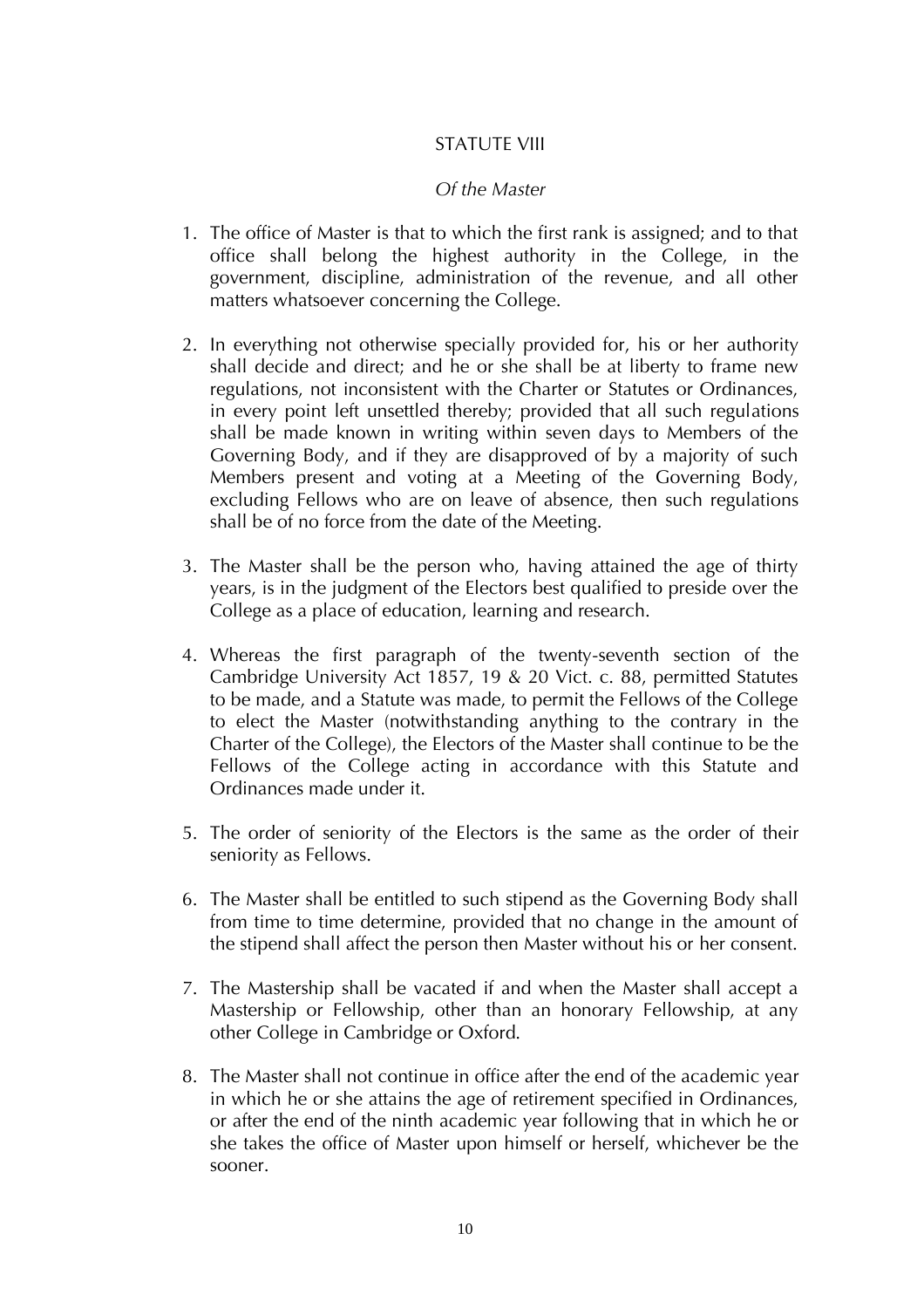- 9. The Master may at any time resign his or her office by notice in writing under his or her hand given to the senior Elector who is not on leave of absence.
- 10. Without prejudice to the provisions of Statute XX (Of Academic Staff), in case the Master shall be convicted by a court of competent jurisdiction of any crime punishable by imprisonment, or be guilty of gross misconduct, or misconduct himself or herself in any part of his or her office, the Visitor may, if the Visitor shall think fit, on complaint of three Members of the Governing Body, suspend him or her from the Mastership pending an inquiry under Part VII of that Statute.
- 11. The Master shall be resident in College during two-thirds of each Term, and altogether during two hundred and ten days at least in each year, unless with the consent of the five senior Members of the Governing Body or the major part of them, he or she shall be absent either on the business of the College or on account of illness or other grave cause.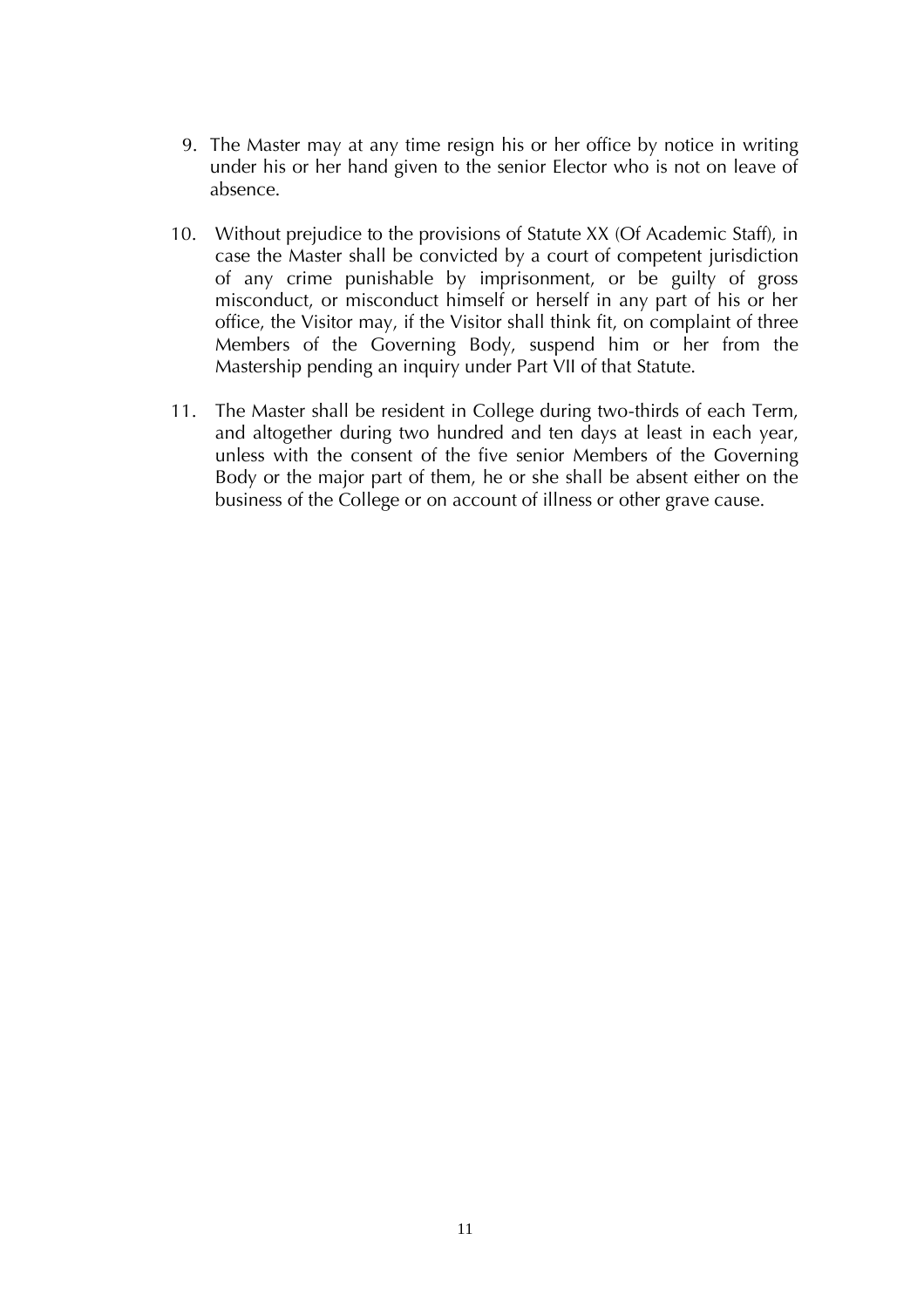## STATUTE IX

#### *Of the Vice-Master*

- 1. The office of Vice-Master is that of the person empowered in case of the absence of the Master, or of his or her inability to act, or of a vacancy in the office of Master, to act in all things as deputy for the Master during such absence or inability, or during such vacancy, with the same authority as the Master himself or herself.
- 2. The Vice-Master shall be elected from among the members of the Governing Body by a two-thirds majority of the number of Members thereof present and voting at a meeting of the Governing Body. In case of neglect of the Governing Body to elect a Vice-Master or of the vacation of his or her office by the person elected, or of his or her inability to act otherwise arising, the most senior Fellow who is not on leave of absence and is willing and able to act shall be deemed pending a fresh election to be Vice-Master.
- 3. The Master shall normally notify the Governing Body in advance of his or her intended absence or of his or her inability to act and of the period of time during which the Vice-Master is to act for him or her.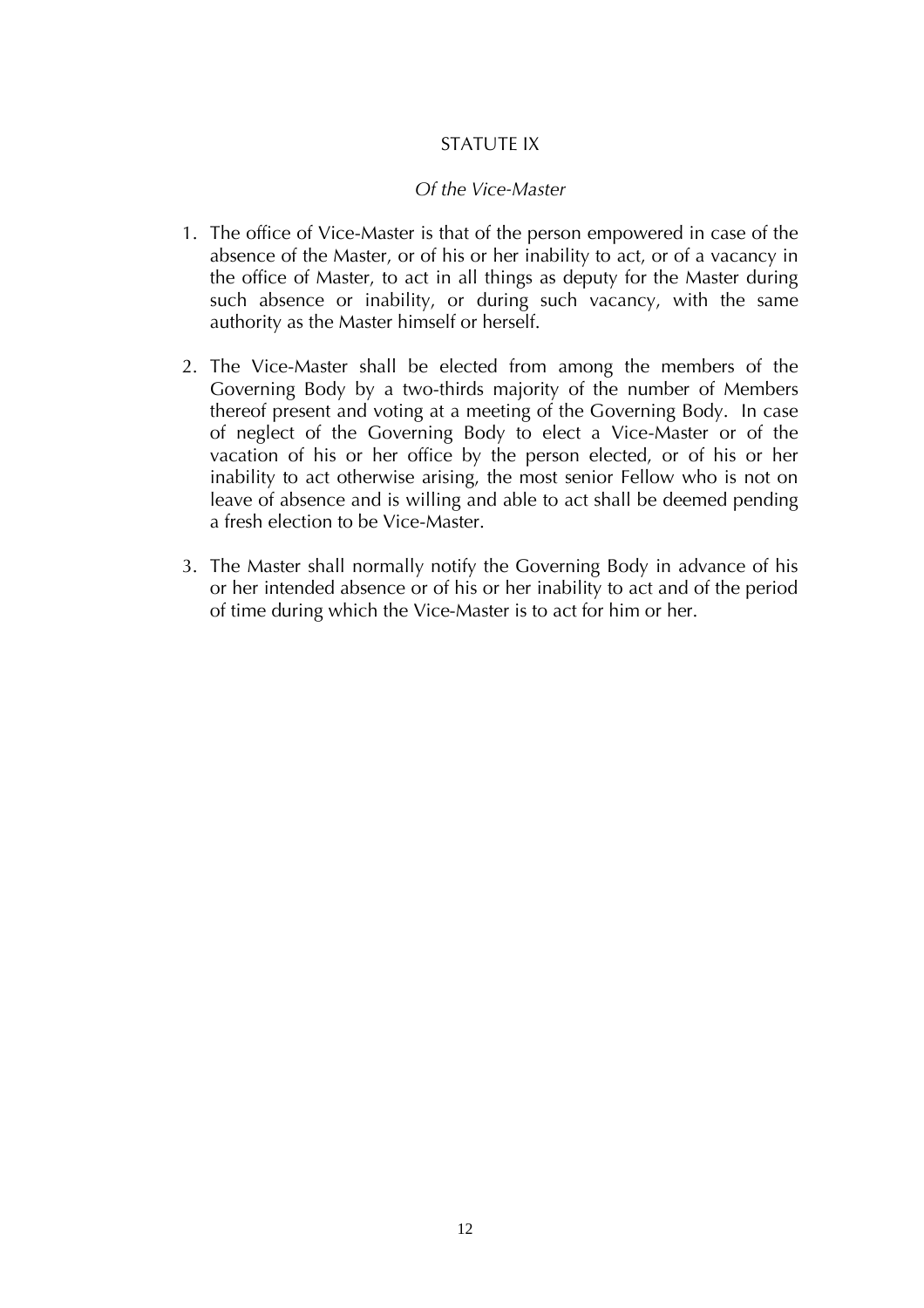# STATUTE X

## *Of the Fellows*

## *Part I: Generally*

- 1. Fellowships shall be either Official or Research Fellowships. No person shall be elected to a Fellowship after he or she has attained the age of retirement specified in Ordinances, and every Fellow shall vacate his or her Fellowship at the end of the academic year in which he or she attains that age.
- 2. The Electors to Fellowships shall be the Members of the Governing Body, and the elections shall be conducted in such manner as they shall from time to time appoint.
- 3. The Master shall as soon as convenient admit a newly elected Fellow to his or her Fellowship in the presence of one or more of the Electors. At his or her admission the Fellow shall make the following declaration:

'I, A.B., do sincerely promise that I will well and faithfully discharge the duties of a Fellow of Downing College according to the best of my judgment and ability',

and until so admitted shall not exercise any of the duties or enjoy any of the advantages of his or her Fellowship.

- 4. A person may be pre-elected to a Fellowship the tenure of which is dependent upon his or her appointment to a University or a College Office, but he or she shall not be admitted to the Fellowship until he or she has entered upon the tenure of the Office.
- 5. If a Fellow shall be admitted to a Mastership or Fellowship, other than an honorary Fellowship, of any other College in Cambridge or in Oxford he or she shall thereupon vacate his or her existing Fellowship.

#### *Part II: Official Fellows*

6. The persons competent to hold Official Fellowships shall be:

(a) Professors or other University Officers placed in the same category as Professors for the purpose of assignment to the College as Professorial Fellows under the Statutes of the University, and other persons who hold University Teaching or Research Offices or such University administrative Offices as are commonly occupied by graduates;

(b) Persons who hold such College Offices as the Governing Body may from time to time declare to be competent for the purpose and who do not satisfy the criteria for election in category (a) above;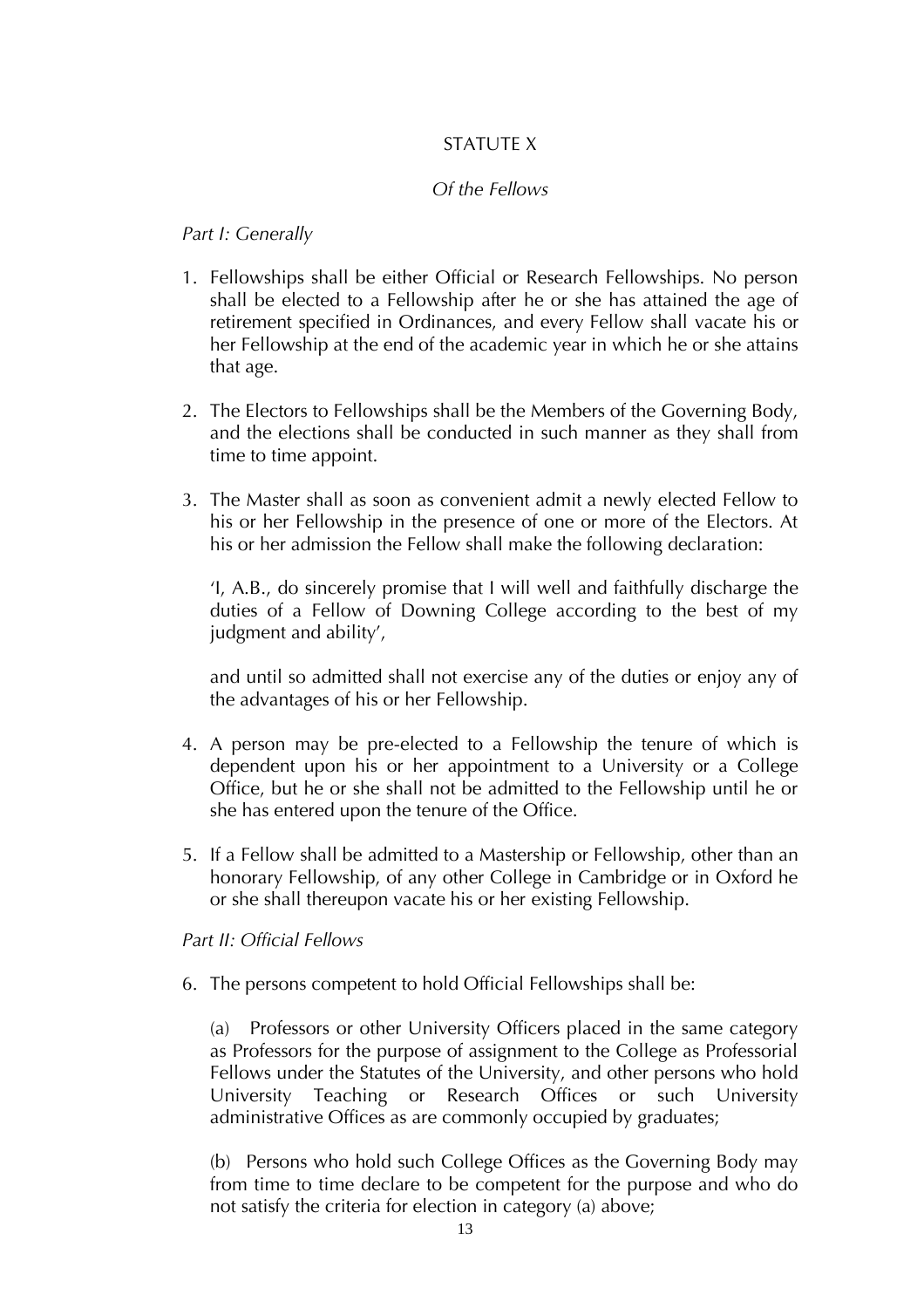(c) Persons other than those coming within categories (a) and (b) specified above, provided that it shall not be competent to the Governing Body to elect any person within this category otherwise than for specific academic purposes or if the result of his or her election should be to cause the number of Official Fellows elected from among persons within this category to exceed one-third of the whole number of such Fellows then existing. When a Fellow elected in this category is party to a contract with the College whereby he or she is required to provide such teaching and other services to the College as the Governing Body may from time to time decide, the Governing Body may designate him or her as a Teaching Fellow.

- 7. The College shall comply with the Statutes of the University in connexion with the election as Official Fellows of persons falling within category (a) above.
- 8. Subject to section 9 below, the tenure as Official Fellows of persons elected hereafter to Fellowships in categories (a) and (c) of section 6 above shall in the first instance be for three years and may be extended for further periods not exceeding seven years at any one time, provided that any such person elected to a Fellowship in category (a) shall vacate his or her Fellowship upon ceasing to hold a qualifying University Office.
- 9. The tenure as an Official Fellow of a person elected hereafter to Fellowships in category (c) of section 6 above and designated as a Teaching Fellow shall be for no more than three years, and shall in any case end when the Fellow's contract for teaching and other services terminates. The Fellowship may be subject to a probationary period.
- 10.The tenure as Official Fellows of persons elected from category (b) shall not lapse by effluxion of time so long as they continue to hold any qualifying College Office, but shall terminate when their tenure of their relevant College Office ends.

#### *Part III: Research Fellows*

- 11. Research Fellowships shall be held subject to conditions of advanced study or research to be approved by the Governing Body and subject to such conditions of residence as the Governing Body may prescribe.
- 12. A Research Fellowship shall be tenable for three years.
- 13. Provided, however, that the tenure of any Research Fellowship the emoluments of which are provided from the income of a special Trust Fund accepted under the provisions of Statute XLVI (Of Endowments) shall be regulated by the relevant terms, if any, of the Instrument creating the Fund.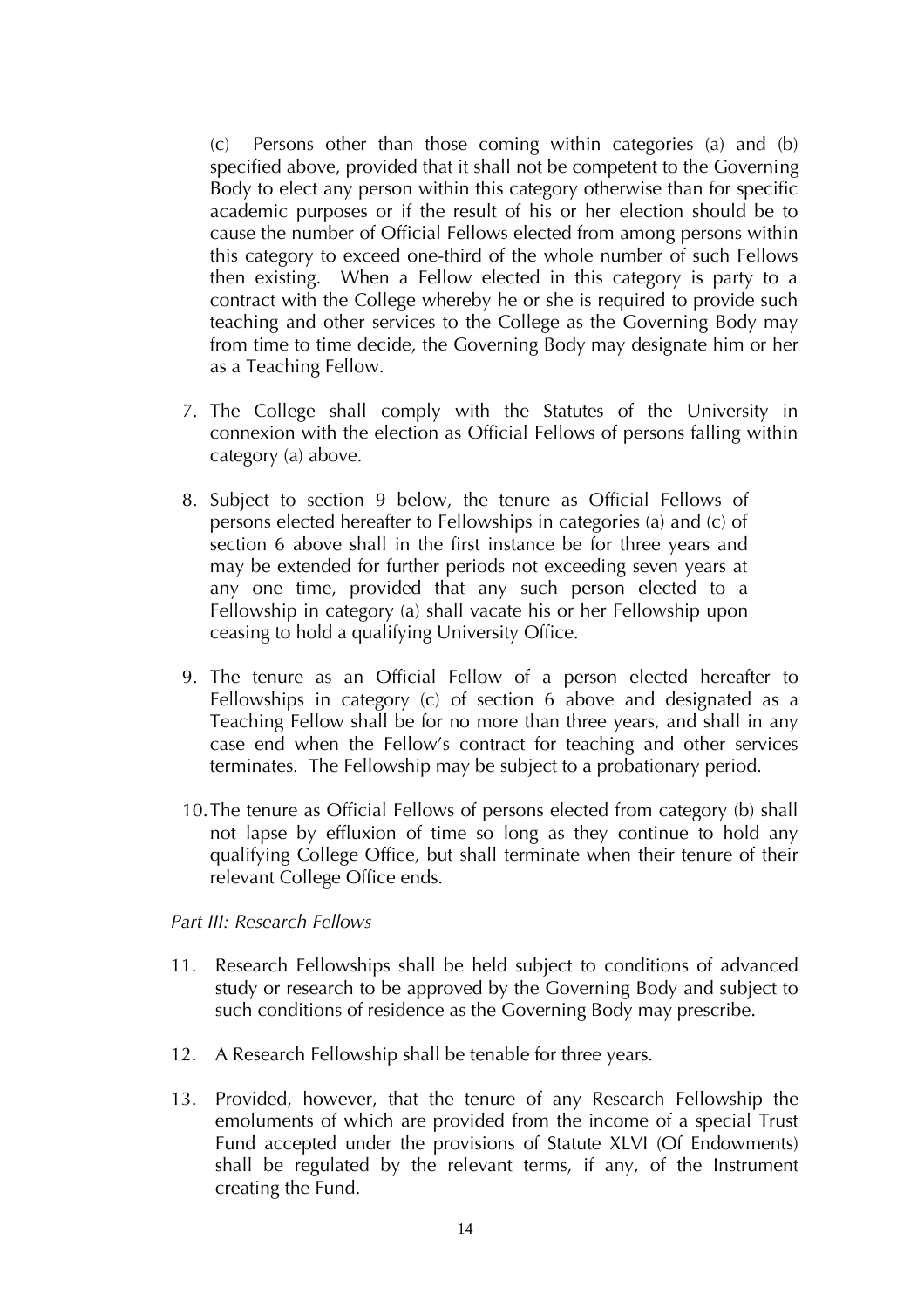14. A Research Fellow shall vacate his or her Fellowship on taking up a University office qualifying for an Official Fellowship, or an Official Fellowship of the College, or a Fellowship other than an Honorary Fellowship in any other College in Cambridge or Oxford.

## *Part IV: Deprivation of Fellowships*

15. Subject to section 16 below, the Governing Body may, by a vote of at least two-thirds of the members present and voting at the meeting, deprive an Official Fellow or Research Fellow of his or her Fellowship before the end of his or her tenure, if satisfied that the Fellow has egregiously failed to carry out the responsibilities of the Fellows of the College, or has otherwise behaved in a manner falling far below the standards of academic or personal conduct expected of a Fellow of the College. Without prejudice to the generality of the above, a sufficiently serious case of one of the following might be regarded as falling far below the standards of academic or personal conduct expected of a Fellow of the College:

(a) plagiarism or other behaviour which calls in question the Fellow's academic integrity;

(b) breach of a fiduciary duty, or conviction of or sentence for a criminal offence, where that affects the Fellow's ability to discharge responsibilities to the College;

(c) a finding in disciplinary proceedings in the College or the University that the Fellow has behaved in a way which makes it inappropriate for them to remain a member of the College.

- 16. As toleration of and respect for each other's academic mission are hallmarks of academic freedom in an independent community of scholars, no Official or Research Fellow may be deprived of his or her Fellowship on grounds related solely to the subject of his or her teaching or research, or arguments developed in or conclusions drawn from the Fellow's teaching or research by the Fellow or other people, or the Fellow's political or religious opinions or beliefs; but the manner in which a Fellow advances and defends arguments, conclusions, opinions or beliefs may be relevant if the Governing Body has to decide whether the Fellow's conduct justifies depriving him or her of his or her Fellowship.
- 17. The Governing Body shall by Ordinance provide for a procedure to be followed if there is a proposal to deprive an Official or Research Fellow of his or her Fellowship.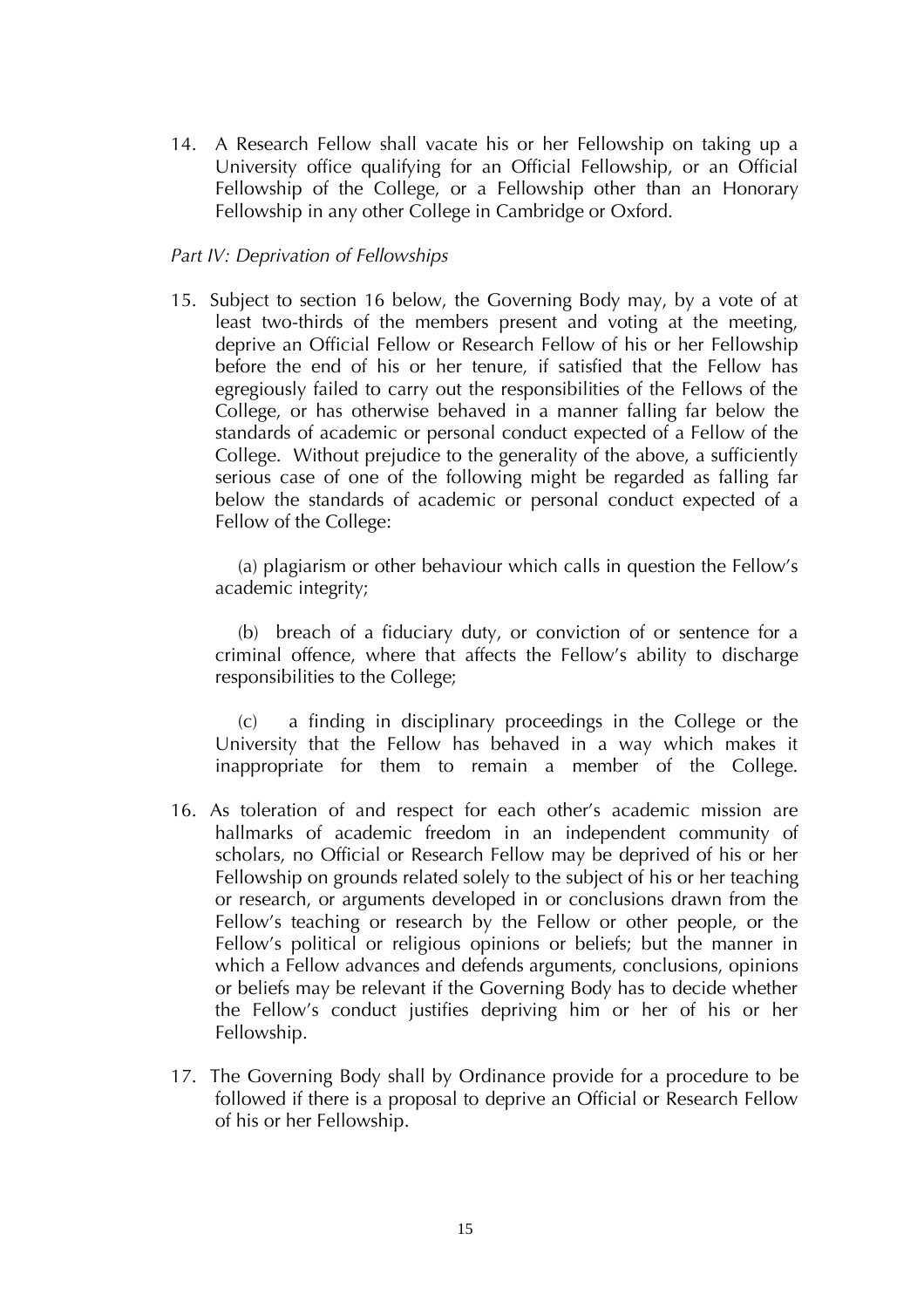## STATUTE XI

#### *Of the President*

The Governing Body may by a two-thirds majority of the whole number thereof not including any Fellow on leave of absence designate one of its number to be President. The tenure of the President shall be for three years and he or she shall receive such emolument and have such responsibilities as may at his or her election be determined.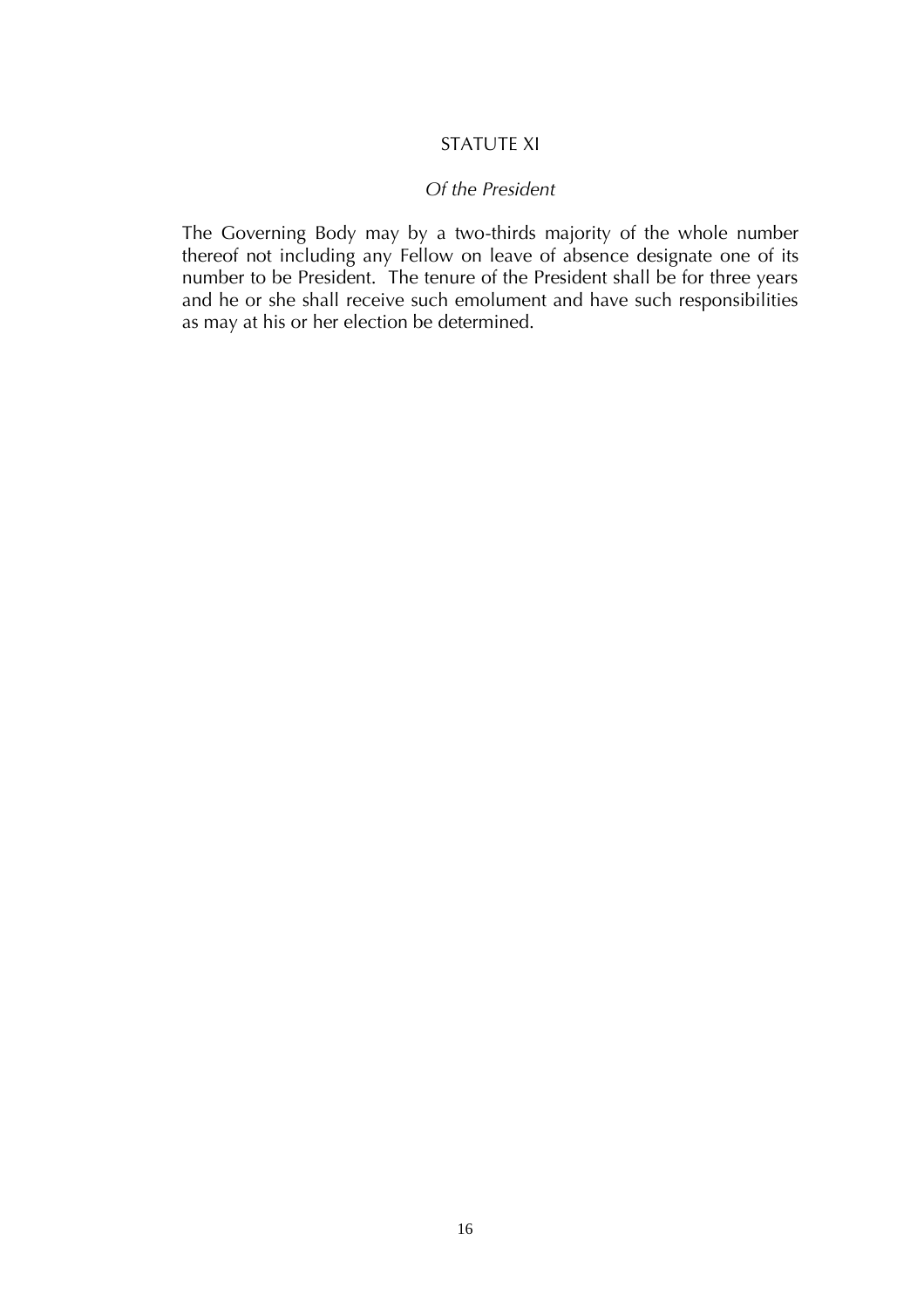#### STATUTE XII

#### *Of Past Fellows And Of The Titles of Fellow Emeritus and Fellow Emerita*

Upon any Fellow of the College ceasing to be a Fellow, his or her name shall be placed and remain upon a separate list of past Fellows, unless the Governing Body for some grave cause shall at any time otherwise direct. Any past Fellow shall, subject to making any payments which the Governing Body may from time to time prescribe, have the right to dine in Hall and shall enjoy such other privileges and advantages (if any) as the Governing Body may think fit. He or she shall not for the purposes of these Statutes be deemed a Fellow, but if the Governing Body determines that he or she has given valuable service to the College over a significant period it may confer upon him or her the title of Fellow Emeritus or of Fellow Emerita.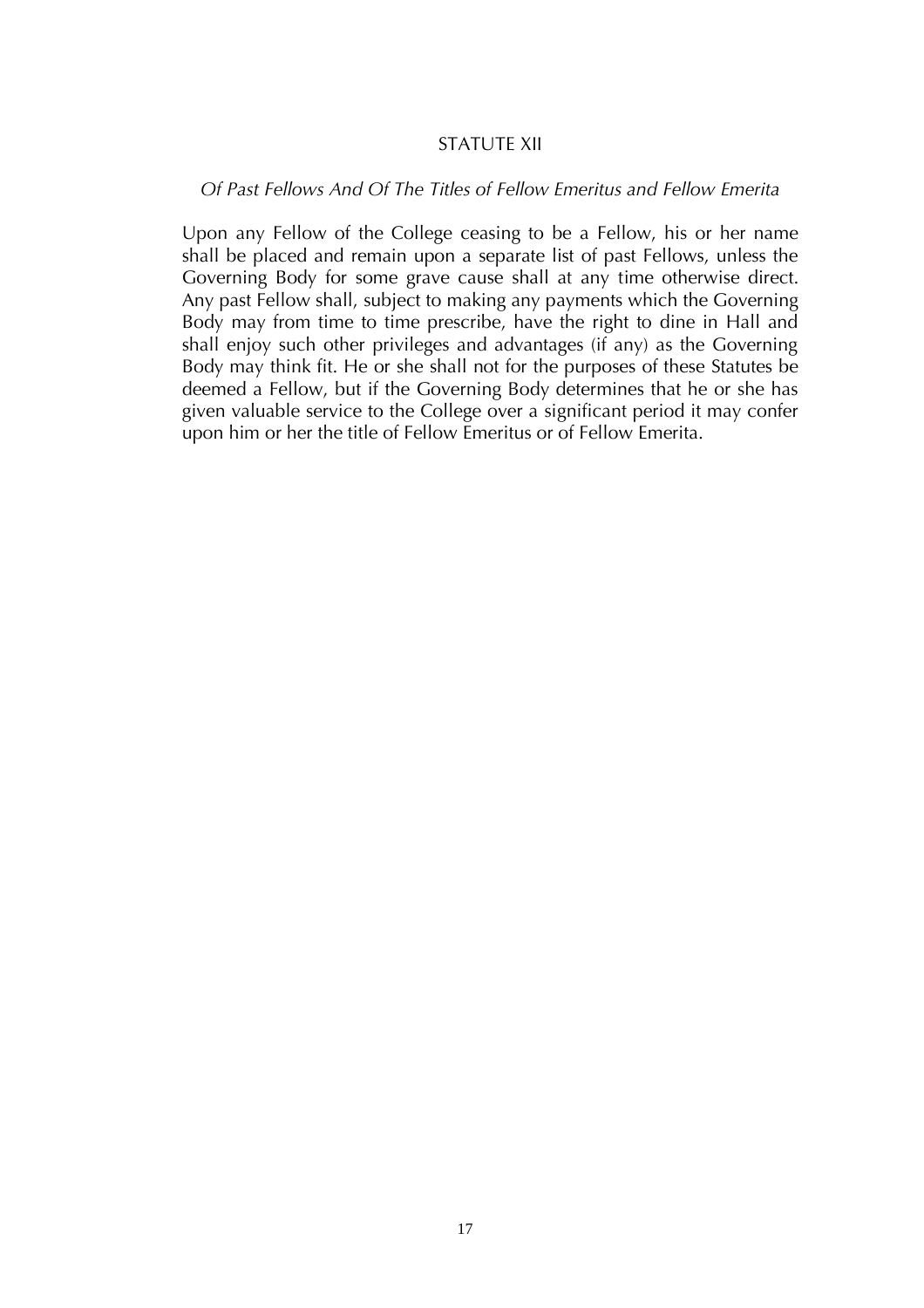#### STATUTE XIII

#### *Of Honorary Fellows*

The Governing Body may, at a Meeting, and by a vote in which not less than two-thirds of its whole number shall concur excluding any Fellow on leave of absence, elect any person of distinguished merit, whether or not he or she is a Member of the College or of the University, to an Honorary Fellowship. The Governing Body may at any time by a like vote terminate the tenure of an Honorary Fellowship if, in the opinion of the Governing Body, the Honorary Fellow has conducted himself or herself in a way which is likely to bring the College into disrepute or for other grave cause. An Honorary Fellow shall not be on the Foundation of the College and shall possess no voice or authority in the College, but he or she may enjoy such other privileges and advantages as the Governing Body may from time to time determine.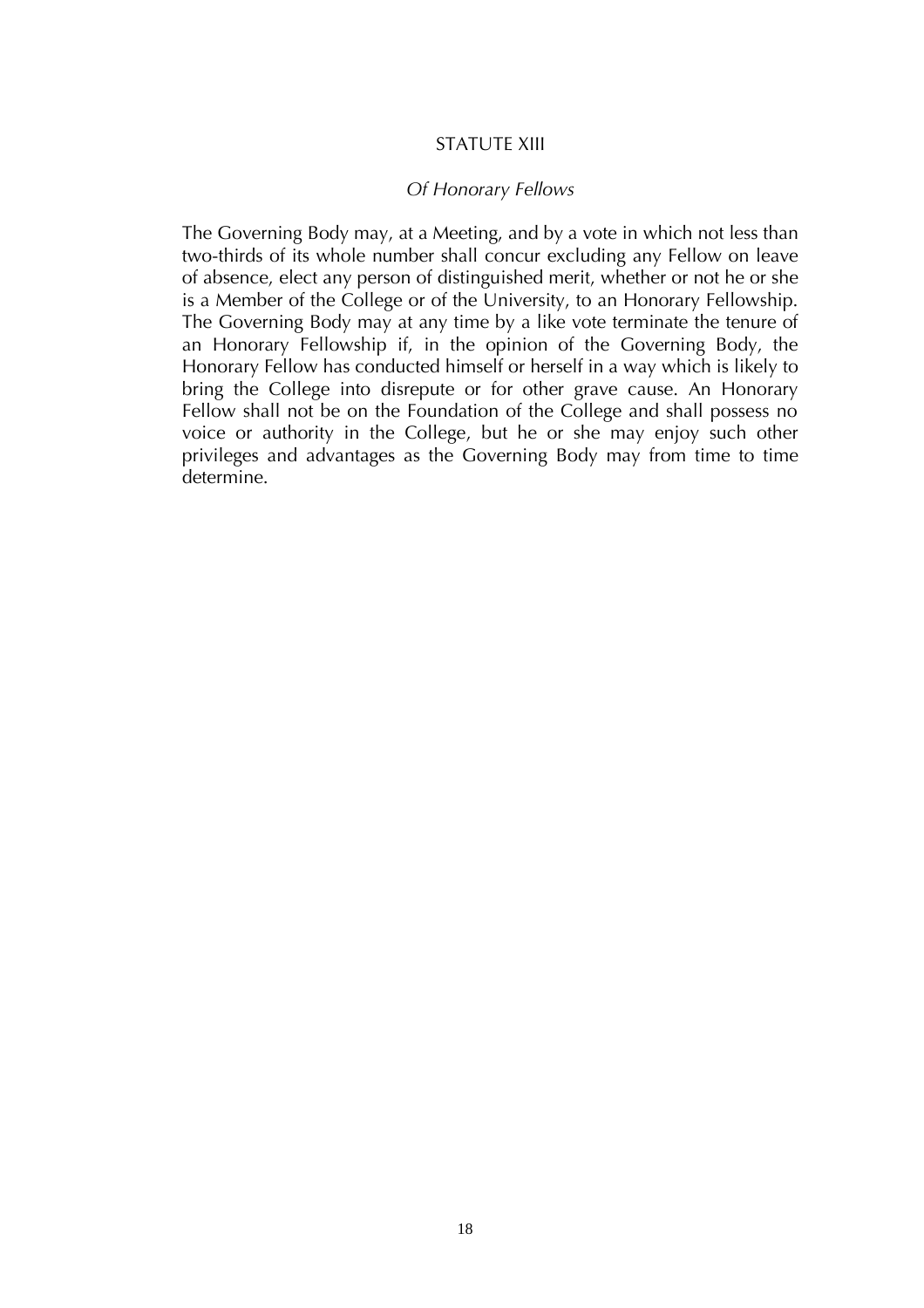# STATUTE XIV

## *Of Titular Fellows*

- 1. The Governing Body may make Ordinances authorising the conferral by resolution of the Governing Body on suitably qualified persons of titles containing the word 'Fellow', without conferring on those persons the rights, privileges, duties and responsibilities of Fellows elected under Statute X.
- 2. Any such Ordinance shall specify:
	- a. the title or titles to be conferred;

b. the criteria for conferral and terms on which they may be conferred; and

c. any special procedures to be followed before the title is conferred,

and may make such further provision relating to titles conferred under this Statute as the Governing Body may see fit.

3. The Governing Body may grant to a person on whom it confers such a title such privileges as it sees fit, and may review those privileges from time to time, but may not confer on such a person:

a. membership of the Governing Body;

b. fiduciary responsibility for the governance or business activities of the College; or

c. a right to vote in any meeting of a Committee established under the Statutes.

4. From the coming into force of this Statute, Statute XV, *Of the Title of Bye-Fellow*, and Statute XVI, *Of the Title of Visiting Fello*w, shall cease to have effect.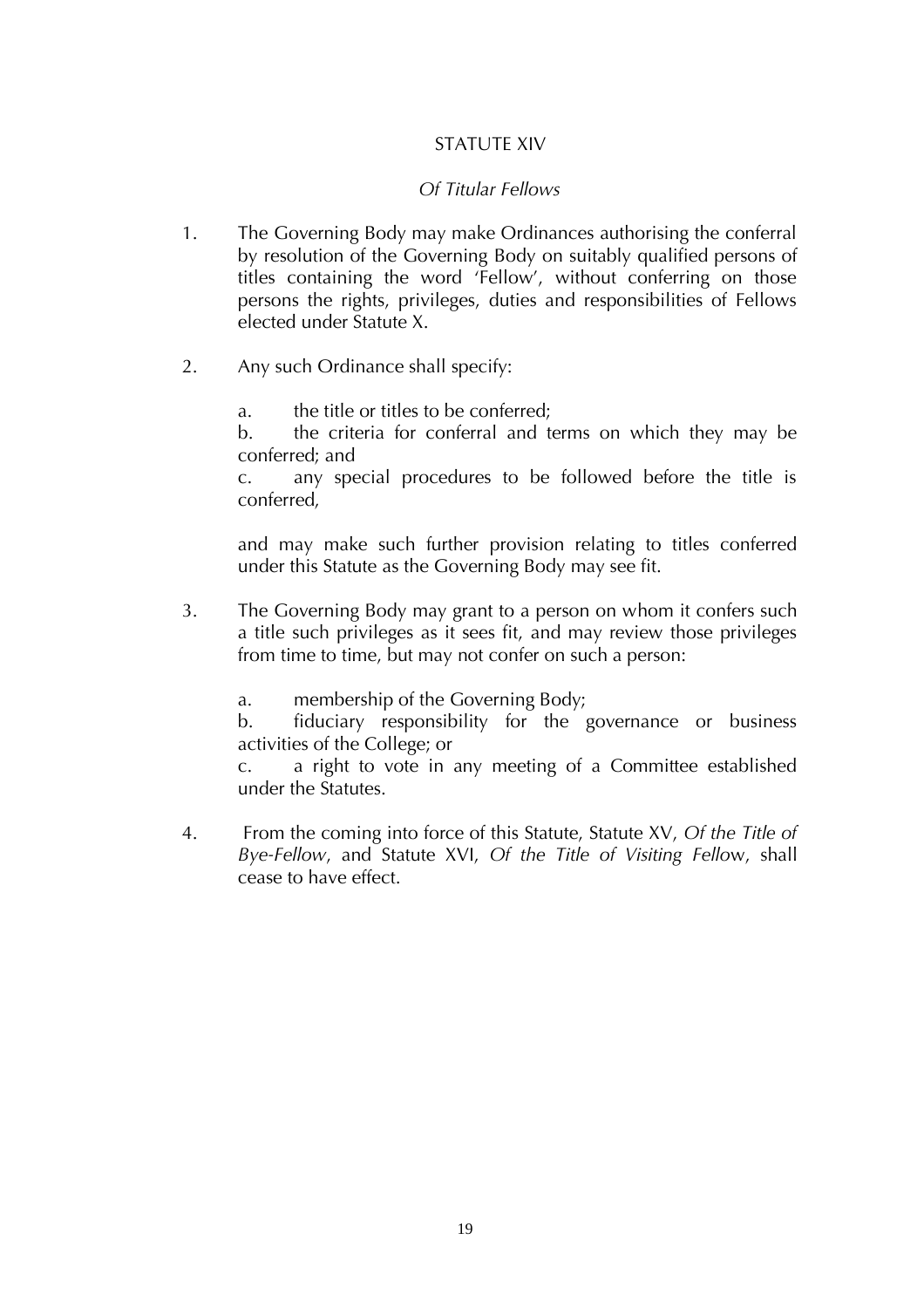# STATUTE XV

*Repealed with effect from 8 March 2017*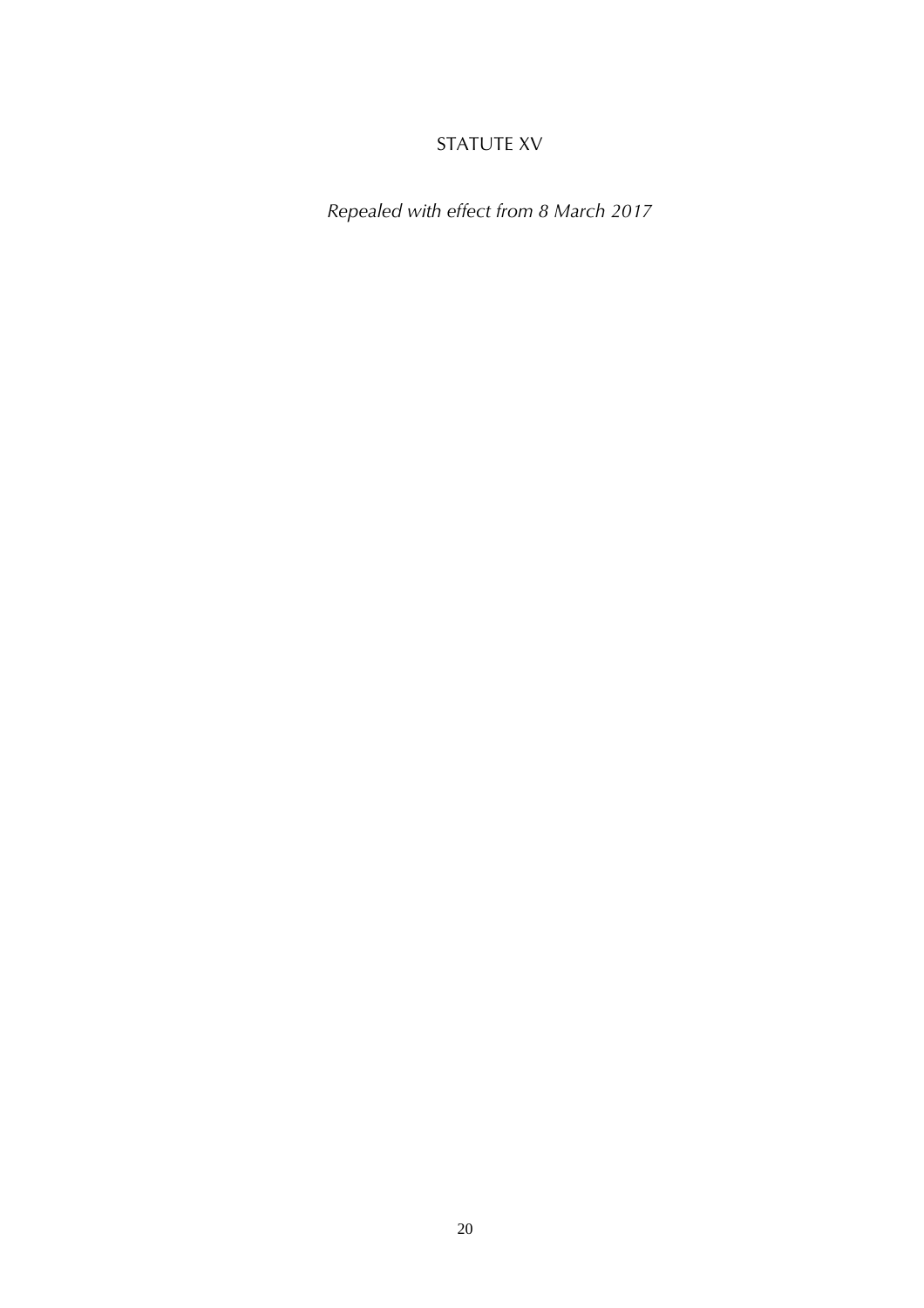# STATUTE XVI

*Repealed with effect from 8 March 2017*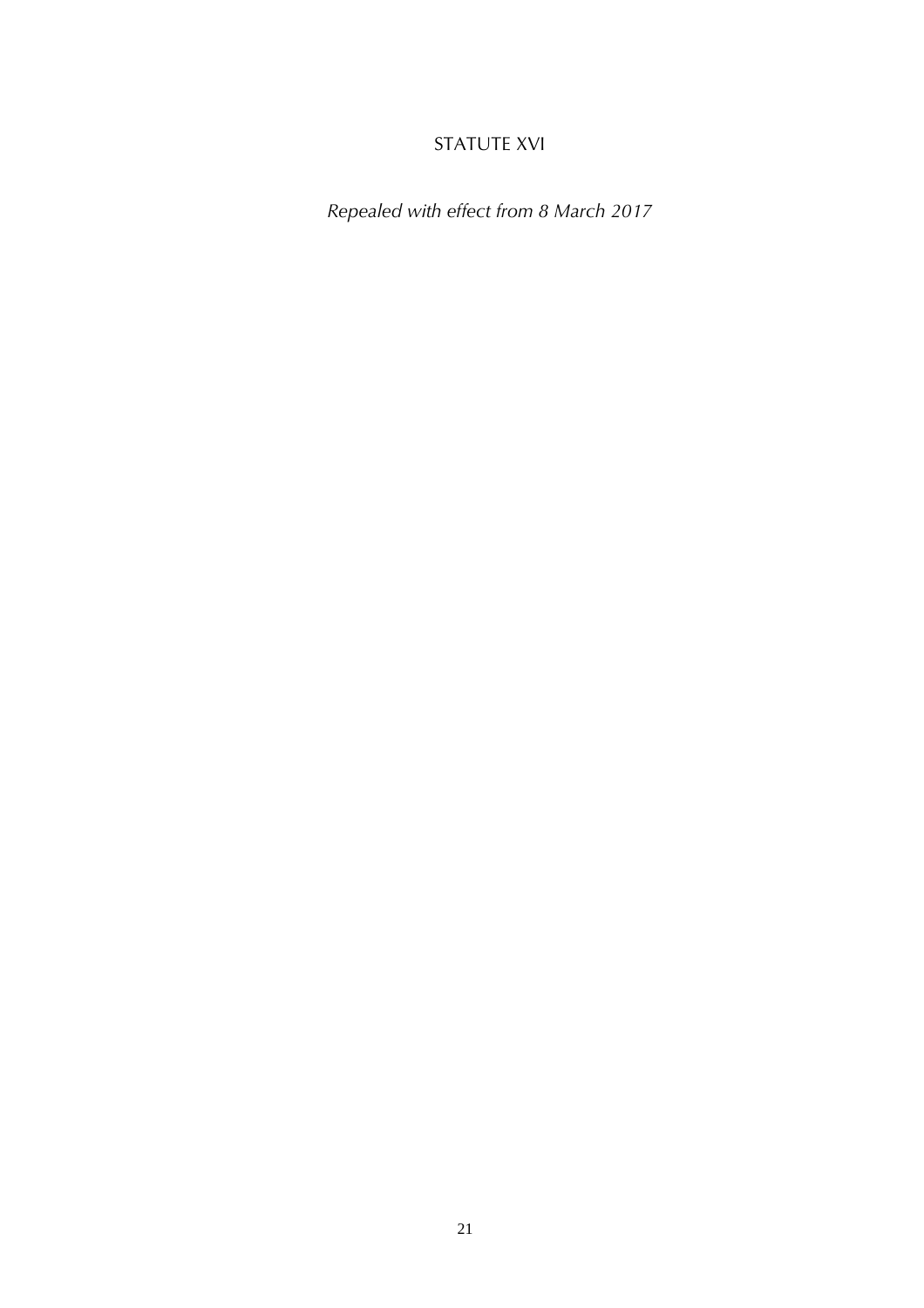#### STATUTE XVII

#### *Of the Scholars and the Exhibitioners*

- 1. The Governing Body may confer the title of Scholar or Exhibitioner on members of the College on the basis of the results of University examinations, or, in exceptional cases, College examinations.
- 2. The Governing Body may award Scholarships and Exhibitions to those people on whom it has conferred the title Scholar or Exhibitioner, as the case may be. The people to whom a Scholarship has been awarded shall be the Scholars of the College.
- 3. Scholarships and Exhibitions shall be tenable for one or two years as the Governing Body shall determine on election. The Governing Body may for grave cause terminate the tenure of a Scholarship or Exhibition.
- 4. A Scholarship or Exhibition shall be of such value as the Governing Body shall determine.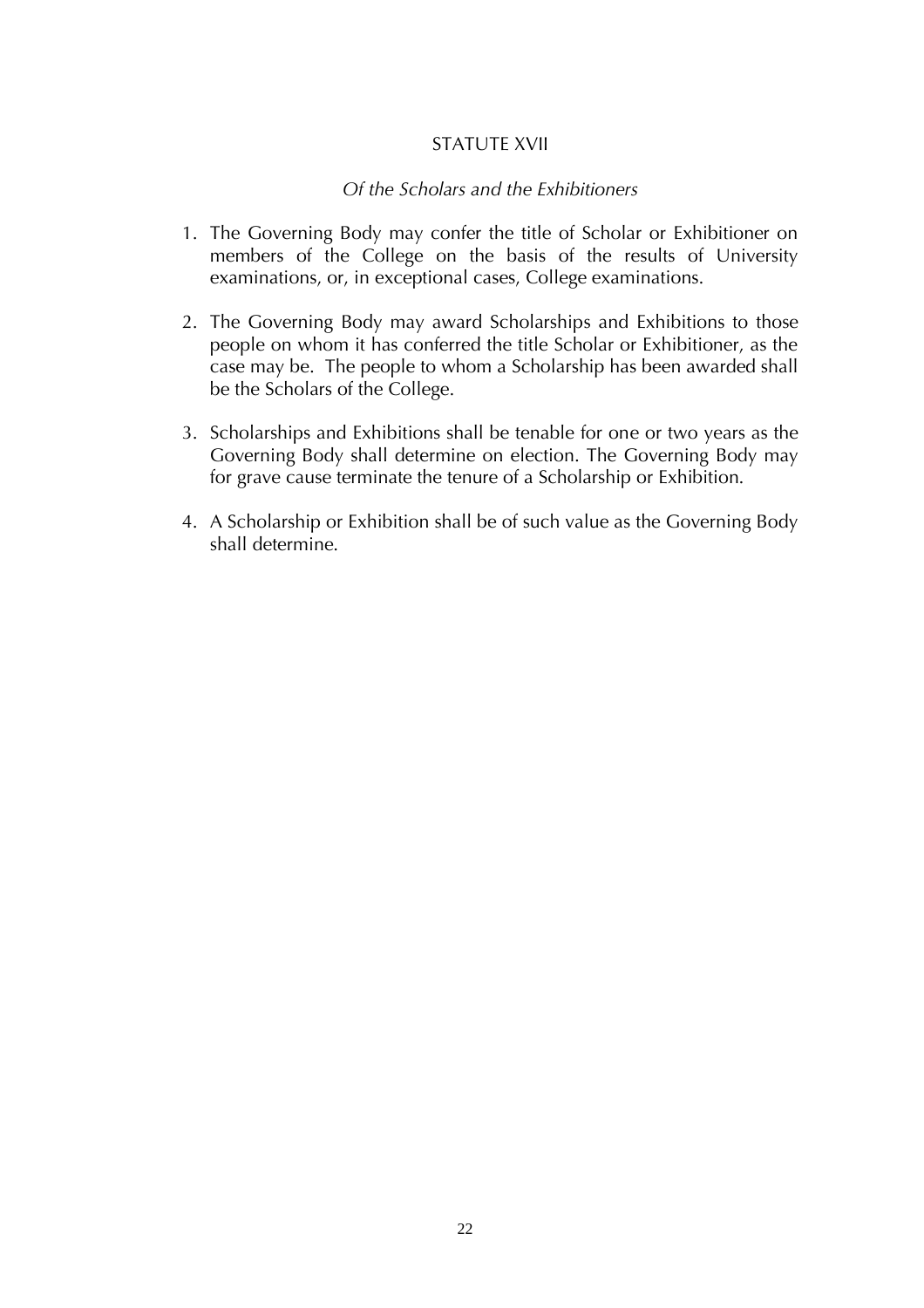## STATUTE XVIII

## *Of Admission of Certain Members of the College*

- 1. The Governing Body shall have power to make, from time to time, such Ordinances as it may think fit respecting the admission of Members of the College to register for a degree or other qualification of the University, and also as to the instruction, examination and discipline of persons who are registered for a degree or other qualification of the University or are in residence with the intention of so registering, or who have within the previous five years been, but for the time being are not, registered students and who have not taken the degree or other qualification for which they were most recently registered but who intend to continue to read for it in the future; so long as any such Ordinances shall be consistent with the Statutes and usages of the University.
- 2. The Governing Body may admit to Membership of the College such other persons as it thinks fit.
- 3. The Governing Body shall determine from time to time what fees and charges are to be paid by Members of the College.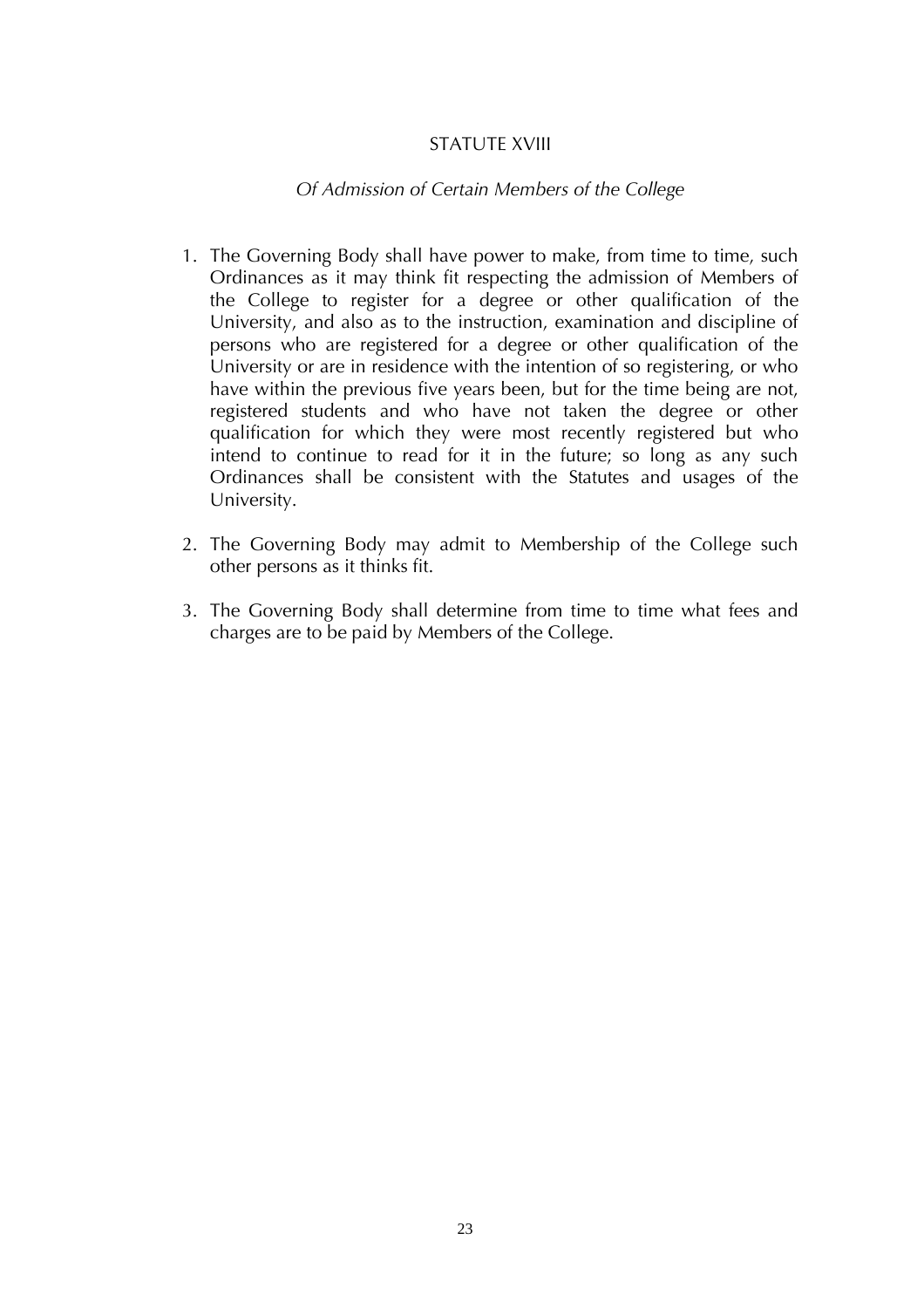## STATUTE XIX

#### *Of Residence*

A record shall be maintained of the days on which every member of the College who is registered for a degree or other qualification of the University, or is in residence with the intention of so registering, comes into or goes out of residence; and the period of his or her residence shall be calculated from such record only, both days inclusive.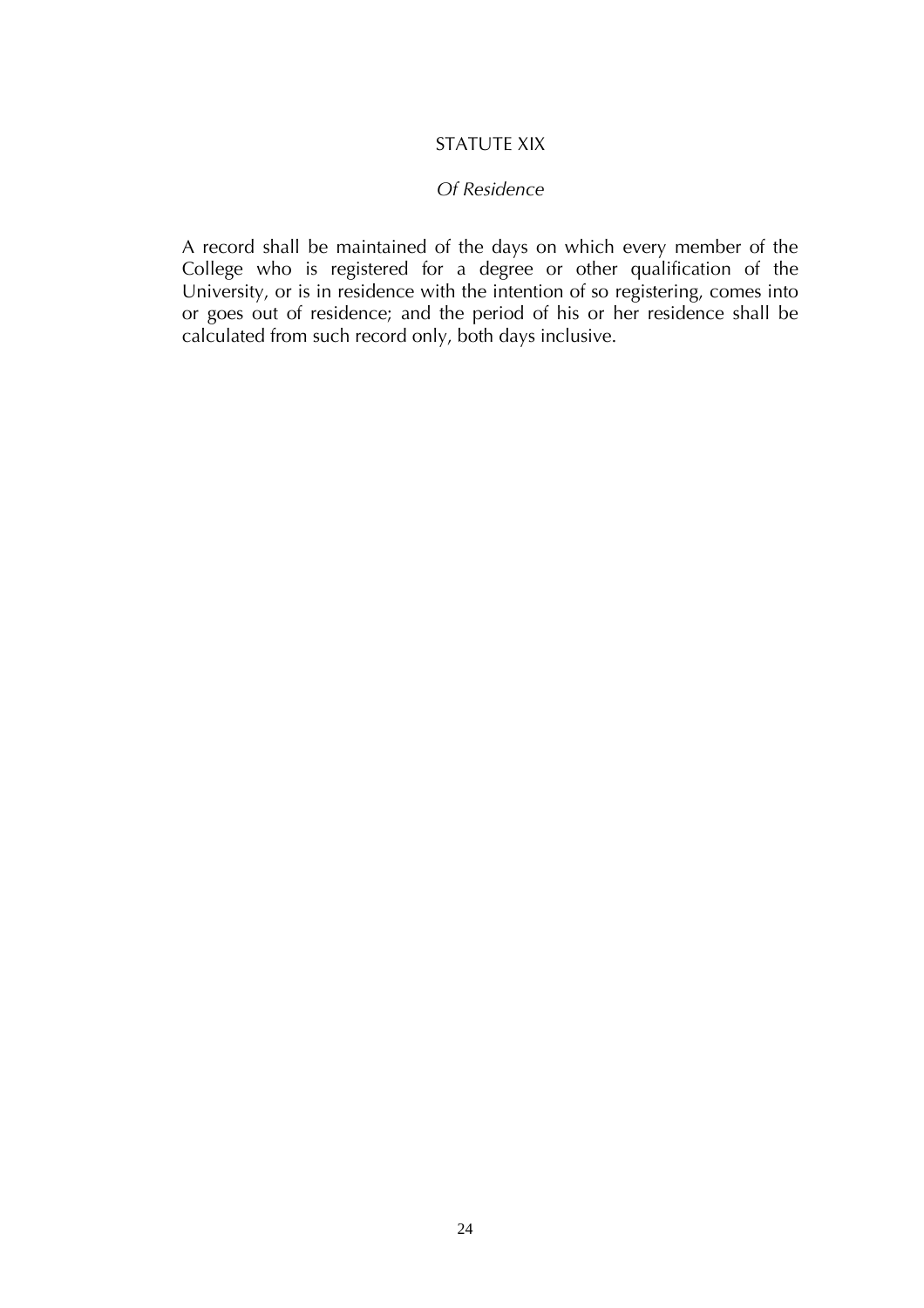# STATUTF XX

## *Of Academic Staff*

#### *Part I: General*

#### 1. **Application**

(a) This Statute applies:

- (i) to any person holding an office in the College, the duties of which are not of a limited nature, which is a qualifying College Office under Statute XXXIV or other office designated for the purpose by the Governing Body;
- (ii) to any person employed by the College to carry out teaching or research save for those expressly excluded by the Governing Body from the scope of this Statute on the ground that the person's duties in that regard are of a limited nature; and
- (iii) to the Master, to the extent and in the manner set out in Part VII of this Statute.

For the purpose of this Statute, a person's duties shall be taken to be of a limited nature if the remuneration for those duties is not the principal source of remuneration of that person; and, in relation to any particular person, the Governing Body may resolve that the person's duties are of a limited nature where the remuneration for those duties would not normally be the principal source of remuneration of the person performing them.

- (b) In this Statute any reference to 'academic staff' is a reference to persons to whom this Statute applies. A 'primary office or employment' in relation to a member of the academic staff means one by virtue of the tenure of which that person is a member of the academic staff. A 'secondary office or employment', in relation to a member of the academic staff, means: (i) one which is not a primary office or employment for that member; (ii) in respect of which the duties are of a limited nature only; and (iii) which is either prescribed by Ordinance as secondary, or so specified at the time of appointment.
- (c) Nothing in any appointment made, or contract entered into, shall be construed as overriding or excluding any provision made by this Statute concerning a member of the academic staff; provided that this
	- (i) shall not affect the validity of any compromise agreement made under section 203 of the Employment Rights Act 1996, or any agreement or waiver of rights permitted by law generally; and
	- (ii) shall not preclude any member of the academic staff agreeing to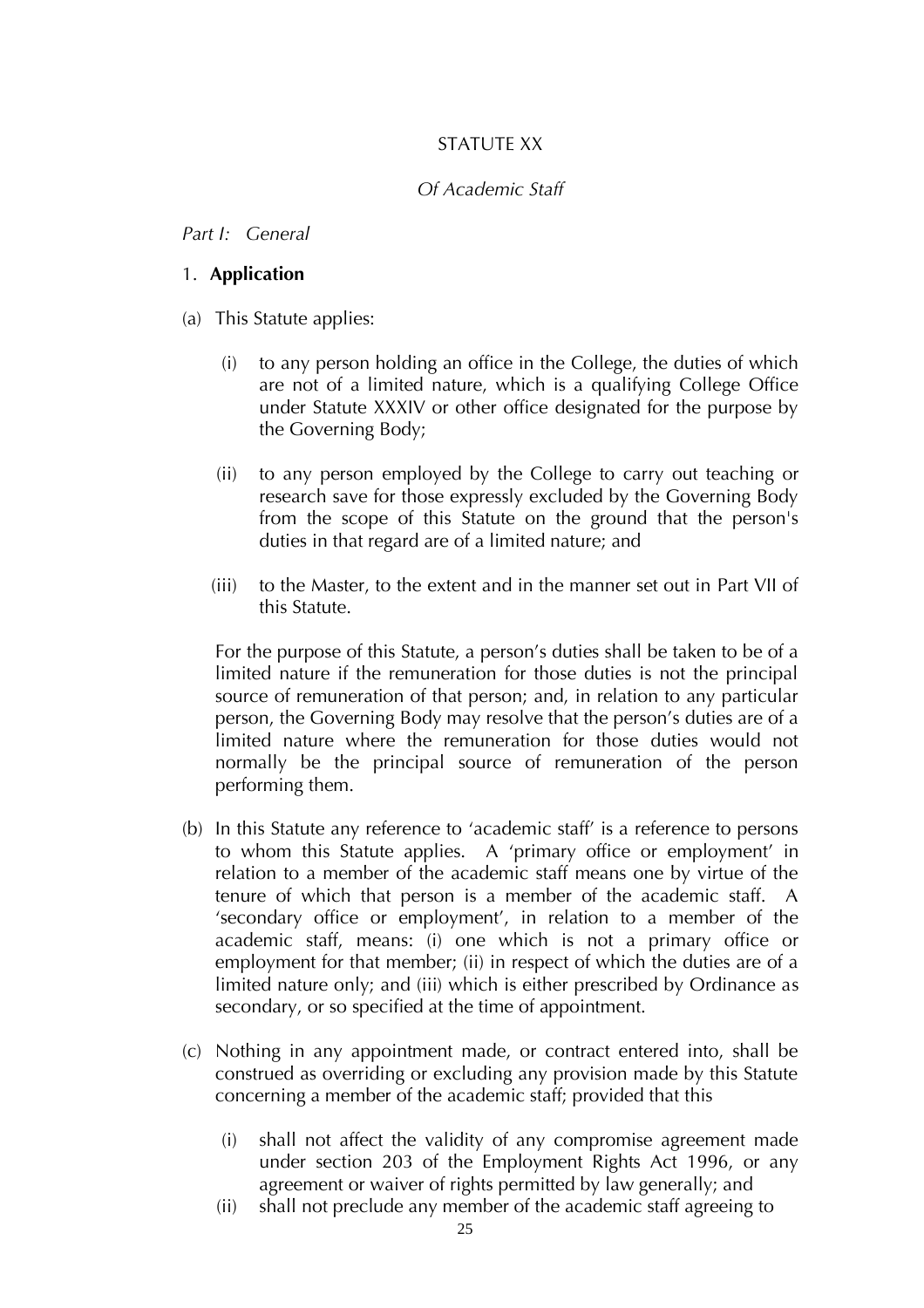terminate his or her office or employment by the College on whatever terms may be agreed.

(d) Parts II to V of this Statute shall not apply to the dismissal of a member of the academic staff from any secondary office or employment, provided that dismissal from a primary office or employment is not in contemplation. The Governing Body shall prescribe by Ordinance a procedure for dealing with removal from a secondary office or employment before its prescribed or normal termination date, which shall include provision for a hearing and an appeal.

## 2. **General principles of construction and application**

- (a) This Statute and any Ordinance made under this Statute shall be applied and construed in every case to give effect to the following guiding principles:
	- (i) to ensure that members of the academic staff have freedom within the law to question and test received wisdom, and to put forward new ideas and controversial or unpopular opinions, without placing themselves in jeopardy of losing their jobs or privileges;
	- (ii) to enable the College to provide education, to promote learning, and to engage in research efficiently and economically; and
	- (iii) to apply the principles of justice and fairness.
- (b) Nothing in this Statute shall be construed as affecting the Statutes and Ordinances of the College concerning re-election on the expiry of a fixed term of a Fellowship.

## 3. **Dismissal**

(a) For the purposes of this Statute, 'dismiss' includes remove from office; related expressions shall be interpreted accordingly.

In relation to employment under a contract, the terms shall be construed in accordance with section 95 of the Employment Rights Act 1996.

(b) A member of the academic staff may be dismissed if that dismissal is for a reason set out in section 98 of the Employment Rights Act 1996.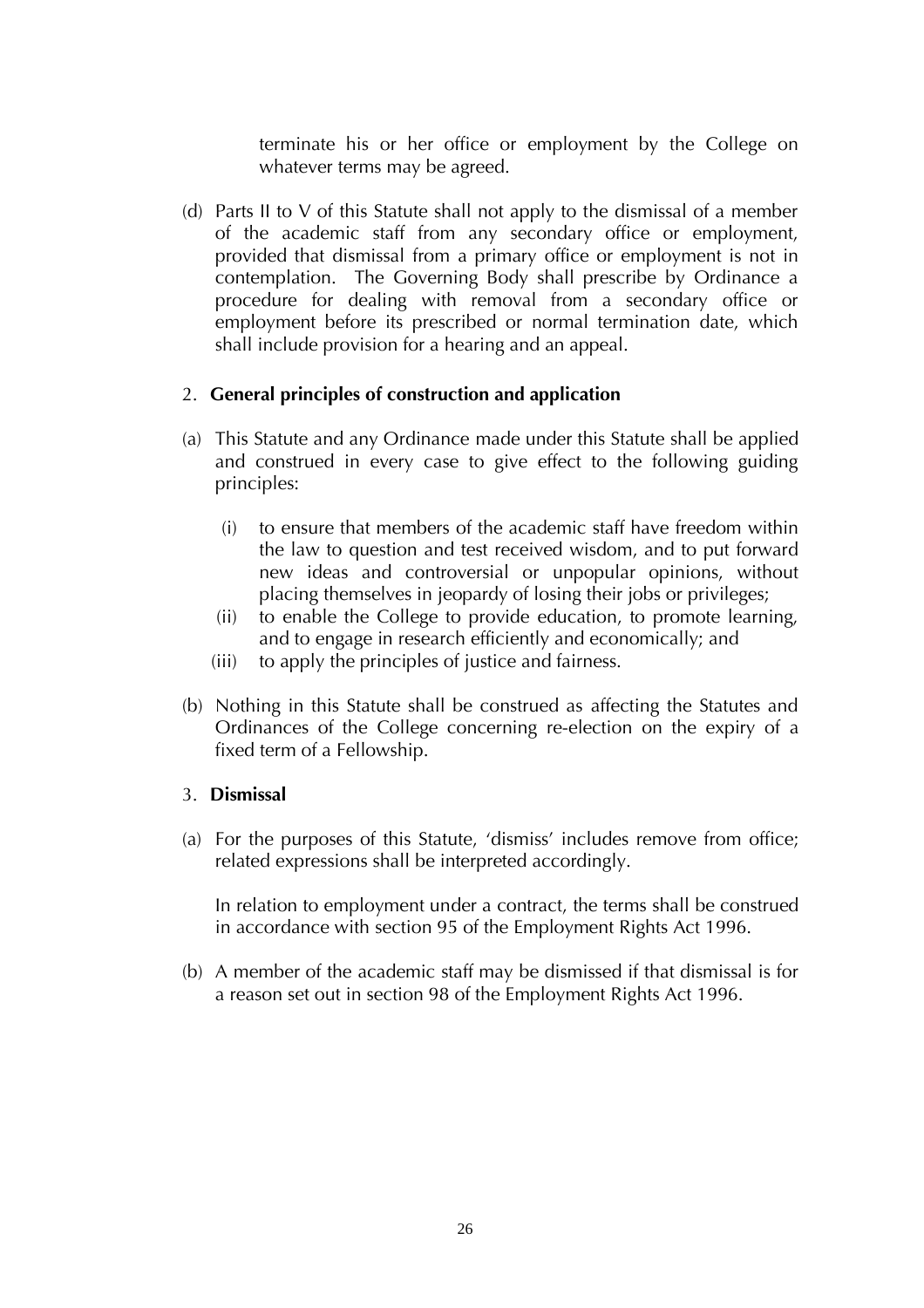- (c) A member of the academic staff may be dismissed
	- (i) by reason of redundancy in accordance with Part II of this Statute;
	- (ii) for disciplinary reasons in accordance with Part III of this Statute;
	- (iii) for incapacity on health grounds in accordance with Part IV of this Statute; and
	- (iv) on other grounds, including the non-renewal of a fixed-term appointment or the non-confirmation of appointment at the end of an initial probationary period, in accordance with Part V of this Statute.

# 4. **Hearing, appeal and grievance panels**

- (a) A panel established for the purposes of this Statute shall comprise three persons, none of whom shall have had any involvement with the matter that would make his or her participation as a member of the panel unfair.
- (b) The Governing Body may by Ordinance provide rules for the conduct of panels. Such rules may make provision for a panel to continue their consideration of a matter notwithstanding a reduction in their membership.
- (c) A panel established for the purposes of this Statute shall conduct a hearing into the matter before them. At any hearing, the member of the academic staff concerned shall be entitled to be accompanied by a representative or another person of his or her choosing.
- (d) A panel established for the purposes of this Statute shall give a reasoned decision to the member of the academic staff concerned, which shall be reported to the Governing Body.

# *Part II: Redundancy*

# 5. **Application**

- (a) Nothing in this Part shall prejudice, alter or affect any rights, powers or duties of the College or apply in relation to a person unless:
	- (i) his or her appointment is made, or his or her contract of employment is entered into, on or after the twentieth day of November 1987; or
	- (ii) he or she is promoted on or after that date.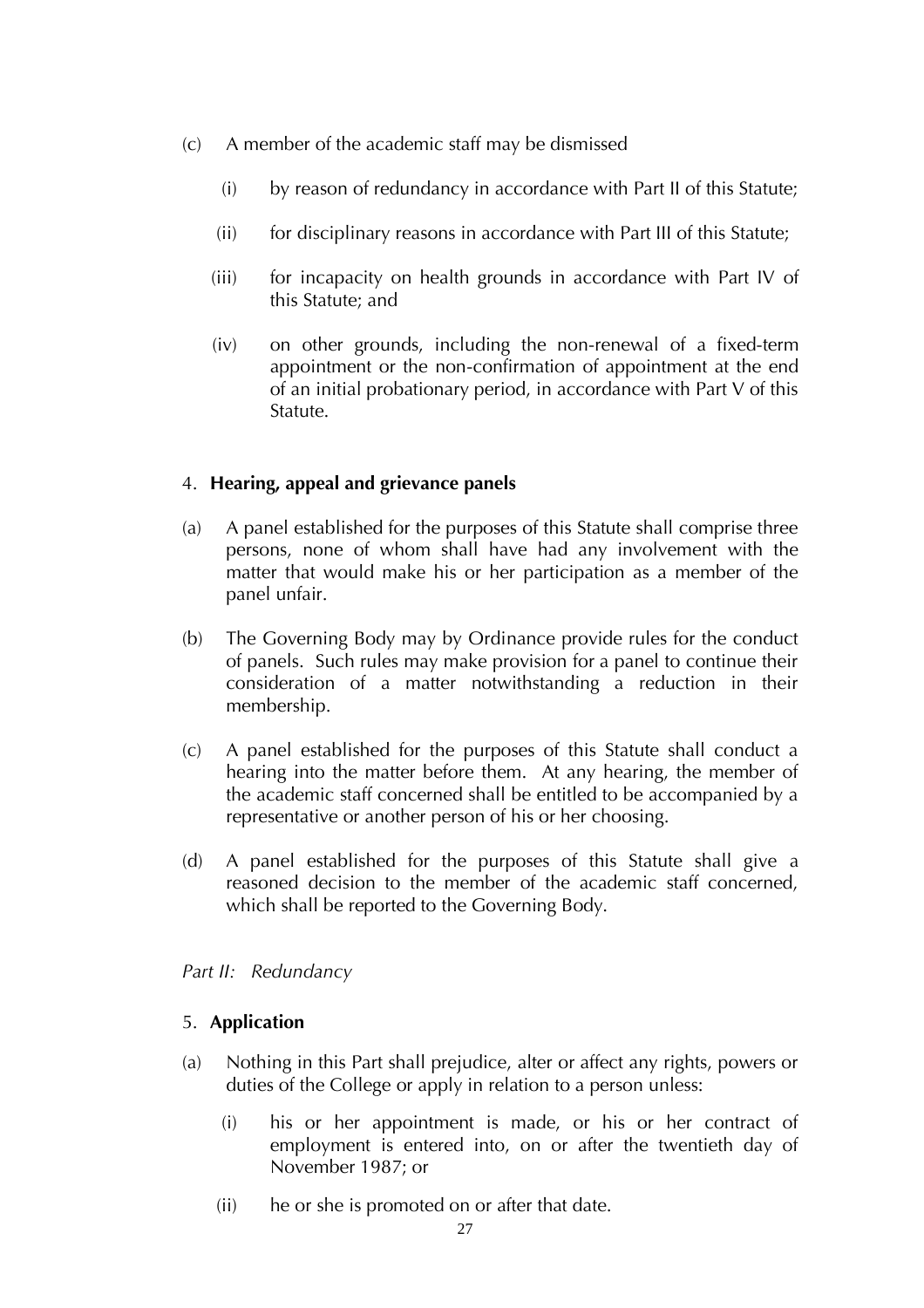(b) For the purposes of this Section in relation to a person, a reference to an appointment made or a contract entered into on or after the twentieth day of November 1987 or to promotion on or after that date shall be construed in accordance with subsections (3) to (6) of section 204 of the Education Reform Act 1988.

## 6. **Definition of 'redundancy'**

For the purposes of this Statute dismissal shall be taken to be dismissal by reason of redundancy if it is attributable wholly or mainly to:

- (i) the fact that the College has ceased, or intends to cease, to carry on the activity for the purposes of which the person concerned was appointed or employed or has ceased, or intends to cease, to carry on that activity in the place in which the person concerned worked; or
- (ii) the fact that the requirements of that activity for members of the academic staff to carry out work of a particular kind in that place have ceased or diminished or are expected to cease or diminish.

# 7. **Procedure for dismissal by reason of redundancy**

The Governing Body shall prescribe by Ordinance a procedure for dismissing members of the academic staff on grounds of redundancy. The procedure shall provide for an initial stage of consultation at the end of which the Governing Body shall resolve whether or not to proceed with a reduction of staff by reason of redundancy. The procedure shall provide, after such resolution:

- $(i)$  for a process which is fair and which allows each member of the academic staff concerned, having been informed of the selection criteria to be employed, to make representations on his or her behalf; and
- (ii) for giving each member of the academic staff dismissed under this Part notice of dismissal and for informing him or her of the reasons for it.

## 8. **Appeal against dismissal by reason of redundancy**

- (a) The procedure prescribed under Section 7 of this Statute shall provide for an appeal to a panel by a member of the academic staff who has been given notice of dismissal under this Part.
- (b) The appeal panel shall be entitled to review all aspects of the matter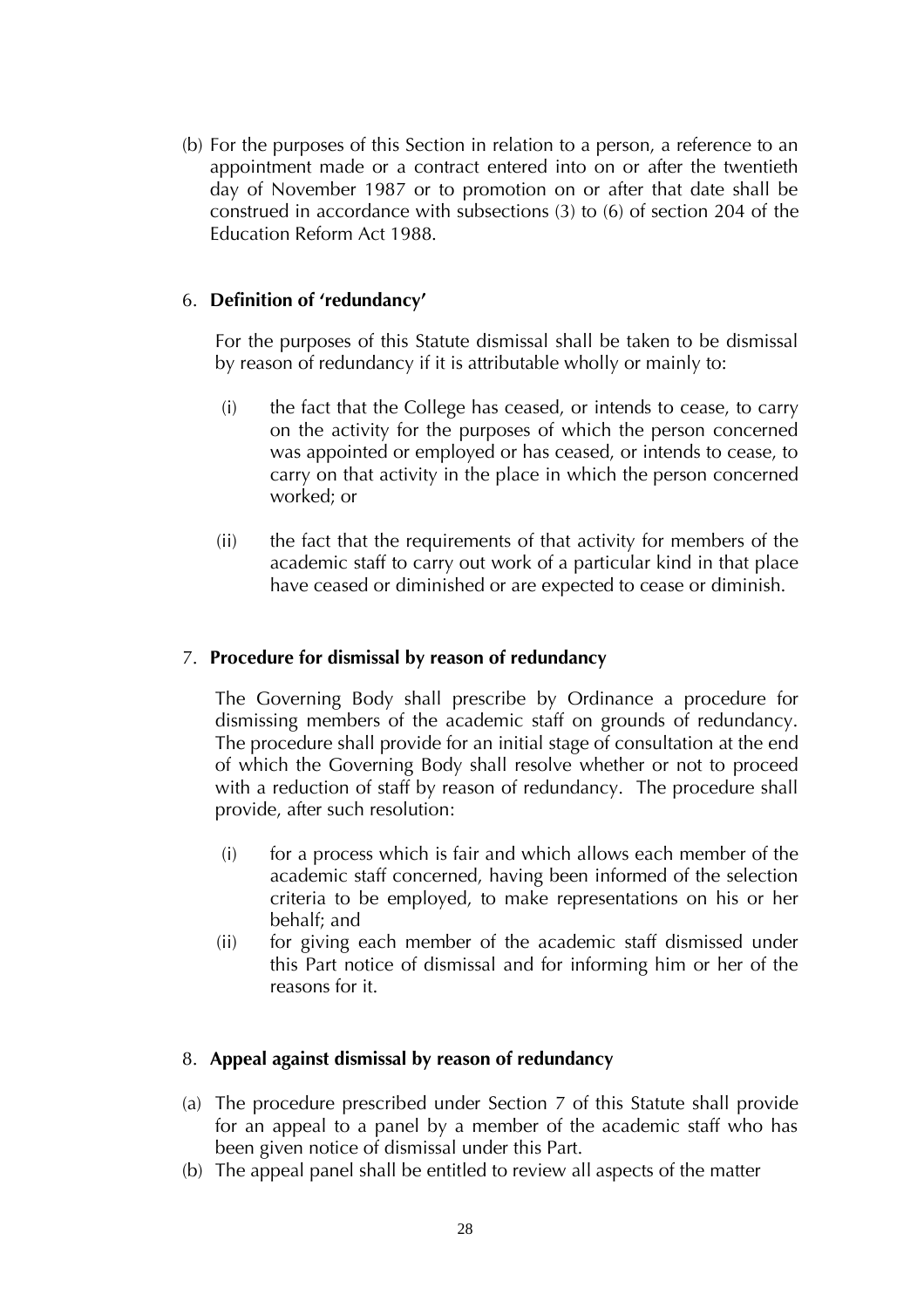other than the resolution of the Governing Body to proceed with a reduction of staff by reason of redundancy.

(c) The appeal panel shall have power to reach a final decision on the appeal, or to remit the matter back for further consideration.

## *Part III: Disciplinary Procedures*

## 9. **Grounds for disciplinary action**

- (a) For the purposes of this Statute, 'good cause' in relation to the dismissal or removal of a member of the academic staff means a reason which is related to conduct or capability or qualifications for performing work of the kind which the member was appointed or employed to do. Without prejudice to the generality of the foregoing, 'good cause' may include the following matters so found under procedures prescribed under this Statute:
	- (i) conviction for an offence such as to render the person convicted unfit for the performance of the duties of the office or for employment as a member of the academic staff; or
	- (ii) conduct of an immoral, scandalous, or disgraceful nature incompatible with the duties of the office or employment; or
	- (iii) conduct constituting failure or persistent refusal or neglect or inability to perform the duties or comply with the conditions of the office or employment; or
	- (iv) physical or mental incapacity.
- (b) In this Section:
	- (i) 'capability' means capability assessed by reference to skill, aptitude, health, or any other physical or mental quality; and
	- (ii) 'qualifications' means any degree, diploma, or other academic, technical, or professional qualification relevant to an office or position held.

## 10. **Disciplinary procedures**

(a) The Governing Body shall prescribe by Ordinance a disciplinary procedure for members of the academic staff, which shall provide for less serious matters to be dealt with by warnings following a procedure which is fair and which provides for a right of appeal against any warning.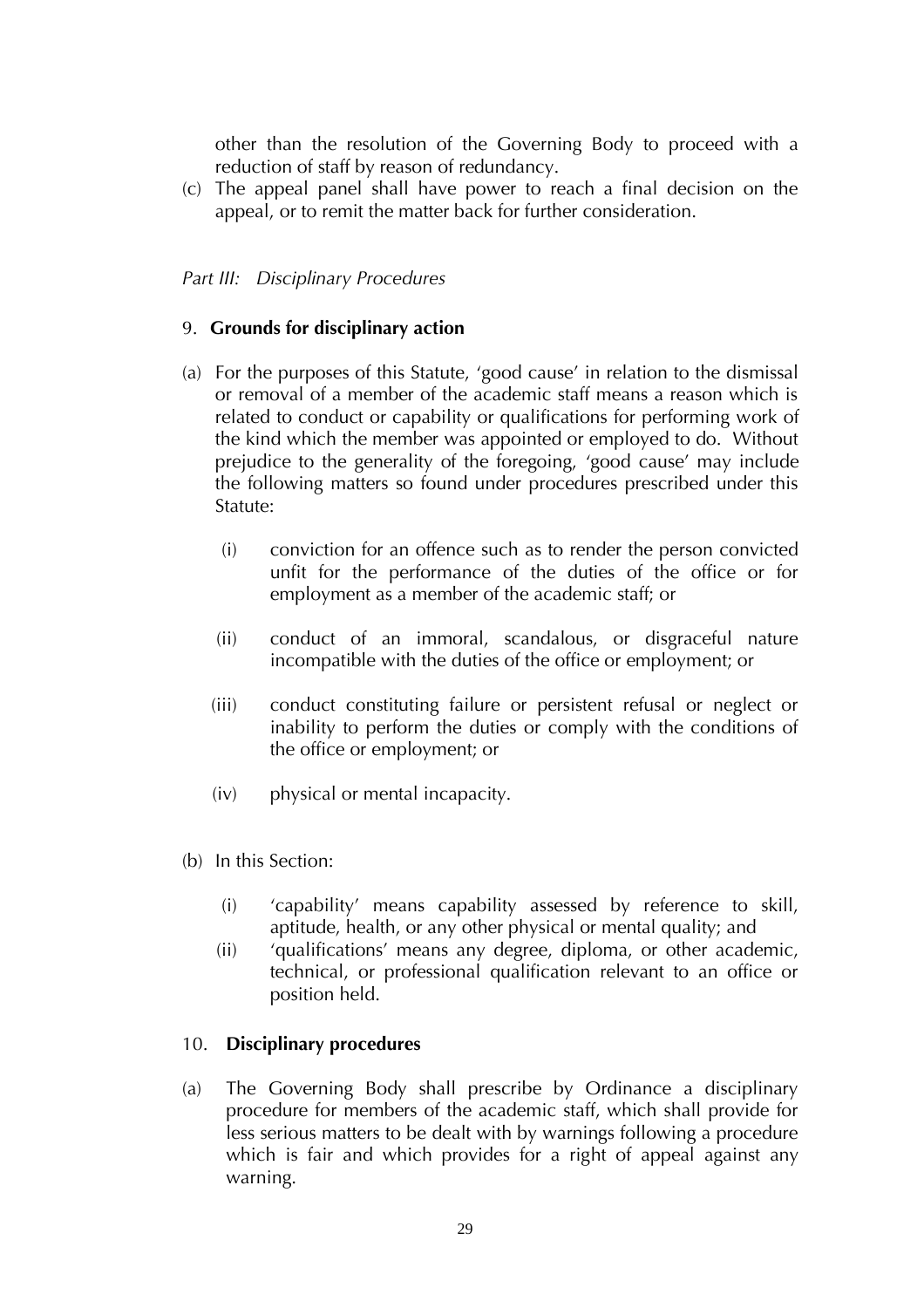- (b) The disciplinary procedure shall provide for more serious matters to be dealt with in a way which includes provision for
	- (i) fair and reasonable time limits for each stage;
	- (ii) the investigation of complaints and the dismissal of those found to be without substance;
	- (iii) suspension on full pay pending an investigation or hearing where that is necessary;
	- (iv) a hearing by a panel, at which the member of the academic staff against whom the complaint has been made shall have had notice of the complaint, and shall be entitled to be present, to hear the evidence, to call relevant witnesses, and to examine and cross-examine witnesses;
	- (v) the dismissal by the panel of any complaint found to be without substance;
	- (vi) if the panel are so minded, the dismissal by them without penalty of a complaint found to be of substance;
	- (vii) the imposition by the panel of an appropriate penalty or penalties, which in addition to a warning or dismissal (with or without notice), may include suspension without pay for up to three months, the withholding of future increments, reduction in grade in any primary office or employment, removal from any secondary office or employment, and the substitution (as an alternative to dismissal, where in the opinion of the panel dismissal would be justified) of any lesser office or employment for any primary office or employment; and
	- (viii) the award of compensation in respect of any loss caused or damage done.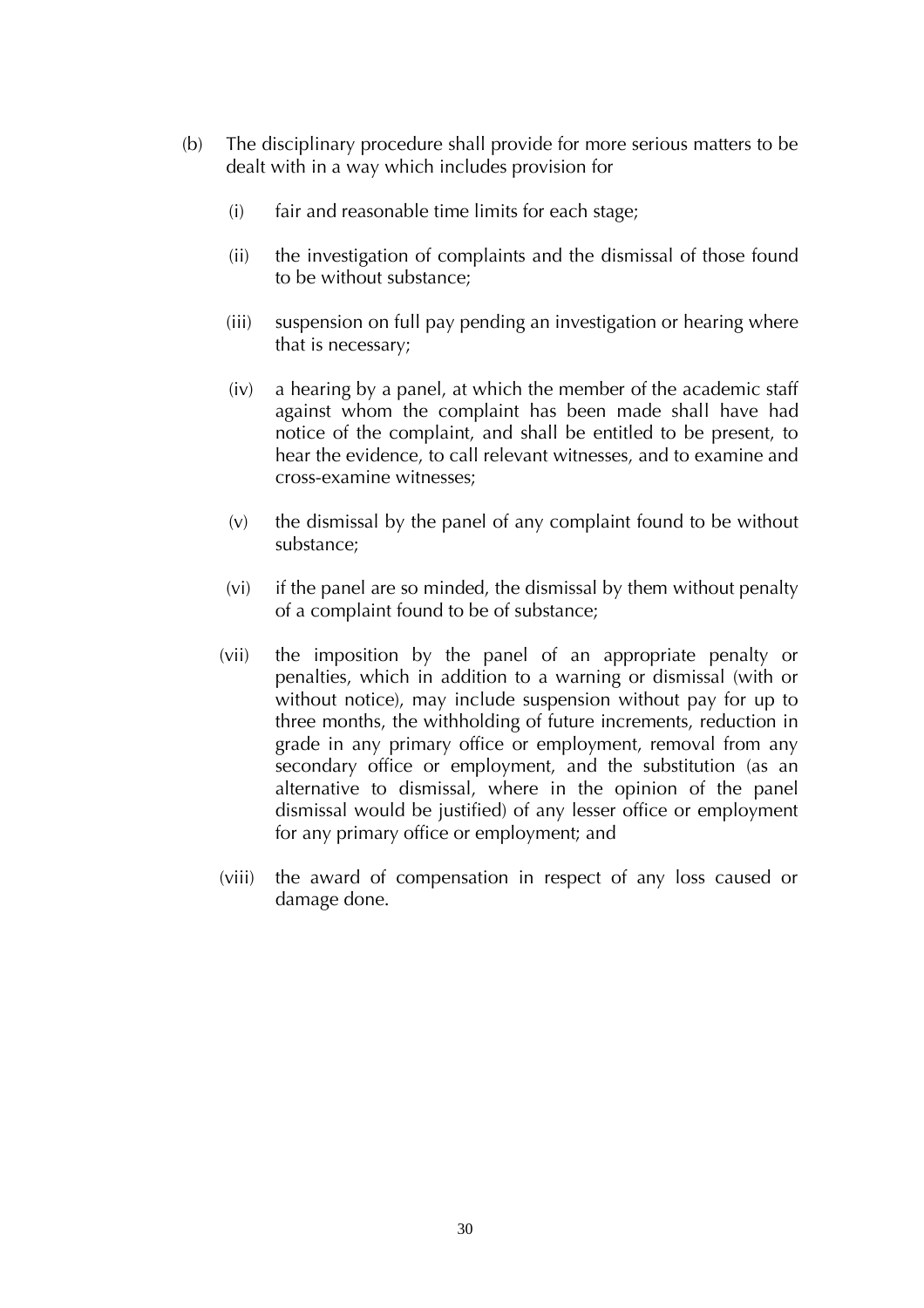# 11. **Appeals**

- (a) A member of the academic staff shall have a right of appeal against the finding of, or penalty imposed by, a panel constituted under Section 10 of this Statute.
- (b) Such an appeal shall be to a fresh panel, having no common membership with the panel who heard the matter at first instance. It shall include a hearing by the appeal panel, but that hearing shall not take the form of a re-hearing of the evidence, and evidence shall only be heard as the appeal panel may determine in accordance with any Ordinance made under this Statute.
- (c) In determining an appeal, an appeal panel may substitute for the decision of the panel hearing the matter at first instance any decision that that panel might have made.
- (d) A dismissal by a panel hearing a matter at first instance shall be effective notwithstanding any appeal against such dismissal, unless either that panel, in giving their decision, or an appeal panel thereafter shall determine otherwise (subject to such conditions as the respective panel may impose).
- (e) A dismissal or notice of dismissal shall be cancelled, withdrawn or modified if an appeal panel decides that the member of the academic staff should not be dismissed or should only be dismissed with notice. The cancellation of a dismissal shall have effect to reinstate the member of the academic staff as if no dismissal had occurred.

# 12. **Relationship with Part IV**

The Governing Body may by Ordinance provide for dealing with a case in progress under this Part where it appears that the conduct or capability of the member of the academic staff concerned may be attributable, wholly or in part, to a medical condition, but any proceedings under this Part shall be valid notwithstanding that they might have been brought under Part IV of this Statute, and a member of the academic staff may be subject to proceedings and to a penalty, including dismissal, under this Part notwithstanding the fact that his or her conduct or capability may have been attributable, wholly or in part, to a medical condition.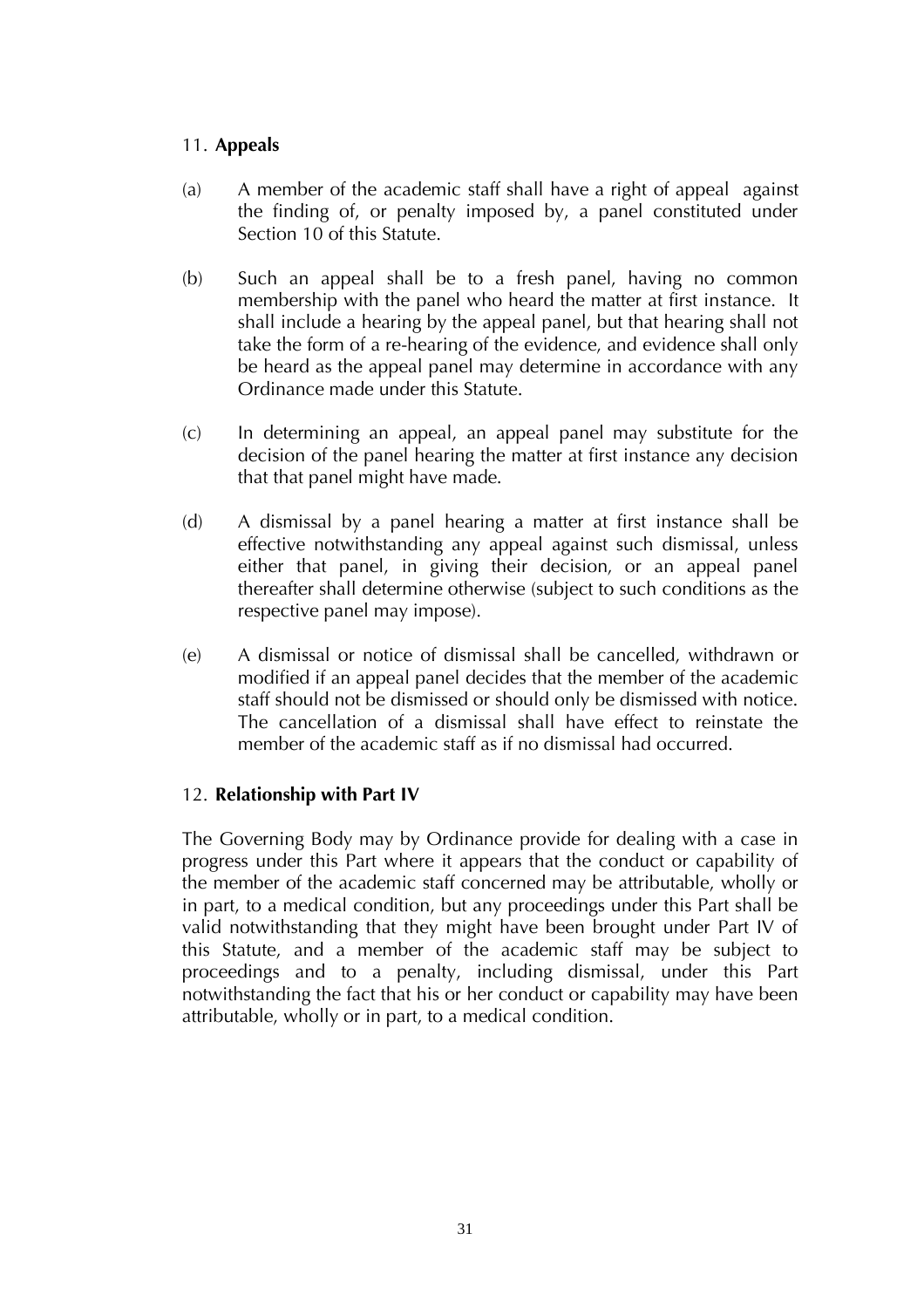# *Part IV: Incapacity on Health Grounds*

# 13. **Dismissal on health grounds**

- (a) This Part makes provision for dealing with cases of incapacity on health grounds in relation to members of the academic staff.
- (b) In this Part references to health grounds are references to capability assessed by reference to health or any other physical or mental quality.
- (c) The Governing Body shall prescribe by Ordinance a procedure for assessing incapacity on health grounds and for taking appropriate action in relation thereto, which may include dismissal.
- (d) That procedure shall include a hearing by a panel and a right of appeal to a fresh panel. The panel hearing the matter at first instance and the appeal panel shall each include a medically qualified person.

# *Part V: Other Dismissals*

# 14. **Non-renewal of a fixed-term appointment**

- (a) The Governing Body shall prescribe by Ordinance a procedure, including appropriate consultation, for a review in each case where a member of the academic staff has been appointed to a primary office or employment for a fixed term and that fixed term is due to terminate. The review shall be to decide whether the office or employment should be allowed to terminate without renewal, or should be renewed for a further fixed-term, or should be extended to an appointment of indefinite duration.
- (b) The review may encompass matters which, in other circumstances, might fall to be dealt with under Parts II, III or IV of this Statute.
- (c) A decision that an office or employment should be allowed to terminate without renewal shall not be made unless it is judged to be inexpedient or undesirable to renew or extend the appointment by reason of one or more of the following considerations:
	- (i) the availability of funding for the office or employment, or the financial situation of the College;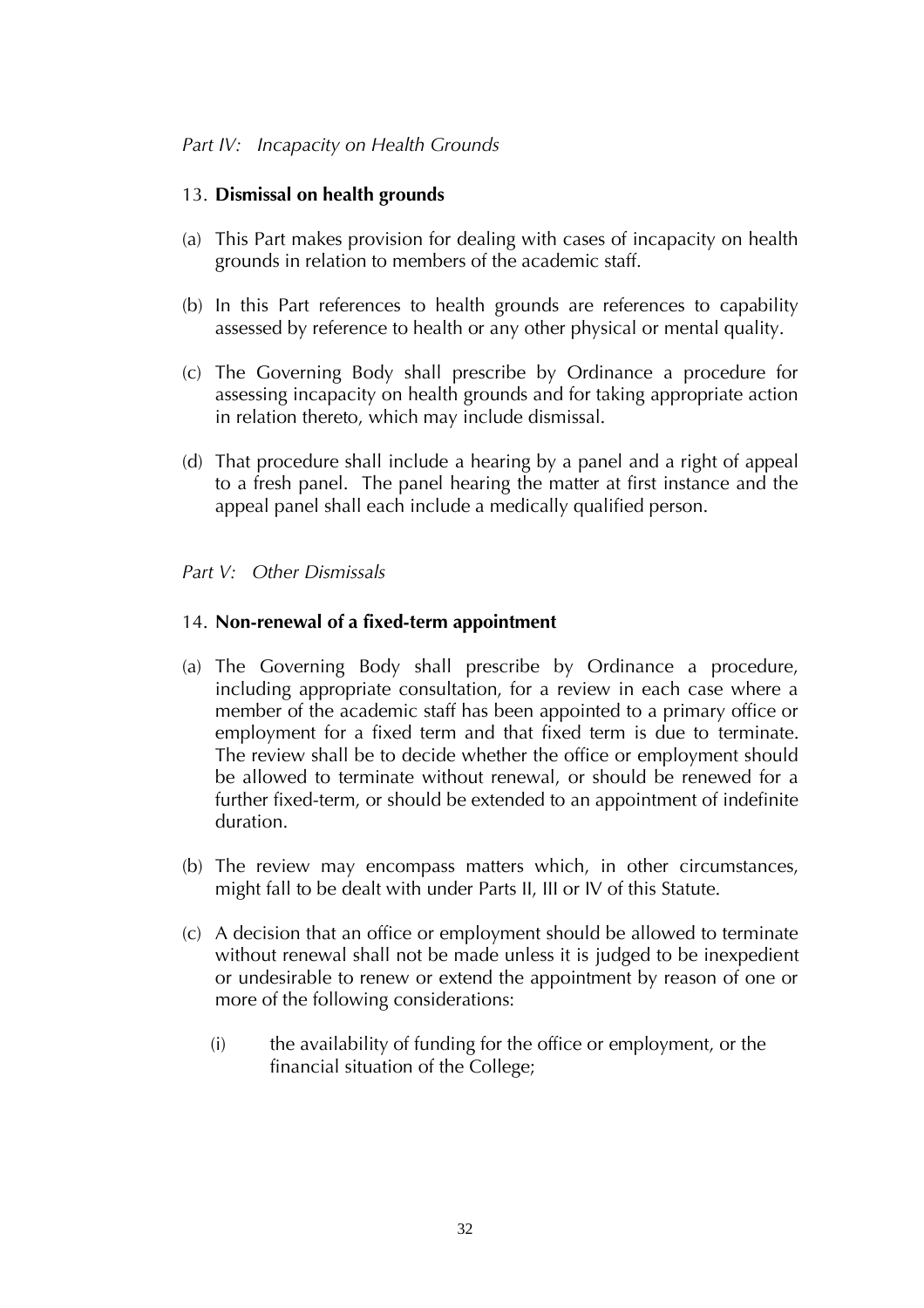- (ii) the performance of the member of the academic staff concerned (having regard to any warnings and advice relating to performance that he or she may have been given);
- (iii) the need for the office or employment or for the performance of the duties thereof;
- (iv) the nature and character of the office or employment; and
- (v) the desirability of making the office or employment permanent and filling it through open competition.
- (d) The procedure under this Section shall provide that, where it has been decided under subsection (a) of this Section that an office or employment should be allowed to terminate without renewal, the member of the academic staff shall be notified of the reasons for that decision, and shall be afforded a further review of the matter.

# 15. **Probationary appointments**

- (a) The Governing Body shall prescribe by Ordinance a procedure, including appropriate consultation, for a review in each case where a member of the academic staff has been appointed to a primary office or employment for an initial probationary period and that period is coming to an end. The review shall be to decide whether appointment to the office or employment should be confirmed, whether the initial probationary period should be extended, or whether the member of the academic staff should be dismissed at the end of the probationary period.
- (b) The review may encompass matters which, in other circumstances, might fall to be dealt with under Parts II, III or IV of this Statute.
- (c) The procedure under this section shall provide that, where it has been decided under subsection (a) of this section that dismissal should take place at the end of a probationary period, the member of the academic staff shall be notified of the reasons for that decision, and shall be afforded a further review of the matter.

# 16. **Dismissal on other grounds**

The Governing Body shall prescribe by Ordinance a procedure for dealing with dismissal on any other ground than those covered by Parts II, III, IV and Sections 14 and 15 of Part V of this Statute. The procedure shall include the right to a hearing by a panel and a right of appeal to a fresh panel.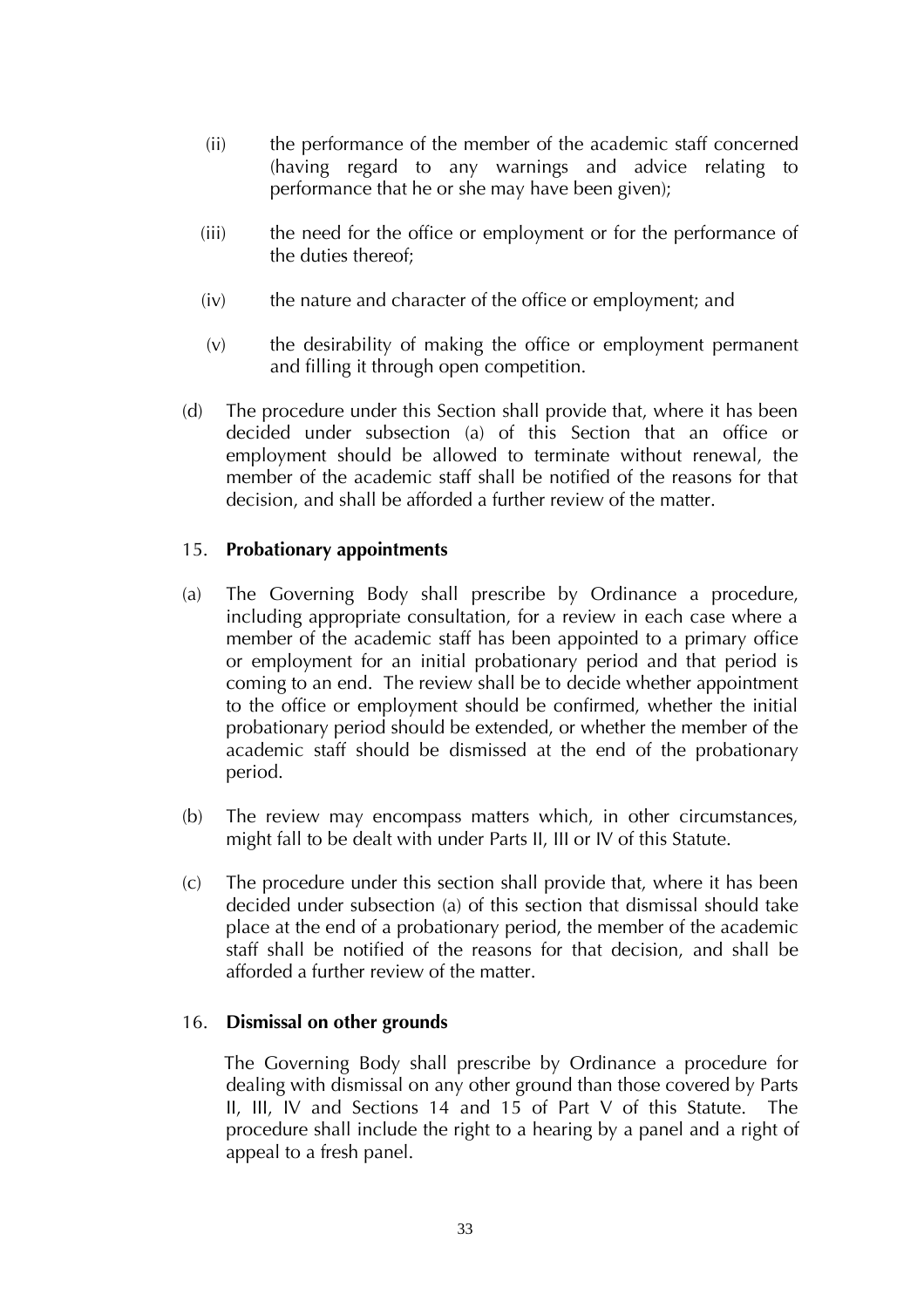# *Part VI: Grievance Procedures*

# 17. **Grievance Procedure**

- (a) The Governing Body shall prescribe by Ordinance a grievance procedure for the settlement or redress of the grievances of members of the academic staff which concern their offices or employments, where those grievances relate to matters affecting themselves as individuals or to matters affecting their personal dealings or relationships with other staff of the College, not being matters for which express provision is made elsewhere in the Statutes.
- (b) The grievance procedure shall provide that consideration of a grievance may be deferred if other proceedings under the Statutes relevant to the grievance are pending or in progress.
- (c) The grievance procedure shall provide for the fair and speedy resolution of grievances, informally wherever possible, and shall provide for the person aggrieved to be allowed assistance by an appropriate person at any hearing.
- (d) The grievance procedure shall provide for a member of the academic staff who is dissatisfied with the outcome of a complaint to be heard by a panel, unless the complaint has been judged, in accordance with the procedure, as trivial, vexatious or outside the scope of the procedure.

# *Part VII: Removal of the Master from Office*

# 18. **Removal of the Master from Office**

- (a) The Governing Body shall prescribe by Ordinance a procedure for the removal of the Master from office. Any variation made to that procedure shall have no effect in relation to the Master in office at the time of such variation until he or she has consented to it, but such variation shall otherwise be binding and effectual.
- (b) The procedure for the removal of the Master from office shall provide for:
	- (i) the initial consideration by the Governing Body (exclusive of the Master and the complainant Fellows) of a complaint by any three Fellows seeking the removal of the Master from office for good cause;
	- (ii) the dismissal by the Governing Body of such complaint if they are of the view that it is not supported by sufficient evidence of good cause for removal from office;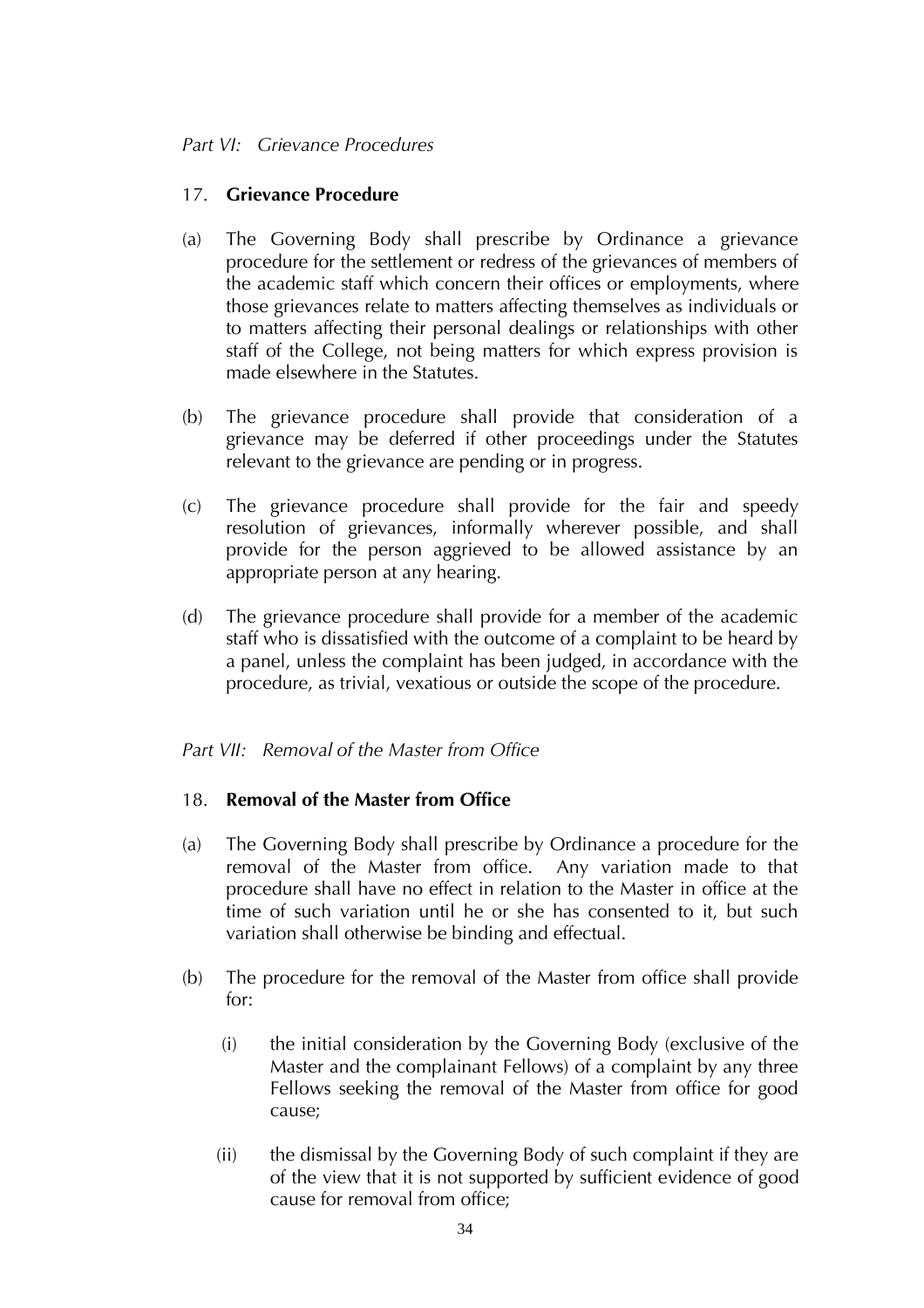- (iii) otherwise, the appointment by the Governing Body of a panel to hear and determine the matter, which panel shall comprise three persons who are not Fellows and are not employed by the College, one of whom holds, or has held, judicial office, or who is a barrister or solicitor of at least ten years' standing, that person to be chairman of the panel;
- (iv) the removal of the Master from office if the panel decide that there is good cause for such removal;
- (v) a right of appeal to a fresh panel, also constituted in accordance with (iii) above, against a decision of removal from office; and
- (vi) where the complaint is of incapacity on health grounds, the inclusion on the panel hearing the matter at first instance and on any appeal panel of a medically qualified person.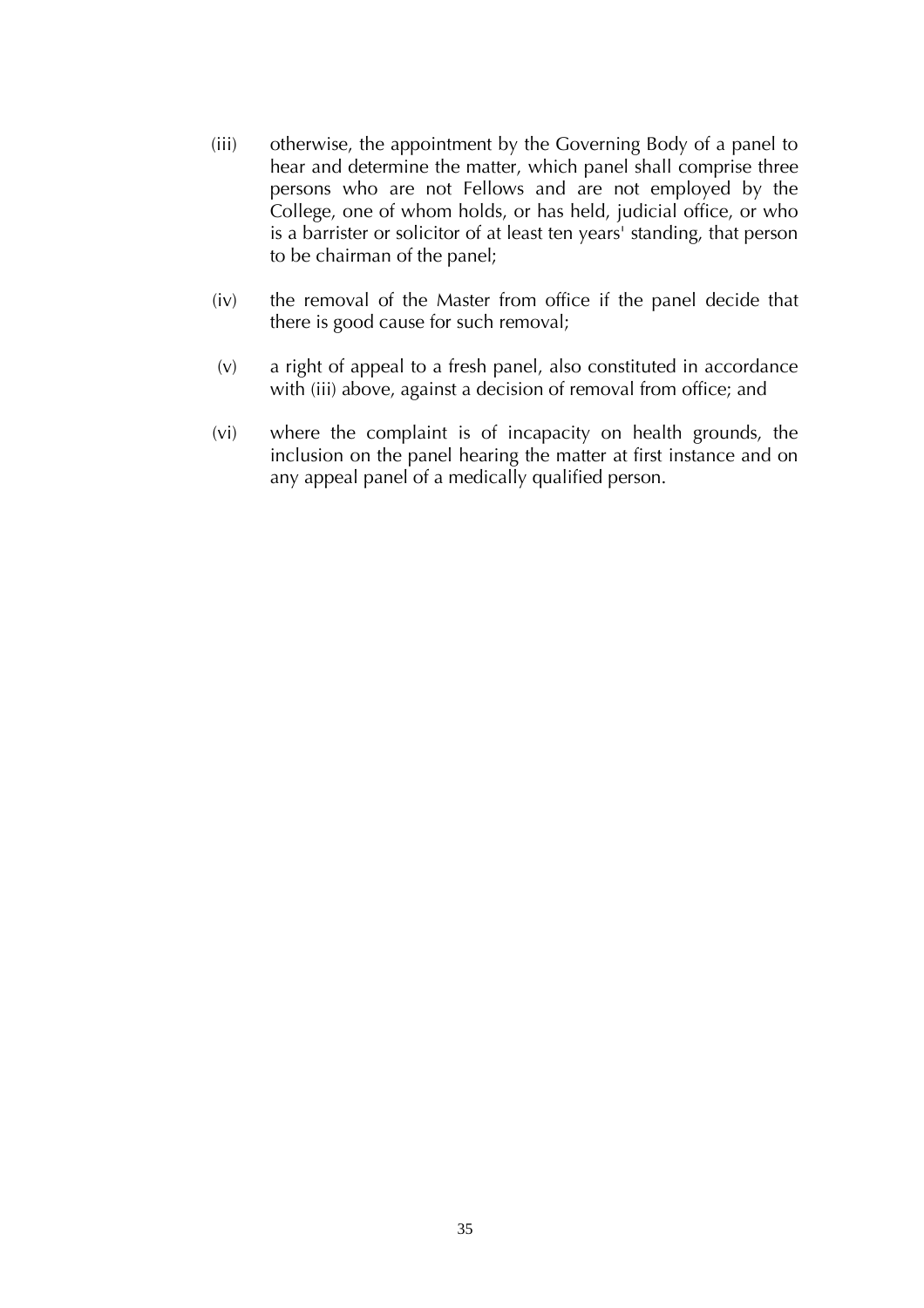# STATUTE XXI

#### *Of the Discipline and Good Government of the College*

- 1. It shall be the duty of the Dean to maintain discipline among members of the College who are registered for a degree or other qualification of the University or are in residence with the intention of so registering, or who have within the previous five years been, but for the time being are not, registered students and who have not taken the degree or other qualification for which they were most recently registered but intend to continue to read for it in the future*.*
- 2. All persons, who are registered for a degree or other qualification of the University or are in residence with the intention of so registering, shall show due respect and obedience to the Master, other Officers, and Fellows of the College; they shall conduct themselves in a quiet and orderly manner within the College, shall observe the Statutes and Ordinances, and shall conform to all such orders and regulations as may be made by the Master, or by the Governing Body, from time to time for the good government of the College.
- 3. If any such person (not being a Fellow of the College) shall not observe the Statutes and Ordinances or the orders and regulations above referred to, or shall be guilty of any offence contrary to discipline or good order or tending to bring scandal upon the College, he or she shall be admonished or punished by the Dean, or in his or her absence by the person designated in accordance with Ordinances to act in his or her place, in such manner as the offence may appear to deserve. But the penalty of temporary or final removal from the College, or, in the case of a Scholar or Exhibitioner, of deprivation of his or her Scholarship or Exhibition or temporary forfeiture of the emoluments and advantages thereof, shall be inflicted only by the Members of the Governing Body.
- 4. The functions of the Dean under this Statute are investigative and adjudicatory. Proceedings conducted by the Dean shall be inquisitorial, rather than adversarial in nature. The Dean may adopt such procedure as he or she deems appropriate, as long as it gives a fair opportunity to the party or parties concerned to understand the nature of the complaint against them and of the evidence relating to it, and to make appropriate representations. Parties have no right to be represented, although the Dean may permit representation where he or she considers it desirable to do so; but, if a complaint relates to conduct which might amount to a criminal offence, parties shall be advised of their right not to incriminate themselves. The Dean shall find an allegation of a disciplinary offence to be established against a person only if the Dean is sure that (a) such an offence was committed and (b) that person committed it.
- 5. If the Dean, having investigated an allegation, concludes that there is at least prima facie evidence that a Member of the College who is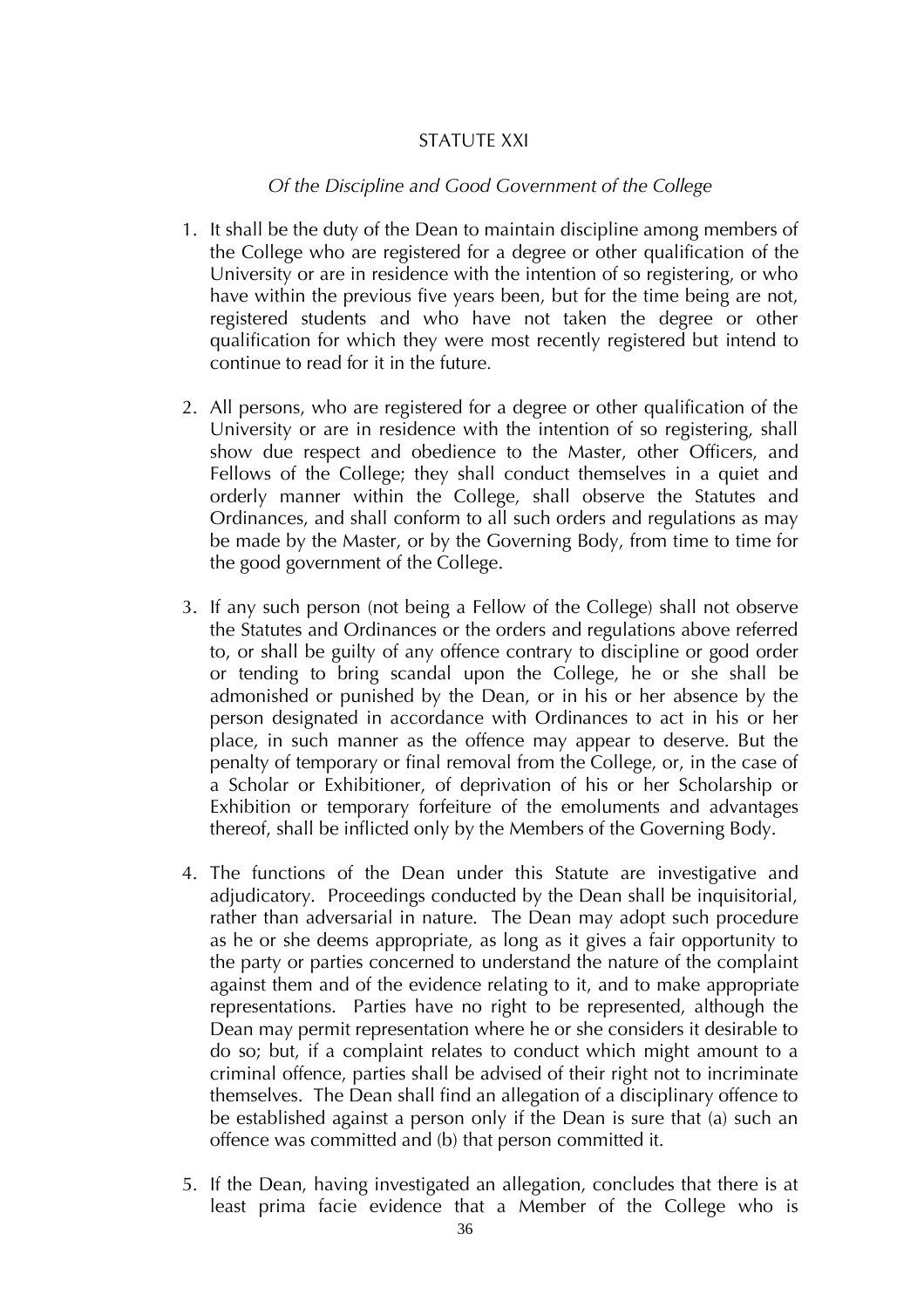registered for a degree or other qualification of the University, or is in residence with the intention of so registering, is guilty of a disciplinary offence, but considers that the offence is too serious for him to deal with in the normal way, he or she may prefer a charge against that person before the Disciplinary Committee. Only the Dean may prefer such a charge. The Dean shall then present the case against the person in any proceedings against that person which ensue before the Disciplinary Committee.

6. The Members of the Governing Body in residence shall have power to remove from the College temporarily or finally a member of the College, who is registered for a degree or other qualification of the University or is in residence with the intention of so registering, or who has within the previous five years been, but for the time being is not, a registered student and who has not taken the degree or other qualification for which he or she was most recently registered but intends to continue to read for it in the future, if in their opinion he or she proves by reason of failure in examination as defined by Ordinance to be an unsatisfactory student.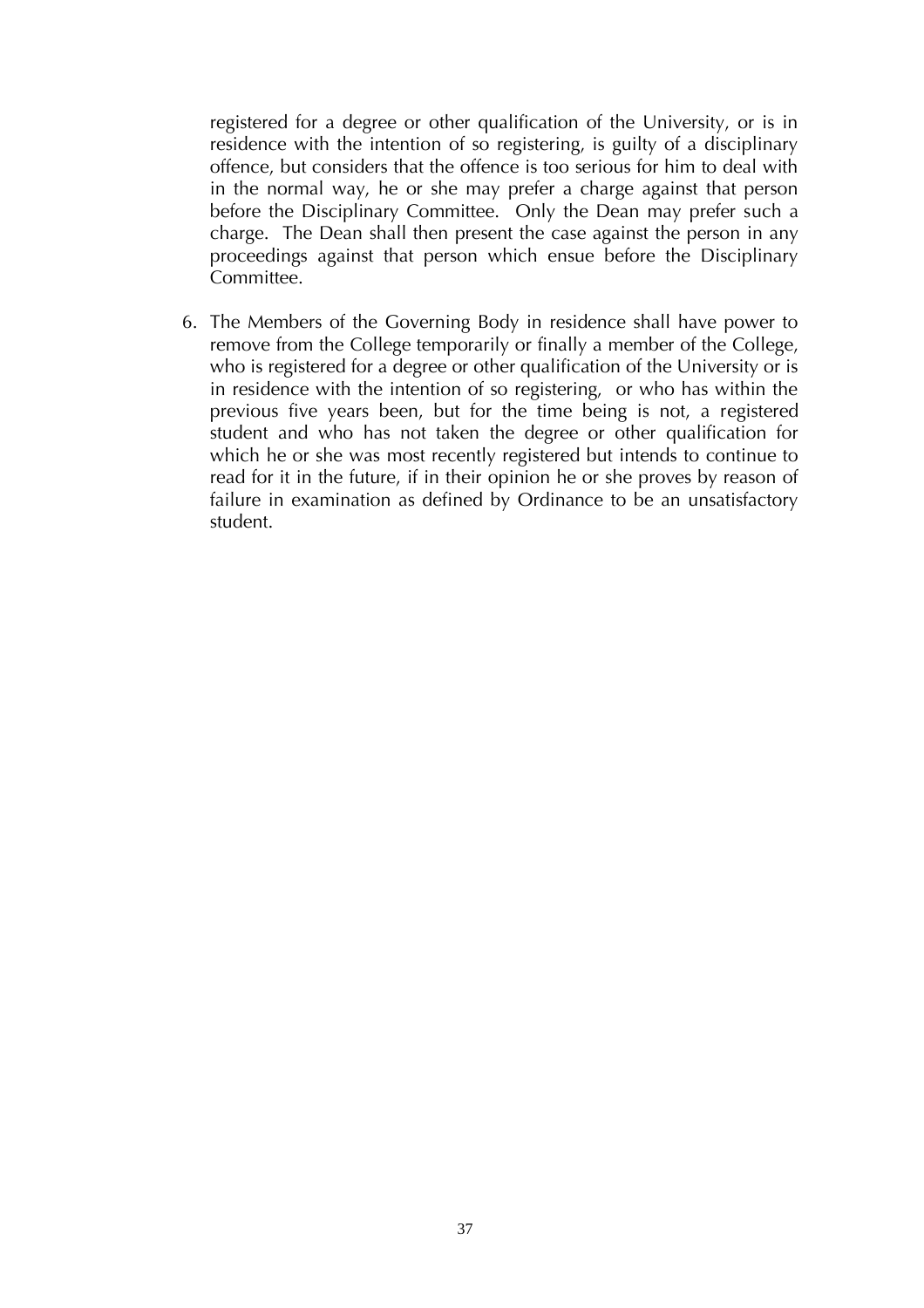# STATUTE XXII

# *Of the Disciplinary Committee*

- 1. The Governing Body shall in each calendar year select five of its number (of whom one shall be one of the five senior Fellows and one a Fellow of not more than three years' standing from his or her first election) to form a Disciplinary Committee in which, save as this Statute otherwise provides and save as respects removal from the College on account of failure in examination, there shall be vested the disciplinary powers of the members of the Governing Body in residence in relation to members of the College who are registered for a degree or other qualification of the University or are in residence with the intention of so registering.
- 2. No member of the Committee who holds the office of Dean or is the Tutor of any person against whom charges shall have been preferred and are pending before the Committee shall act as such while he or she holds that office or as the case may be until those charges shall have been disposed of, and the Master shall appoint a substitute to act in his or her place.
- 3. At the request of any person against whom charges have been preferred before the Committee the Master shall add to the number thereof for the purpose of the disposal of those charges two members of the College who are registered for a degree or other qualification of the University or are in residence with the intention of so registering to whom their duty to act impartially and *judicially* shall be explained and who shall express their willingness so to act..
- 4. Charges against any person within the jurisdiction of the Committee shall be preferred by the Dean. Any person against whom charges are preferred shall have the right to appear before the Committee and to have, if he or she so desires, in relation to its proceedings, the assistance of a Tutor or Fellow of his or her choice who is available subject, in the case of a Fellow who is not a Tutor, to the Fellow's willingness to act
- 5. The Chairman or Chairwoman of the Committee shall for the hearing of any charge or group of connected charges be chosen from among its senior members, but otherwise all persons appointed thereto shall be of equal status and decisions shall be taken by simple majority, the Chairman or Chairwoman having in case of need a casting vote. Provided that the proceedings of the Committee shall not be invalidated by reason of the fact that no person who is registered for a degree or other qualification of the University or are in residence with the intention of so registering can be found to act as a member thereof or that he or she refuses so to act.
- 6. If the Committee imposes a penalty on any person in a case that falls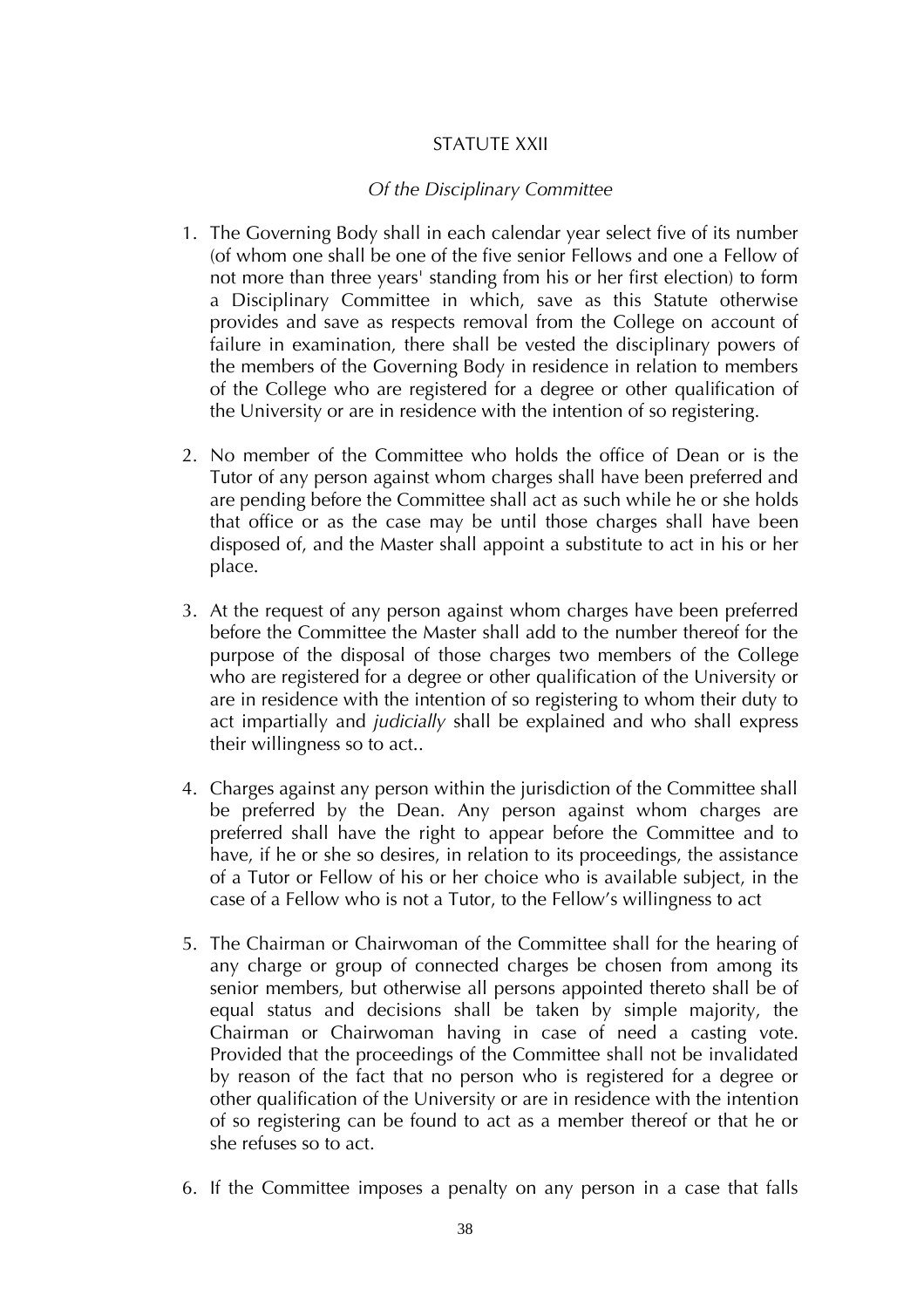within criteria set out in an Ordinance made pursuant to this Statute, he or she may appeal to the Governing Body against that decision.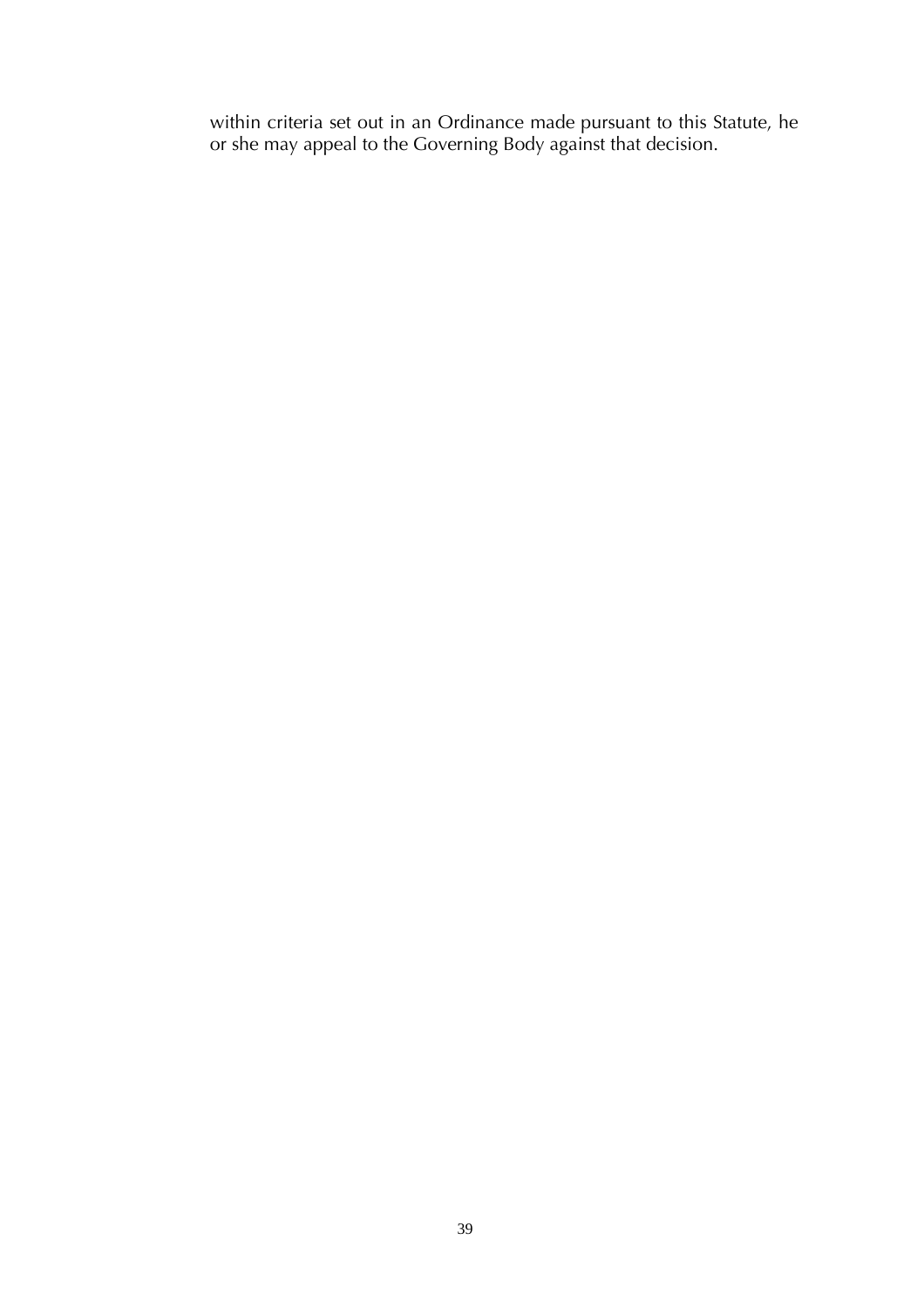# STATUTE XXIII

#### *Of Divine Service and Religious Instruction; and of the Chaplains*

Whereas Section 5 of the Universities Tests Act, 1871, requires the Governing Body of every College subsisting in the University of Cambridge at the time of the passing of that Act to provide sufficient religious instruction for all members thereof *in statu pupillari* belonging to the Established Church; and Section 6 of that Act provides that the morning and evening prayer according to the Order of the Book of Common Prayer is to continue to be used daily as heretofore in the chapel of every such College, but that notwithstanding anything contained in the Statute thirteenth and fourteenth Charles the Second, chapter four, or in that Act, it is to be lawful for the Visitor of any such College, on the request of the Governing Body thereof, to authorise from time to time in writing the use on week days only of any abridgment or adaptation of the said morning and evening prayer in the chapel of such College instead of the order set forth in the Book of Common Prayer:

- 1. The Governing Body shall appoint some one or more persons to act as Chaplain or Chaplains, at least one of whom shall be responsible for discharging the obligation imposed on the College by section 6 of the Universities Tests Act 1871, and may appoint another person or persons to discharge the obligation imposed on the College by section 5 of that Act.
- 2. The Governing Body shall, if necessary, provide salaries from the revenues of the College for such person or persons.
- 3. The Governing Body may make such Ordinances as it may deem expedient for the due celebration of Divine Service and for the due maintenance of religious worship and discipline.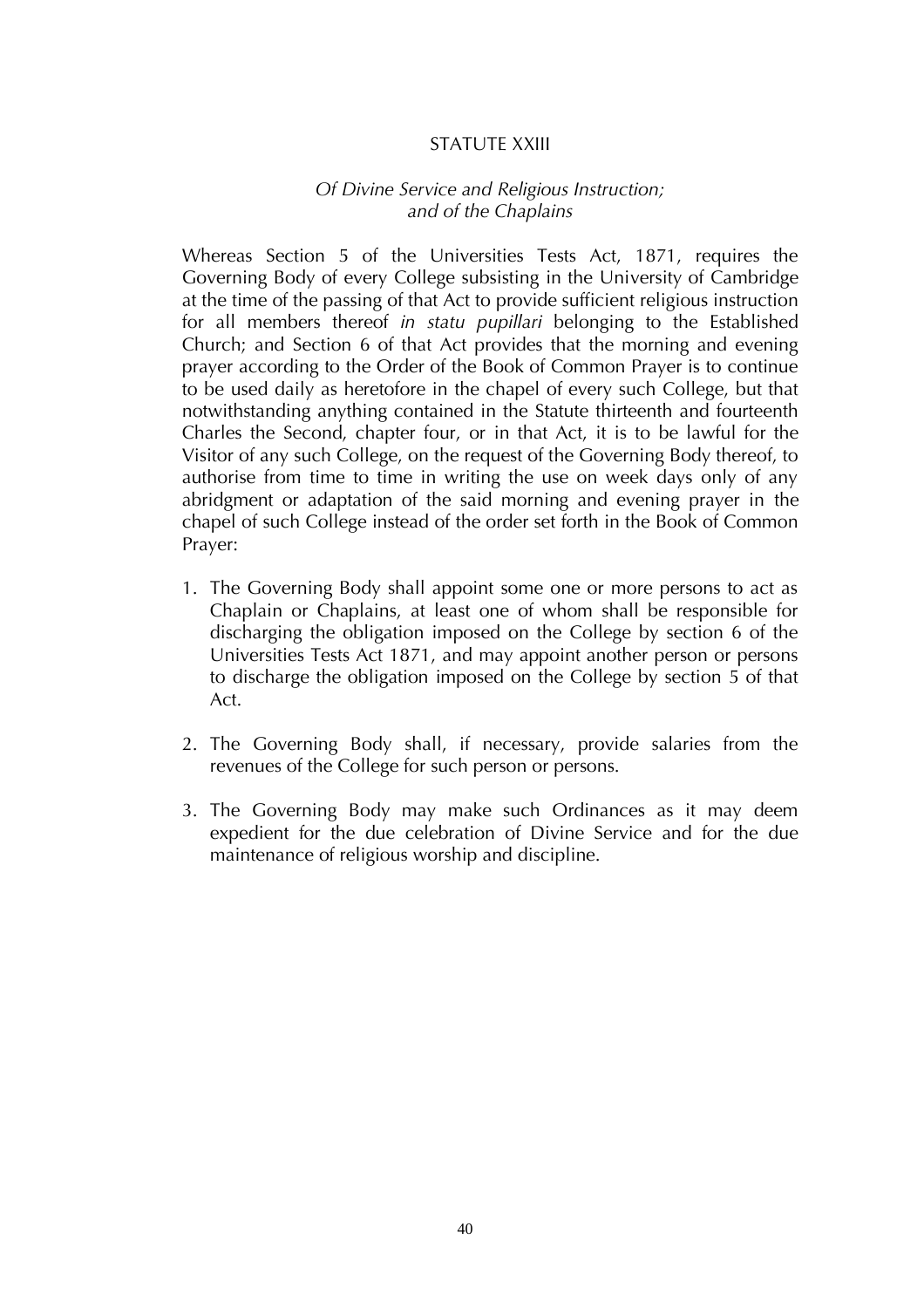# STATUTE XXIV

# *Of the College Lecturers*

The Governing Body may appoint College Lecturers who shall hold office for such periods and perform such duties and enjoy such privileges as the Governing Body shall in each instance determine.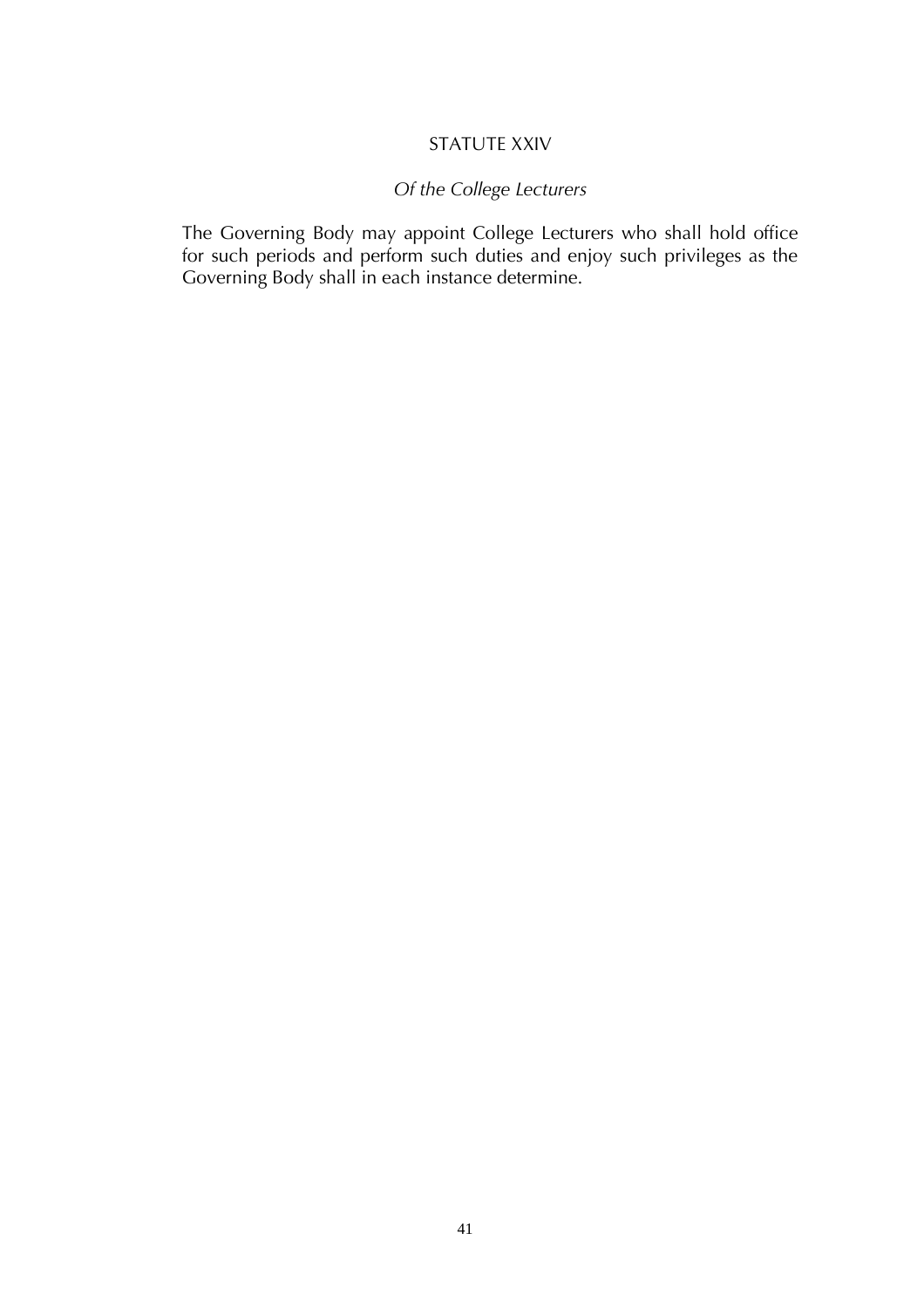# STATUTE XXV

#### *Of the Directors of Studies*

- 1. The Governing Body shall from time to time appoint Directors of Studies.
- 2. The functions of a Director of Studies shall include overseeing arrangements for the teaching of members of the College *in statu pupillari*  who read the subject for which he or she is a Director of Studies and monitoring the progress of those who read that subject, and such other functions as may be conferred by Ordinances.
- 3. A Director of Studies shall enjoy such privileges as the Governing Body may determine.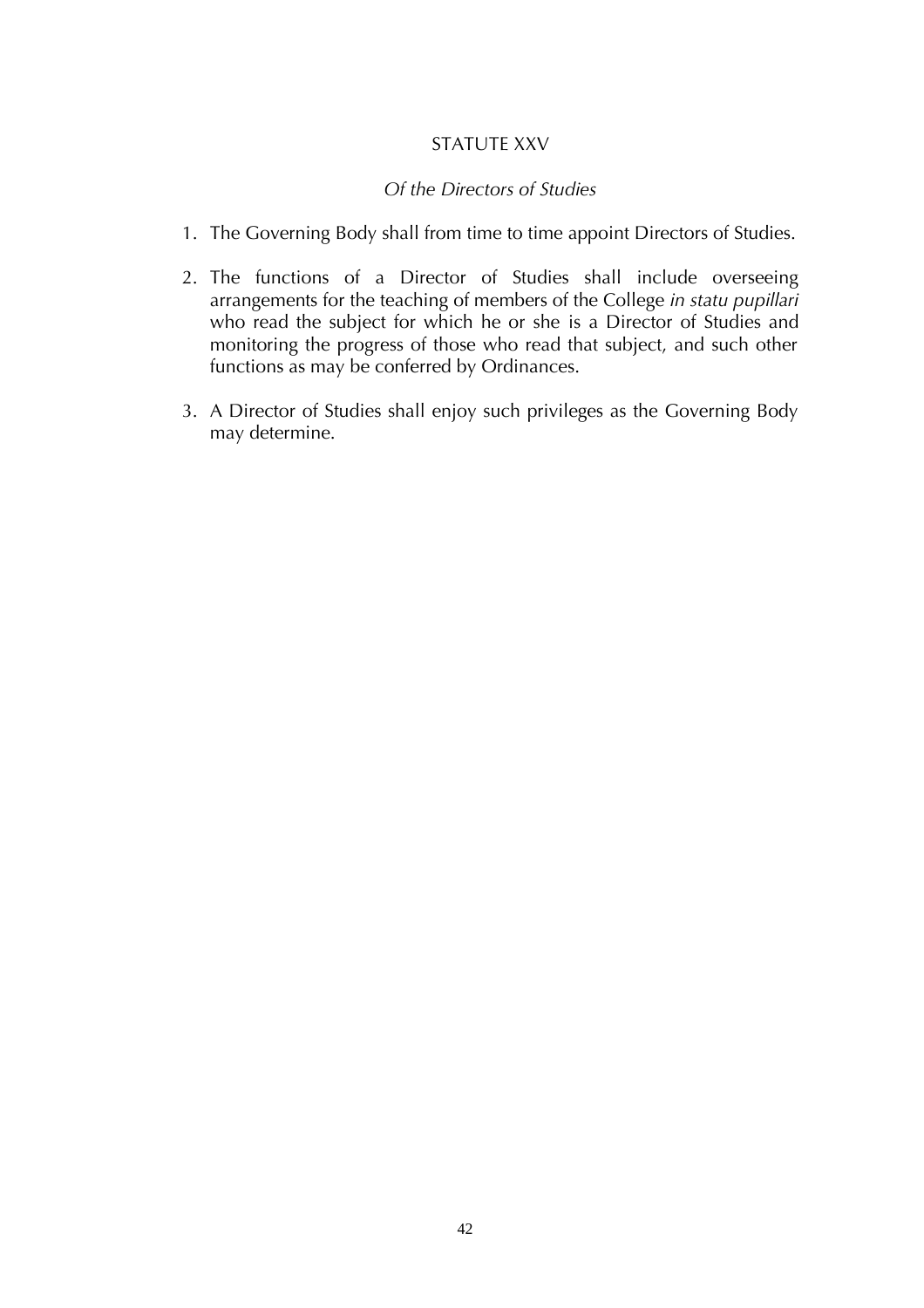# STATUTE XXVI

#### *Of the Tutors*

- 1. The Governing Body shall have power to appoint as many Tutors as the circumstances of the College may in its judgment from time to time require.
- 2. The Tutors shall have such duties and powers as the Governing Body may determine.
- 3. One of the Tutors shall be selected by the Governing Body to be designated Senior Tutor for such period as the Governing Body shall determine. The Senior Tutor shall take cognizance of absence of any member of the College in *statu pupillari* for any night during term.
- 4. The Governing Body shall also appoint an Admissions Tutor or Admissions Tutors to undertake such duties as the Governing Body shall determine.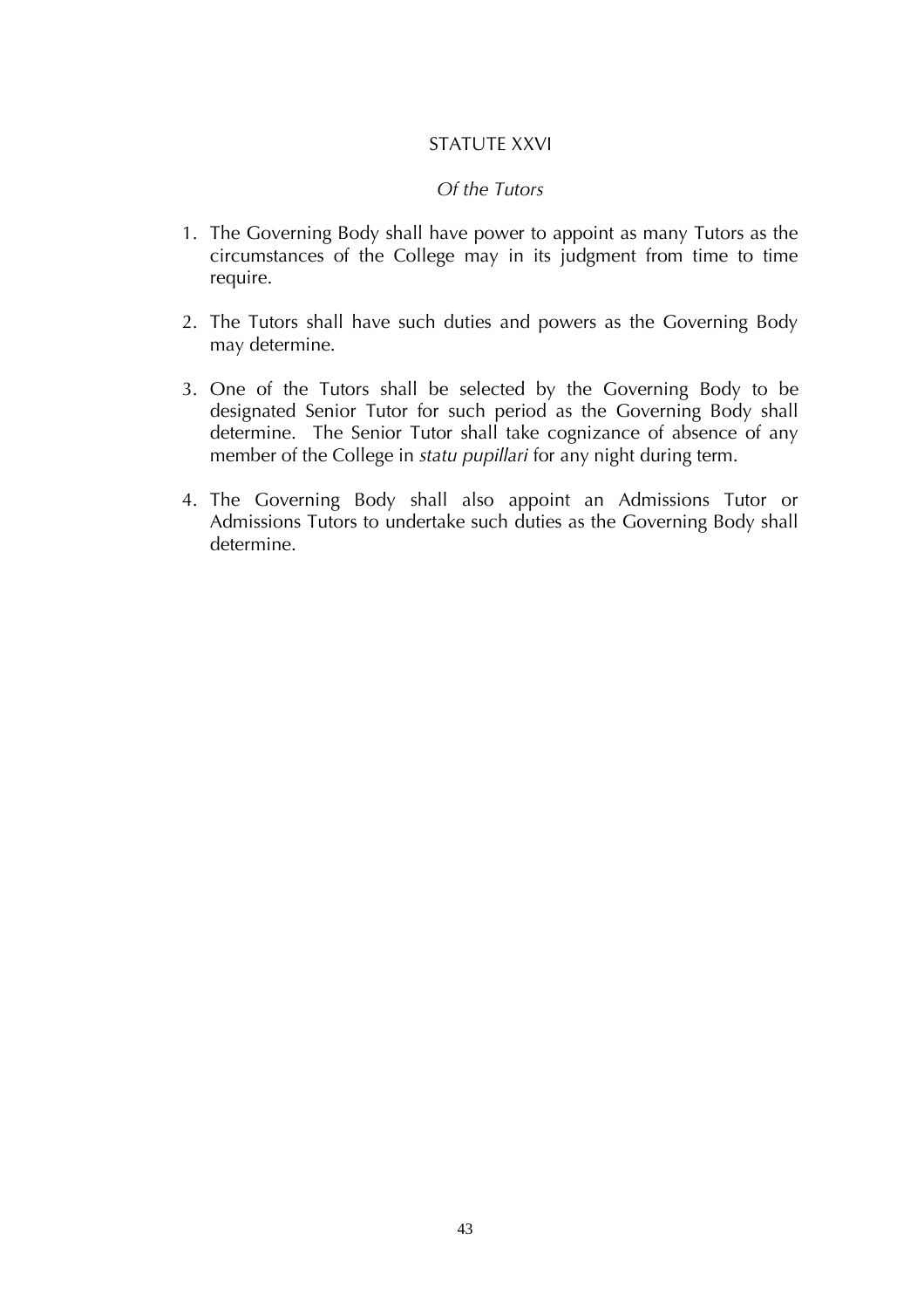#### STATUTE XXVII

#### *Of the Bursar*

- 1. There shall be at least one Senior Bursar appointed by the Governing Body for such period and on such terms and subject to such probationary period (if any) as the Governing Body may determine.
- 2. The duties and responsibilities of the Senior Bursar or Senior Bursars, who shall be responsible to the Governing Body for their performance and discharge, shall include the financial management of the College, and such other matters as may be determined by the Governing Body from time to time. The Senior Bursar or Senior Bursars shall keep proper accounts, and shall account regularly to the College for the overall financial position of the College.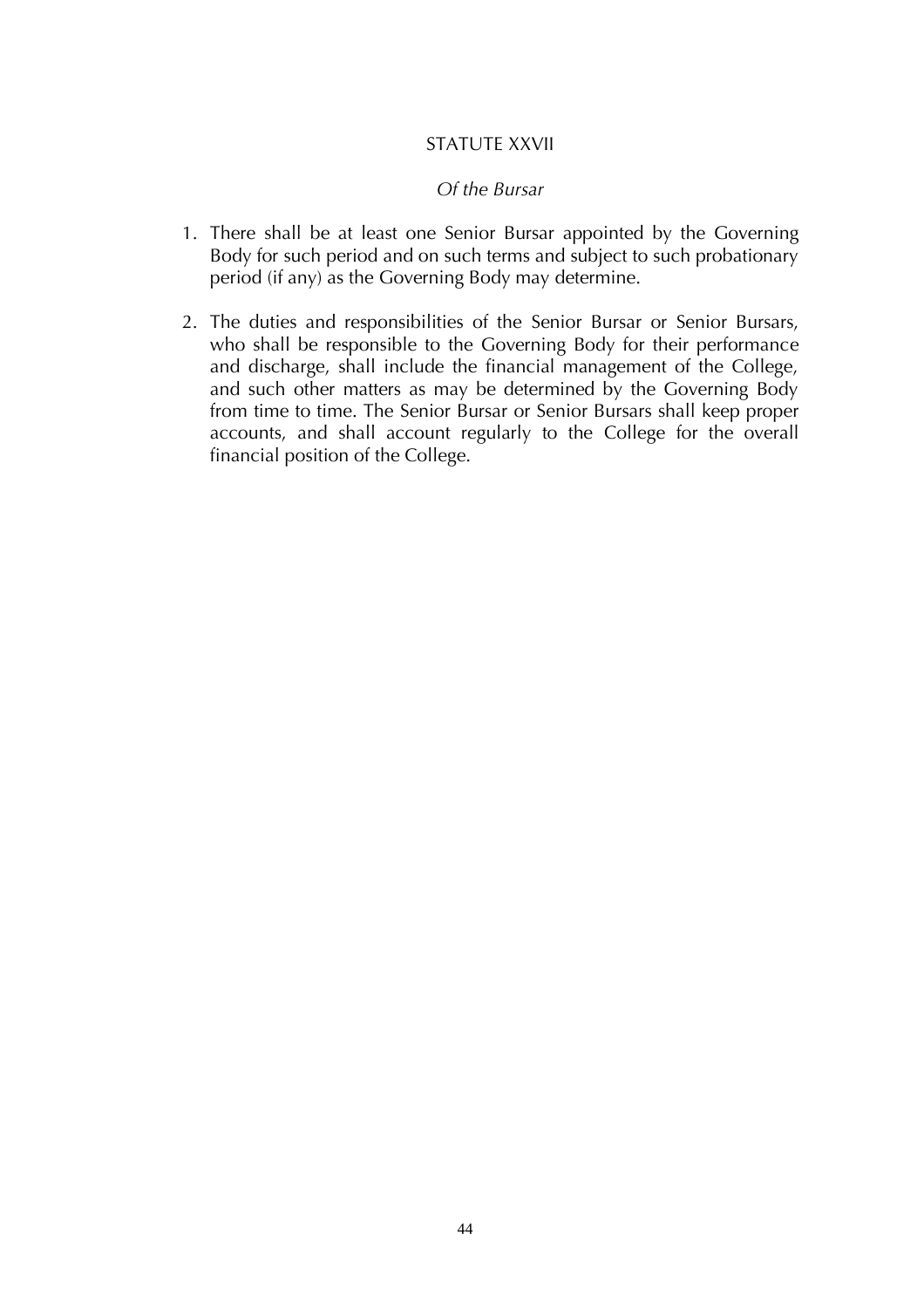#### STATUTE XXVIII

#### *Of the Library and of the Fellow Librarian*

- 1. There shall be in the College a Library, for the use of Members of the College on whom eligibility is conferred by Ordinance and subject to such conditions and restrictions as may be provided for in Ordinances.
- 2. For the management of the Library and the safe custody of the books, there shall be a Fellow Librarian appointed by the Governing Body from amongst its number in accordance with an Ordinance to be made under this Statute.
- 3. A person appointed Fellow Librarian shall hold that office for five years.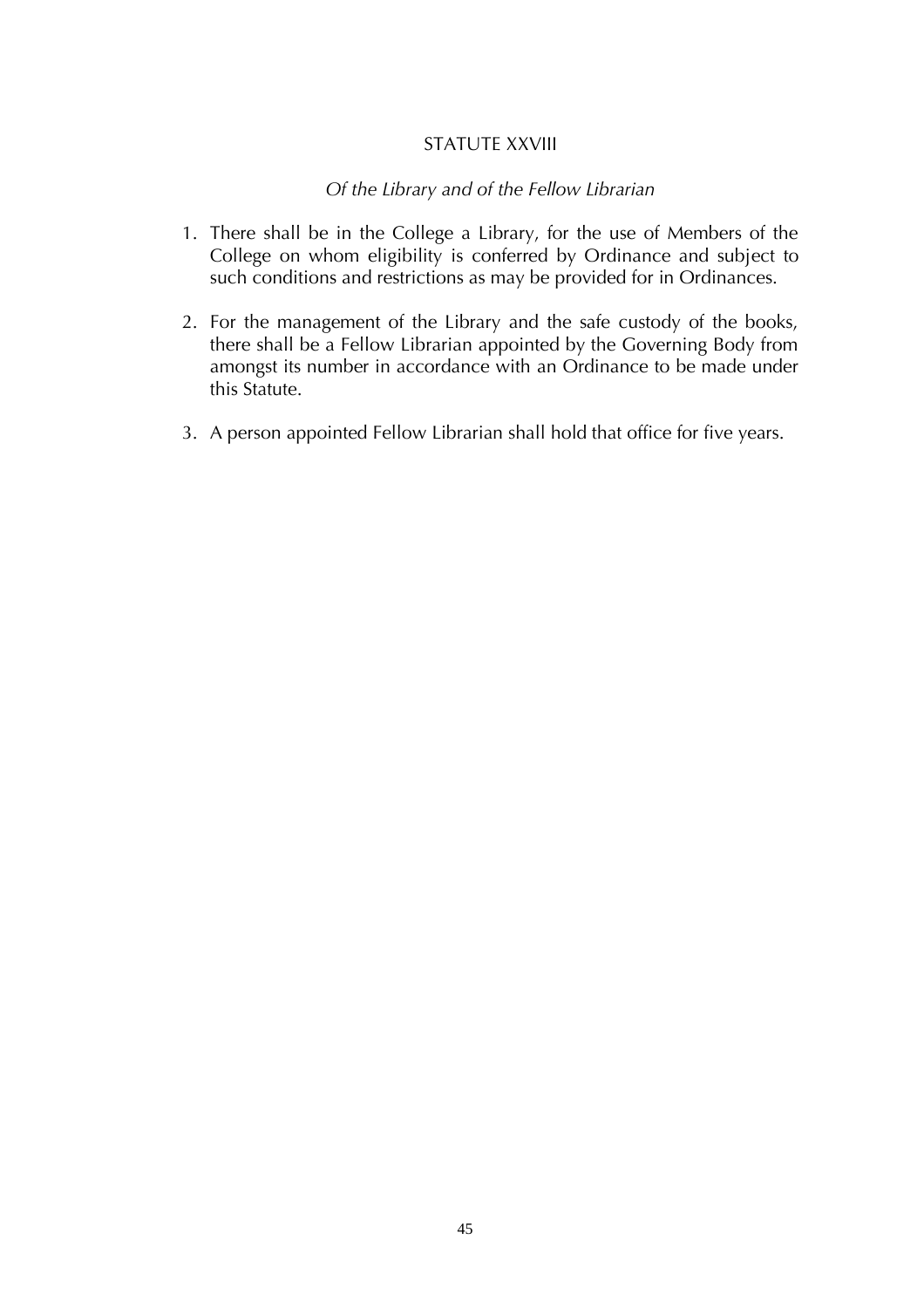# STATUTE XXIX

#### *Of the Dean*

- 1. There shall be one Officer to be called the Dean. He or she shall be appointed by the Governing Body from amongst its number.
- 2. It shall be the duty of the Dean to assist in maintaining discipline among members of the College *in statu pupillari*.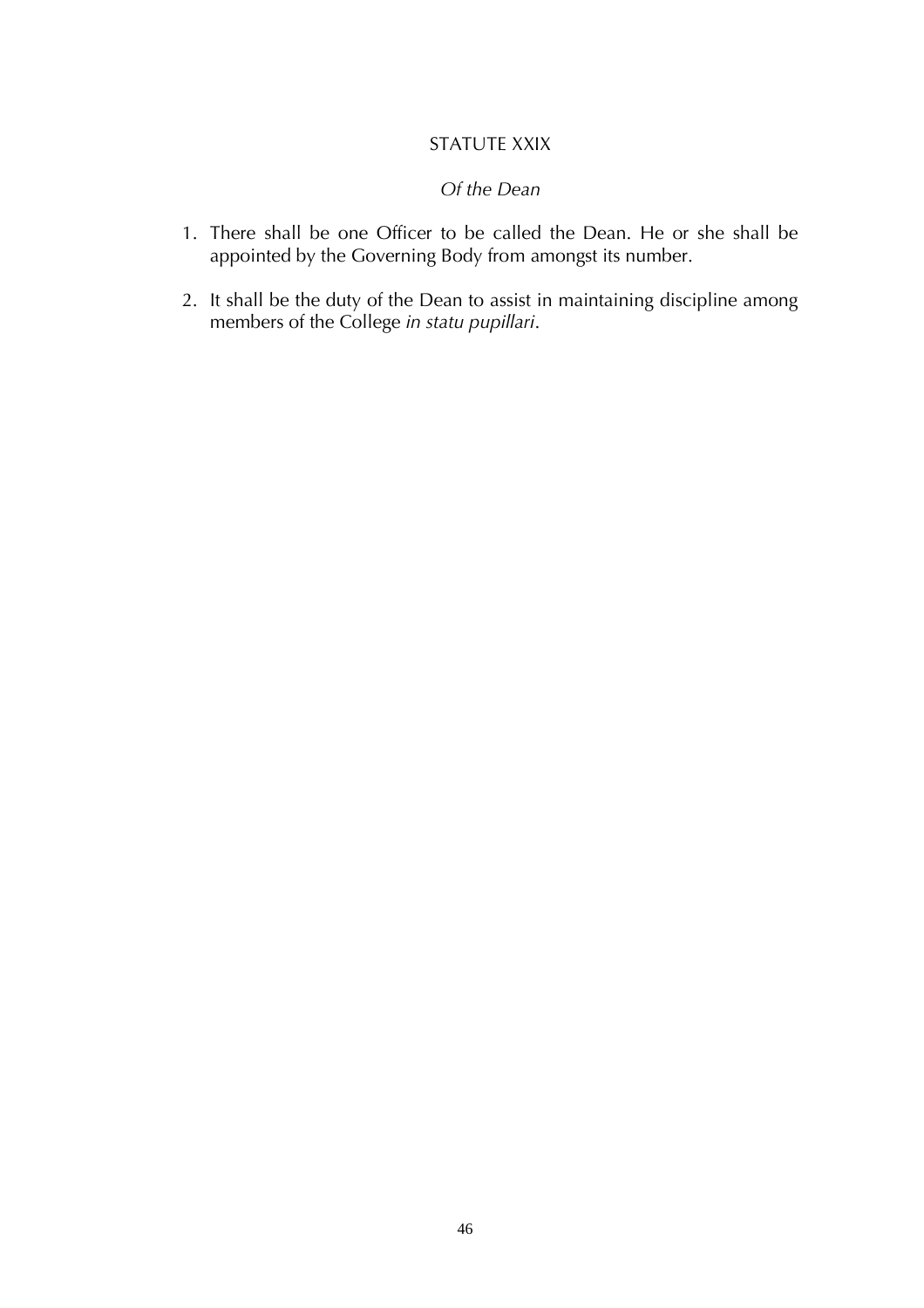# STATUTE XXX

# *Of the Fellows' Steward*

There shall be a Fellows' Steward appointed by the Governing Body. His or her duties shall be determined from time to time by the Governing Body.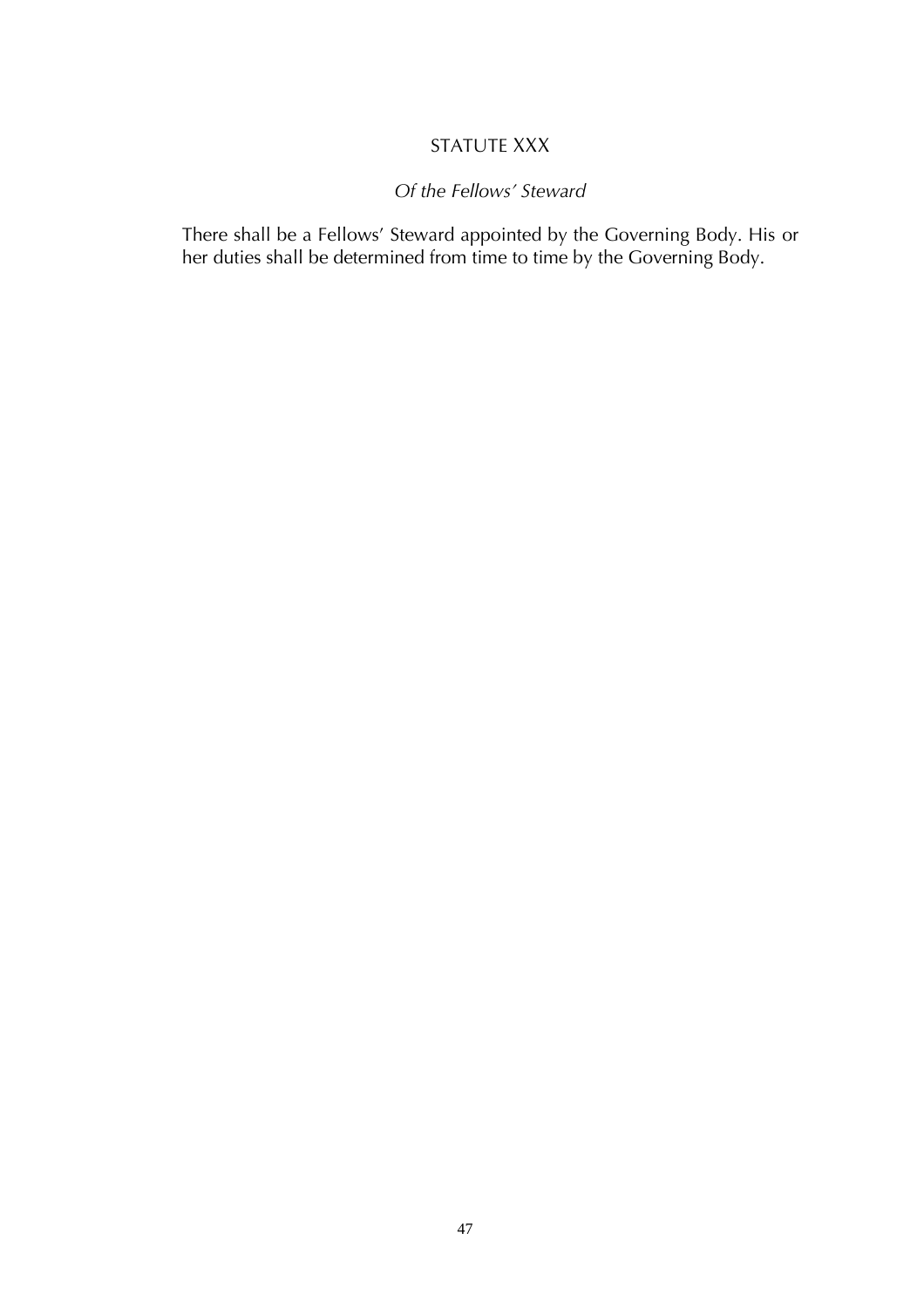# STATUTE XXXI

# *Of the Praelector or Praelectors*

There shall be at least one Praelector appointed annually by the Governing Body. A Praelector shall have such duties and powers as the Governing Body shall determine.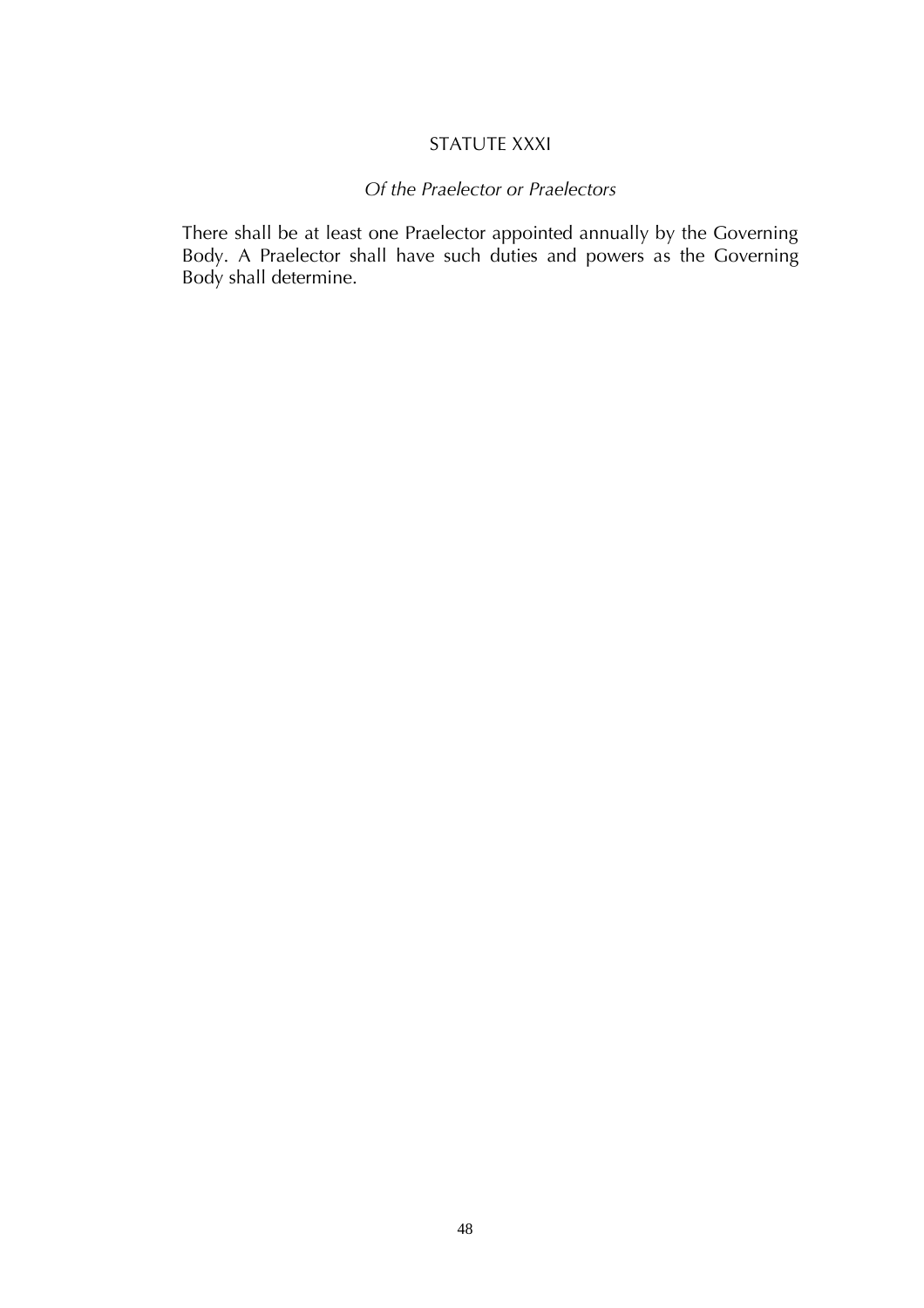# STATUTE XXXII

#### *Of the Fellow Archivist*

- 1. The Governing Body may appoint a Fellow Archivist whose principal function shall be to effect proper custody of the College's muniments, title-deeds, leases and other like documents belonging to the College. At periods specified in Ordinances, he or she shall satisfy the Governing Body as to the safe custody of these documents.
- 2. The Fellow Archivist shall maintain a list of the documents for which he or she is responsible.
- 3. The Fellow Archivist shall perform such additional functions in connection with the College's muniments and archival materials as the Governing Body may from time to time prescribe.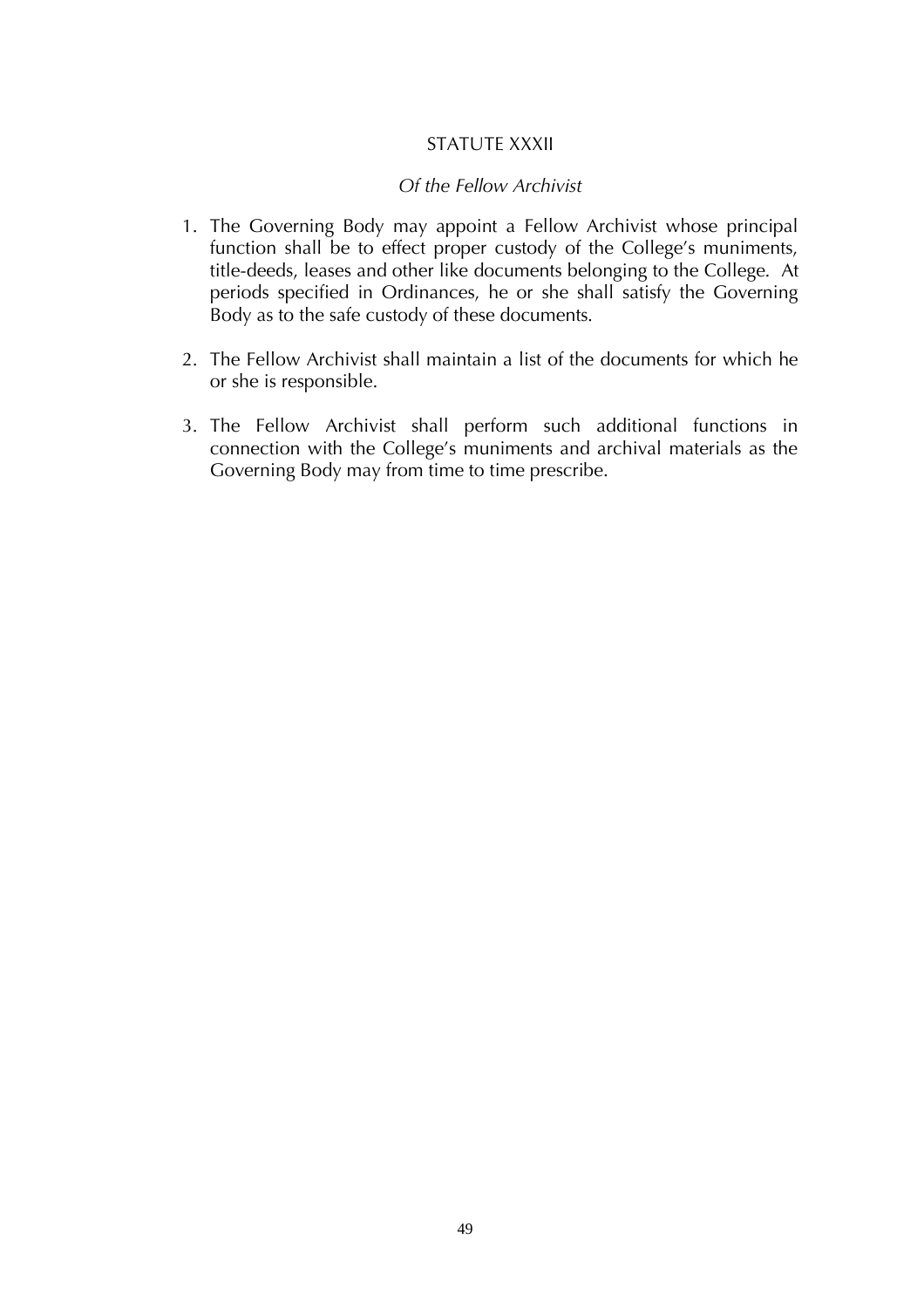#### STATUTE XXXIII

# *Of the Secretary of the Governing Body*

There shall be a Secretary of the Governing Body appointed by the Governing Body. He or she shall have such duties as the Governing Body shall determine.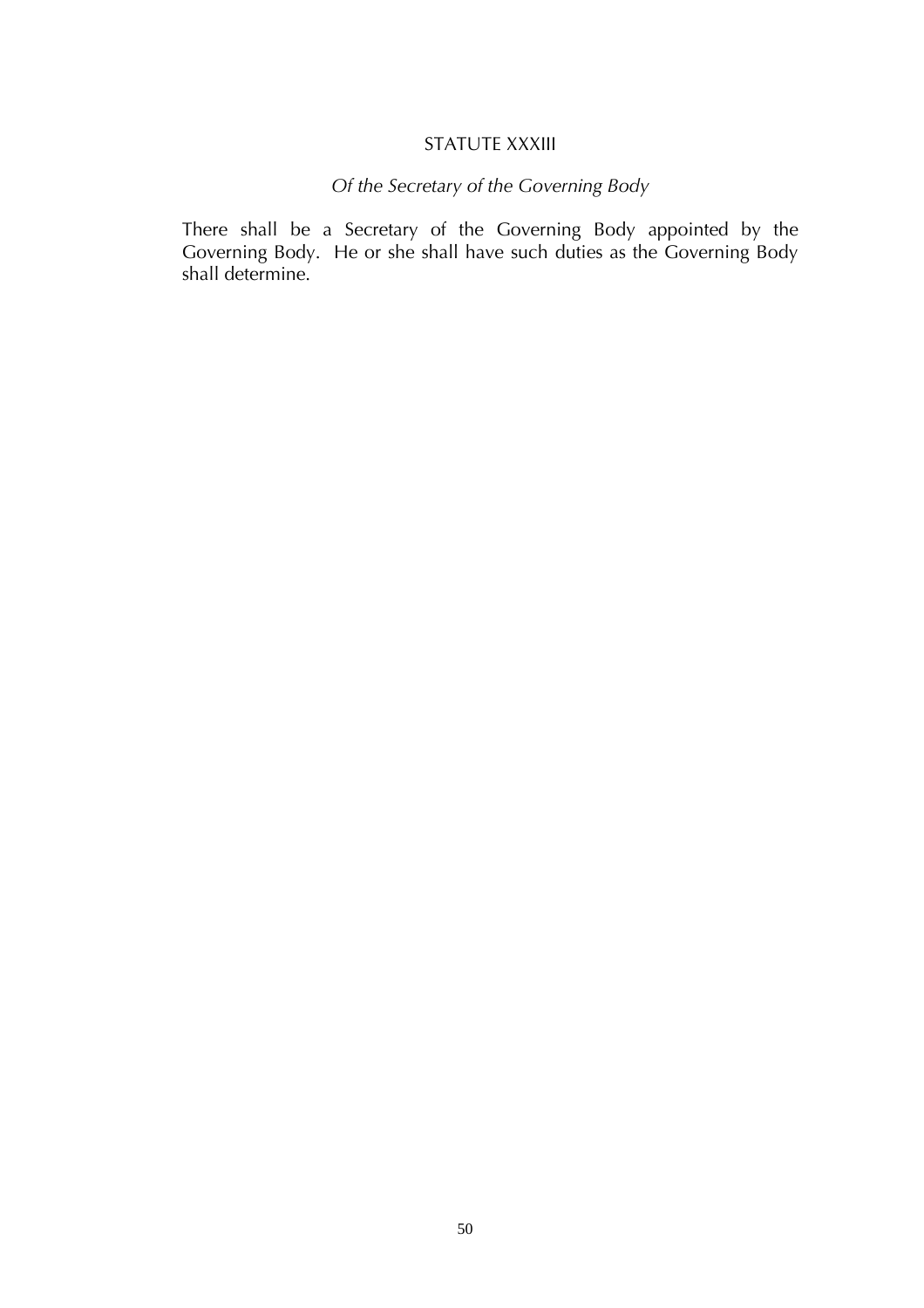# STATUTE XXXIV

# *Of College Offices*

- 1. Without prejudice to the provisions of Statute XX (Of Academic Staff), for the purposes of the present Statutes, 'College Officer' shall include those holding the offices of Master, Vice-Master, President, Chaplain, Teaching Fellow, Director of Studies, Tutor, Senior Bursar, Fellow Librarian, Dean, Fellows' Steward, Praelector, Fellow Archivist, and Secretary of the Governing Body, and the holders of such additional offices as the Governing Body may from time to time create and determine, provided that the Governing Body shall have power to abolish such additional offices.
- 2. Unless otherwise provided by Statutes, appointments to Offices shall be for such periods as may be specified in Ordinances. The appointments may include a period of probation.
- 3. Unless otherwise provided by Statutes, in the event of the temporary absence of a College Officer from the College the Governing Body may appoint one of its number to act in the place of the Officer in question.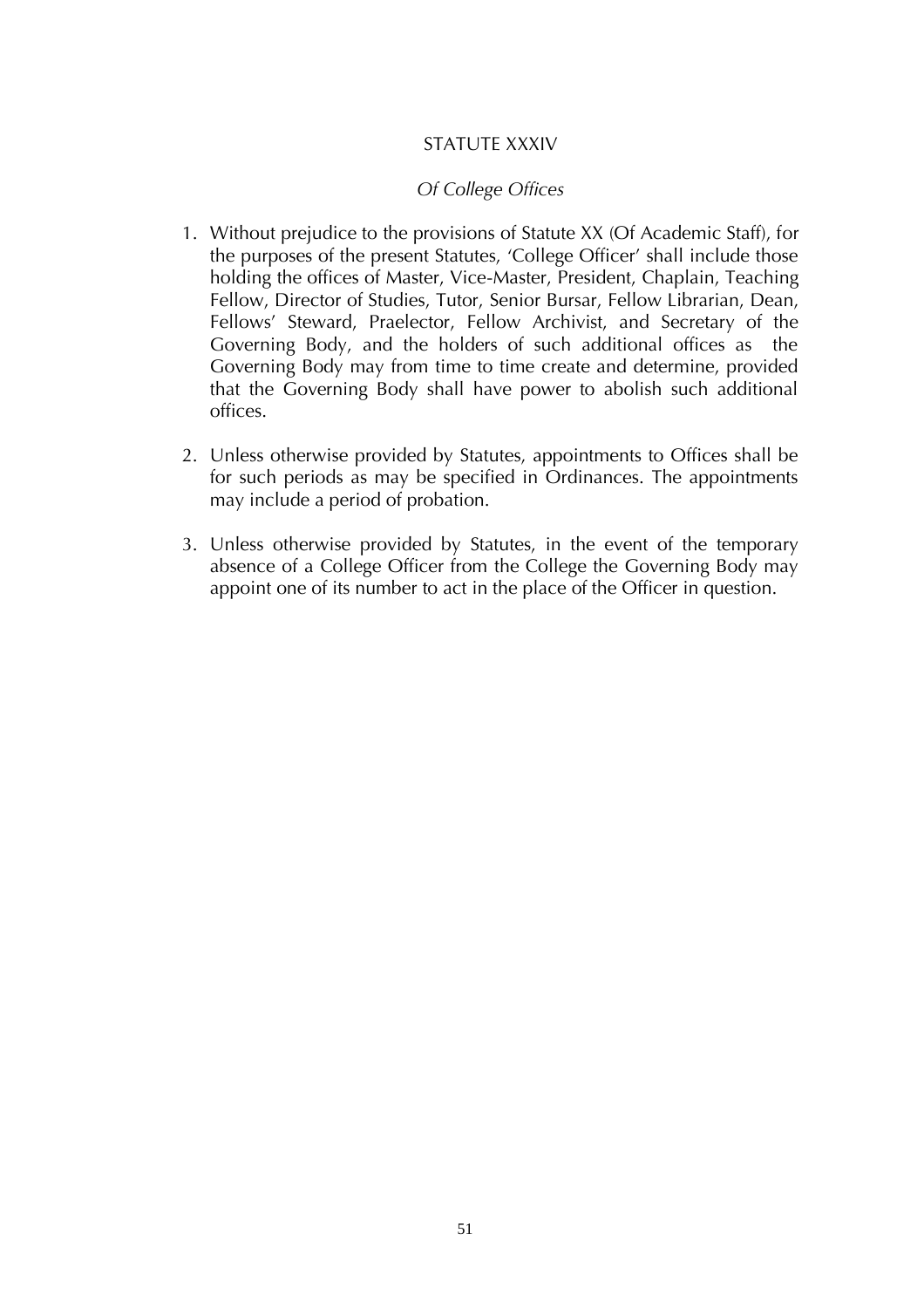#### STATUTE XXXV

#### *Of Leave of Absence*

It shall be competent to the Governing Body to give leave of absence for good cause, including sabbatical leave, to any member of the Governing Body or any person holding one of the College Offices. The period of such leave and the conditions on which it is given shall be decided by the Governing Body, which may subsequently extend the period for good cause on the same or different conditions.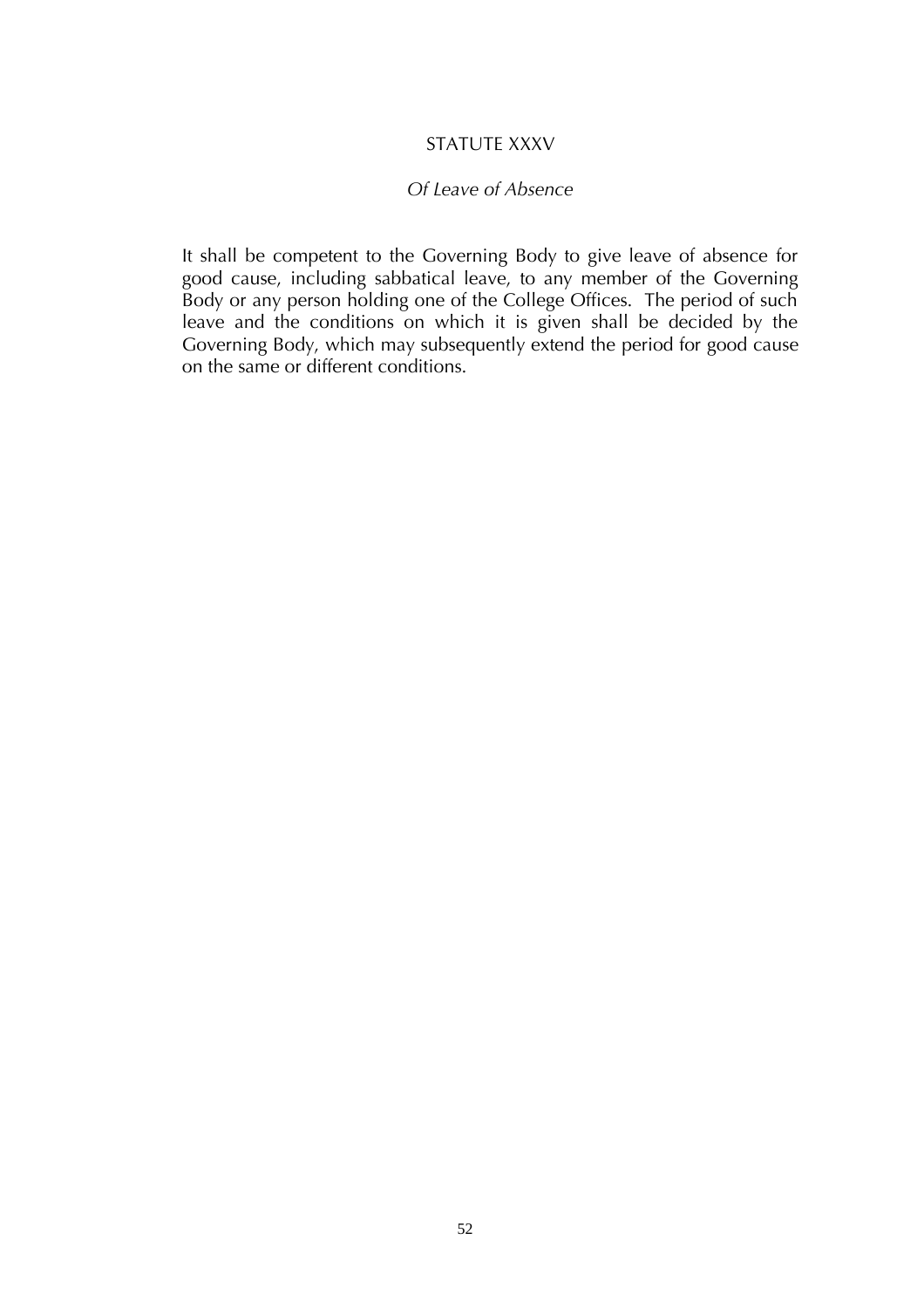# STATUTE XXXVI

# *Of the Age of Retirement*

No person appointed to a College Office whether or not expressly provided for in the present Statutes shall continue in office after the end of the academic year in which he or she attains the age of retirement specified in Ordinances.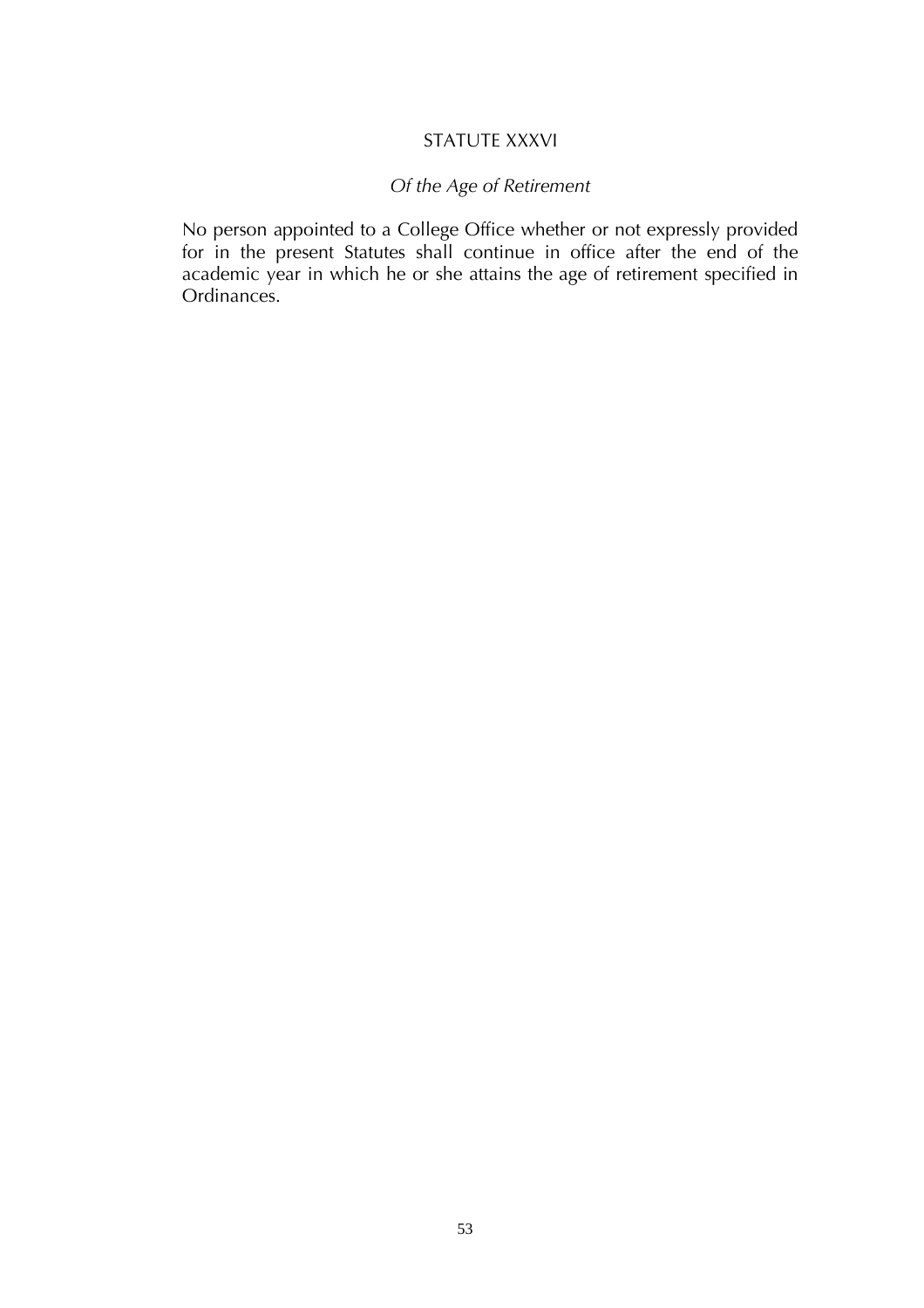# STATUTE XXXVII

#### *Of Lodges and Rooms*

- 1. The Master shall be entitled to the exclusive use of the Master's Lodge.
- 2. Every Fellow resident in College shall have the right to the exclusive use of a set of rooms for the purposes of accommodation.
- 3. The right to reside in College shall be conferred on a Fellow by the Governing Body in accordance with criteria laid down in Ordinances, and may be subject to such conditions (including conditions with regard to payments) as may be determined by the Governing Body consistently with this Statute and with Ordinances.
- 4. Every Fellow shall have the right to the shared or exclusive use of at least one room in College for the discharge of his or her functions as a Fellow. The Governing Body shall assign to each Fellow the right to use such room or rooms as may be considered expedient in his or her case in accordance with criteria laid down in Ordinances. In the case of a Fellow resident in College, the room assigned for this purpose may be one of the set of rooms mentioned in Section 2 of this Statute.
- 5. The Governing Body shall periodically review the assignment of rooms to resident and non-resident Fellows with a view to ensuring that available space in the College is deployed in the way best calculated to give effect to the criteria for use of rooms laid down in Ordinances.
- 6. No Fellow or Officer of the College shall use his or her room or rooms in College or other property of the College as a residence for any other person, except for such use as may be approved by the Governing Body as suitable for the purpose.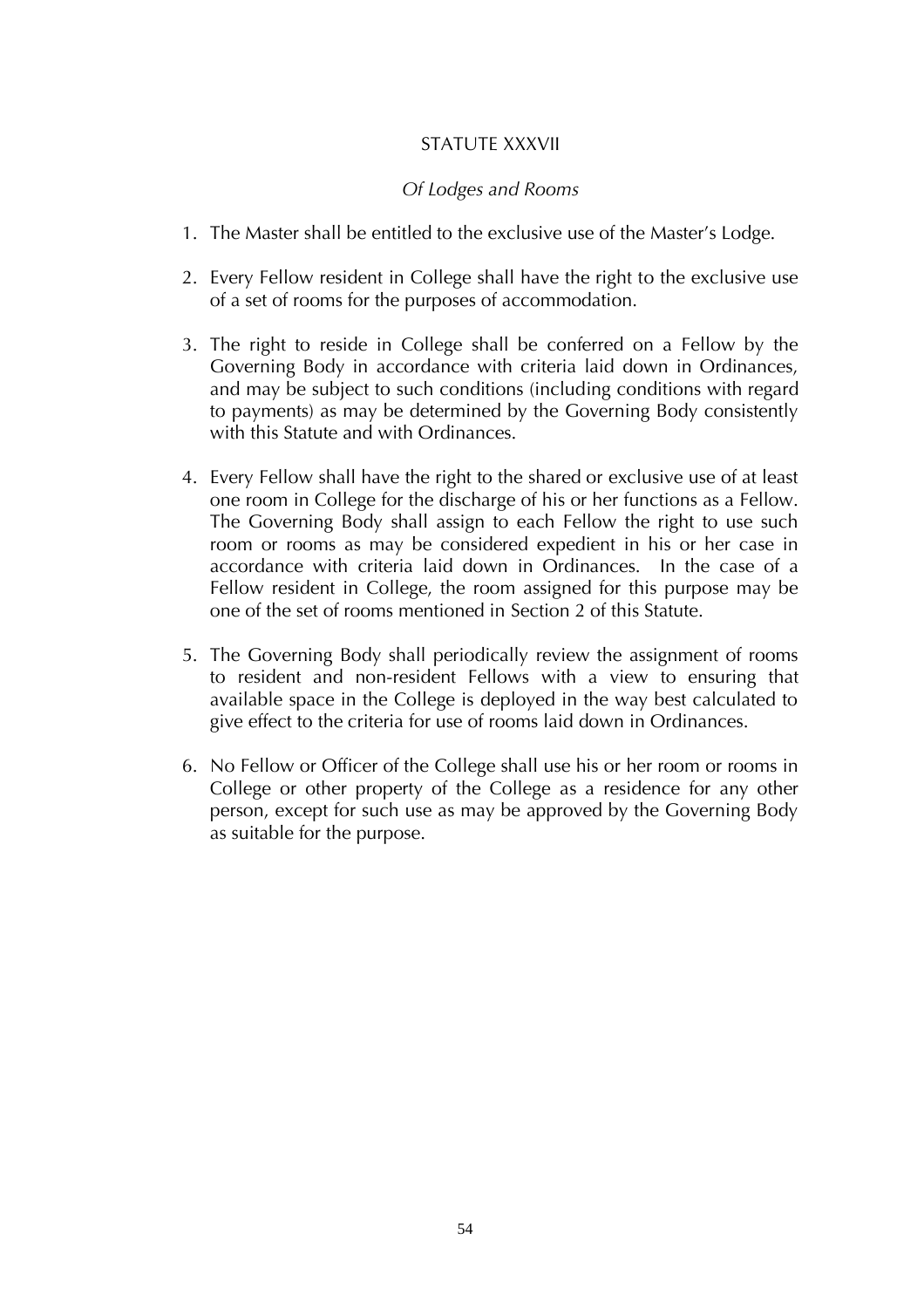# STATUTE XXXVIII

#### *Of Commons*

The Master and the Fellows shall be entitled on giving reasonable notice to eat in College free of charge for one meal on each day during Term and on days falling outside Term when the kitchens are open for the provision of meals to others.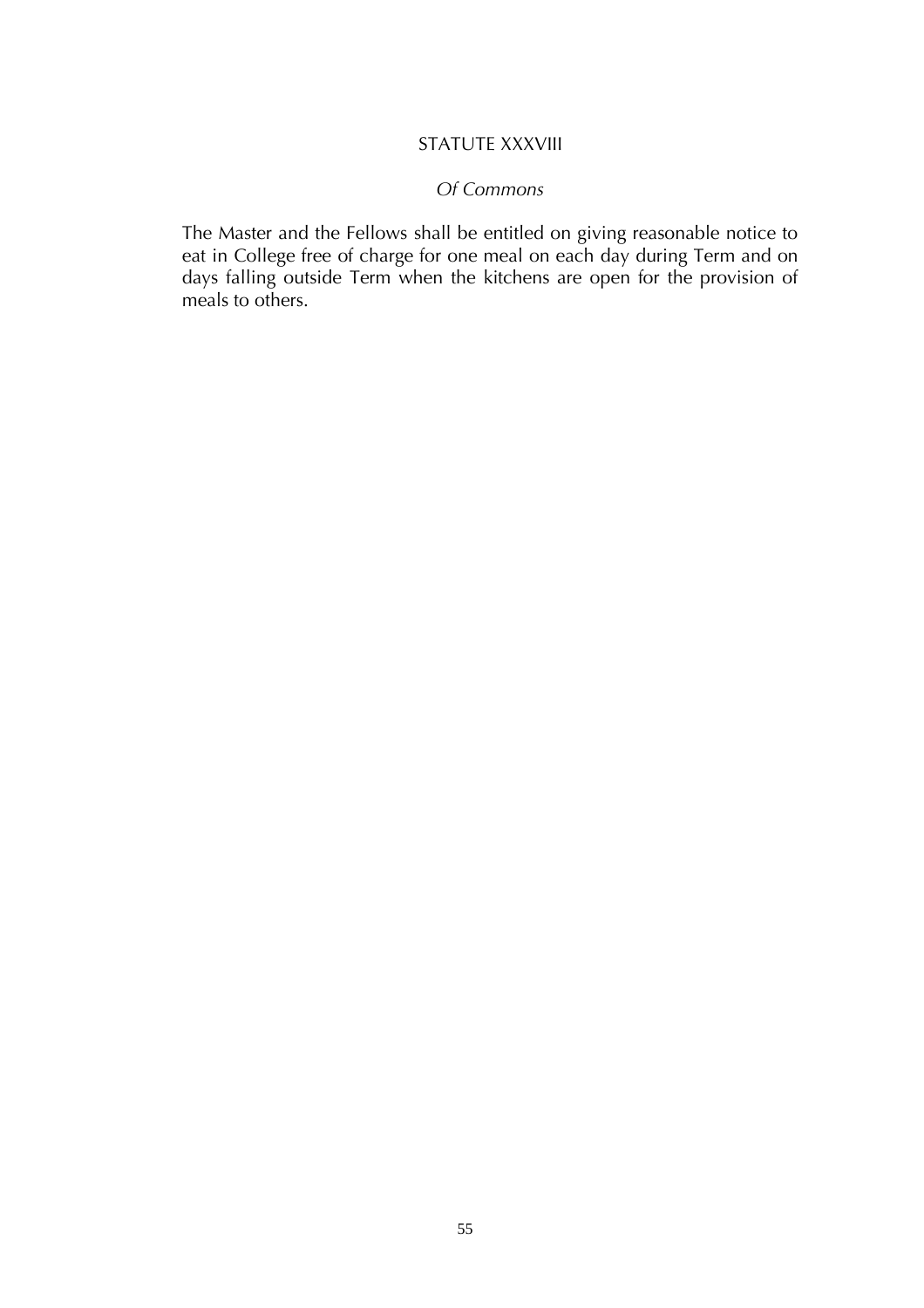#### STATUTE XXXIX

# *Of Superannuation Schemes*

- 1. The College shall participate in the Universities Superannuation Scheme or any successor scheme.
- 2. The College shall make Ordinances for the administration of its Superannuation arrangements, provided that in so far as such regulations relate to a scheme they shall be compatible with the constitution and rules of that scheme.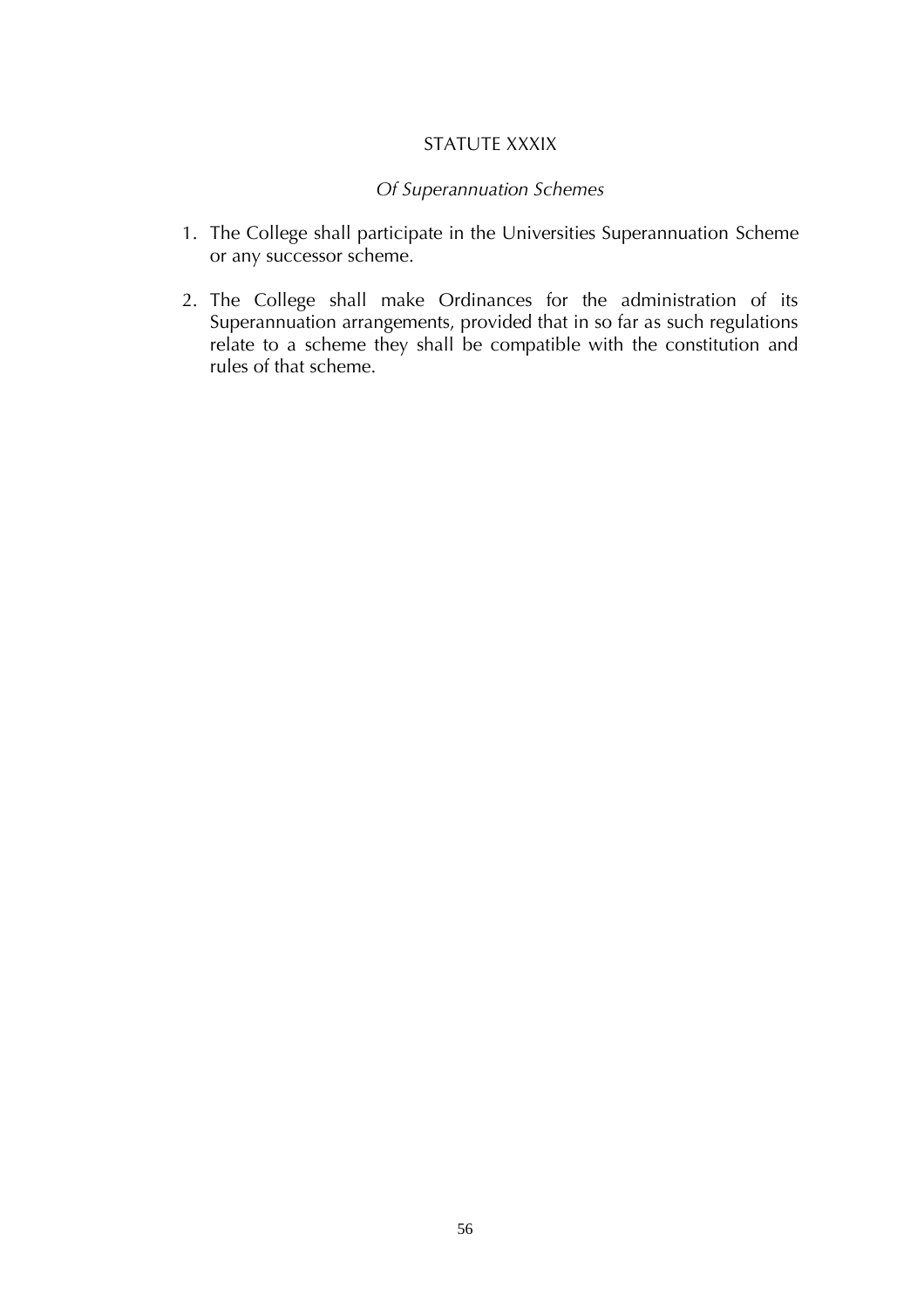# STATUTE XL

# *Of Contribution to the University*

The College shall pay annually to the University the sum authorised by the Statutes of the University made under the powers of the Universities of Oxford and Cambridge Act, 1923, to be levied from the College.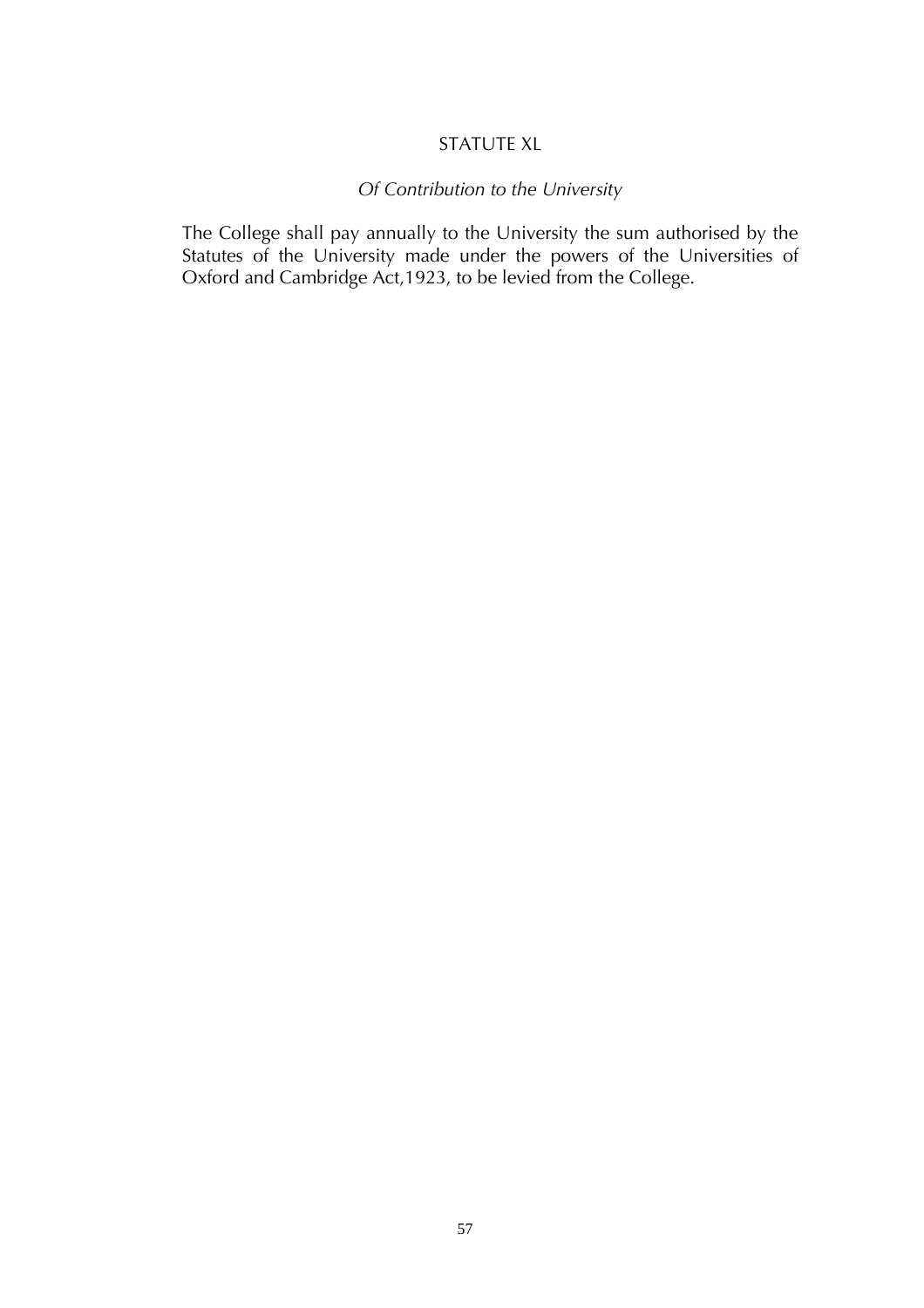# STATUTE XLI

# *Of the College Accounts and Audit*

- 1. The year of account shall be from the first of July in each year to the next succeeding thirtieth day of June (or on such conditions as the University may impose from some day between the thirtieth day of June and the thirty-first day of December).
- 2. The several accounts of the College shall be kept and inspected, abstracts made and statistics recorded, in such manner as may be prescribed from time to time by the Statutes of the University or by other competent authority.
- 3. The accounts shall be duly audited by a professional Accountant who is not a member of the Governing Body and shall be sent annually on or before the thirty-first of December after the audit thereof to the Vice-Chancellor of the University for publication.
- 4. The Governing Body shall consider the accounts for the previous year of account at a Meeting taking place on such day in each year as the Governing Body shall from time to time appoint.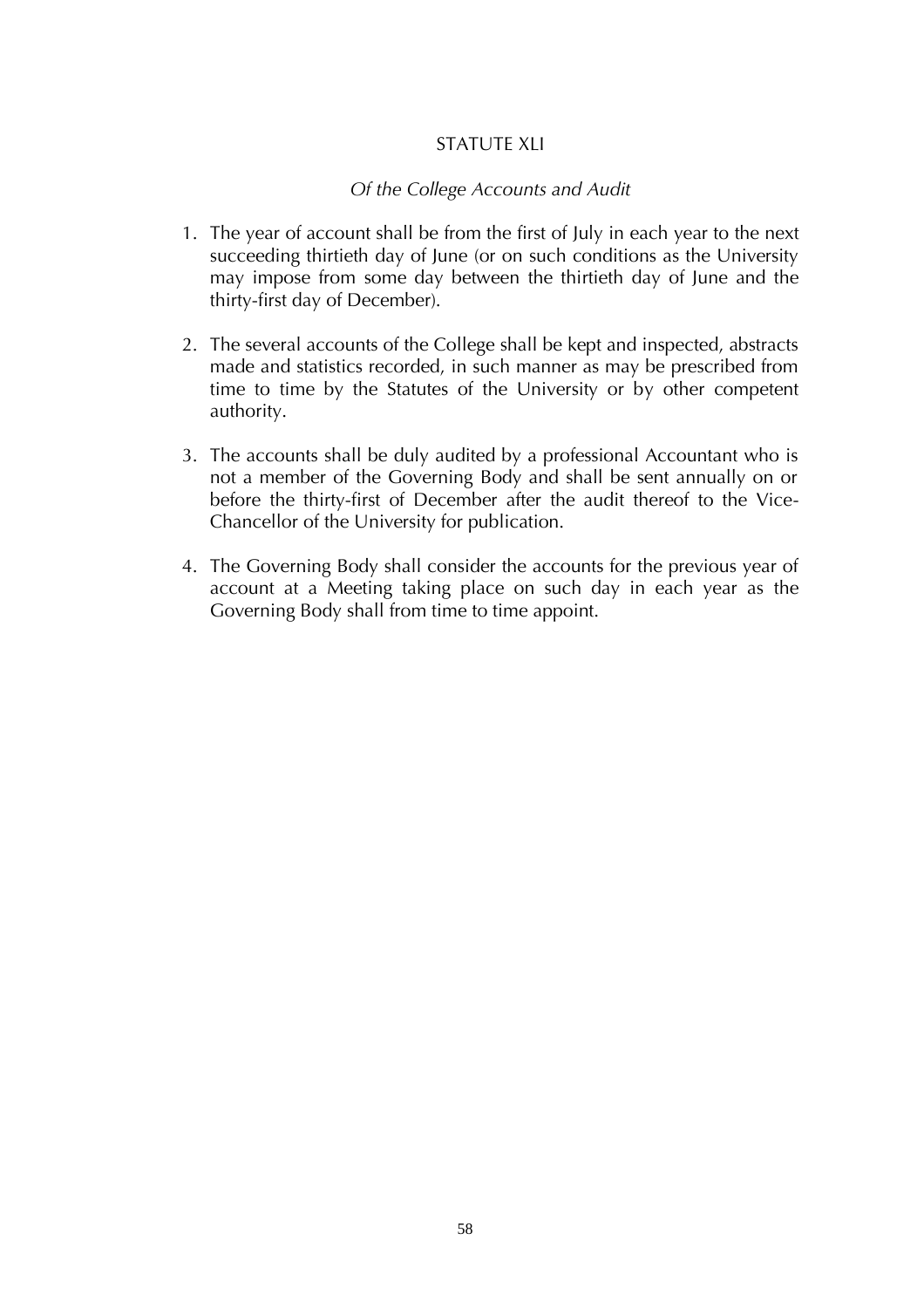#### STATUTE XLII

#### *Of Payments and Allowances*

- 1. There shall be paid in each financial year to Research Fellows and to College Officers such stipends or salaries as the Governing Body shall from time to time determine.
- 2. The Governing Body may authorise the payment of entertainment and other allowances, including payments to support teaching, learning and research by members of the College, to the Master, the College Officers, the Fellows and other members of the College.
- 3. All stipends or salaries shall be considered as accruing from day to day, and be apportionable in respect of time accordingly. No member of the Governing Body, College Officer or Member of the Staff shall receive any stipend or salary free of income tax.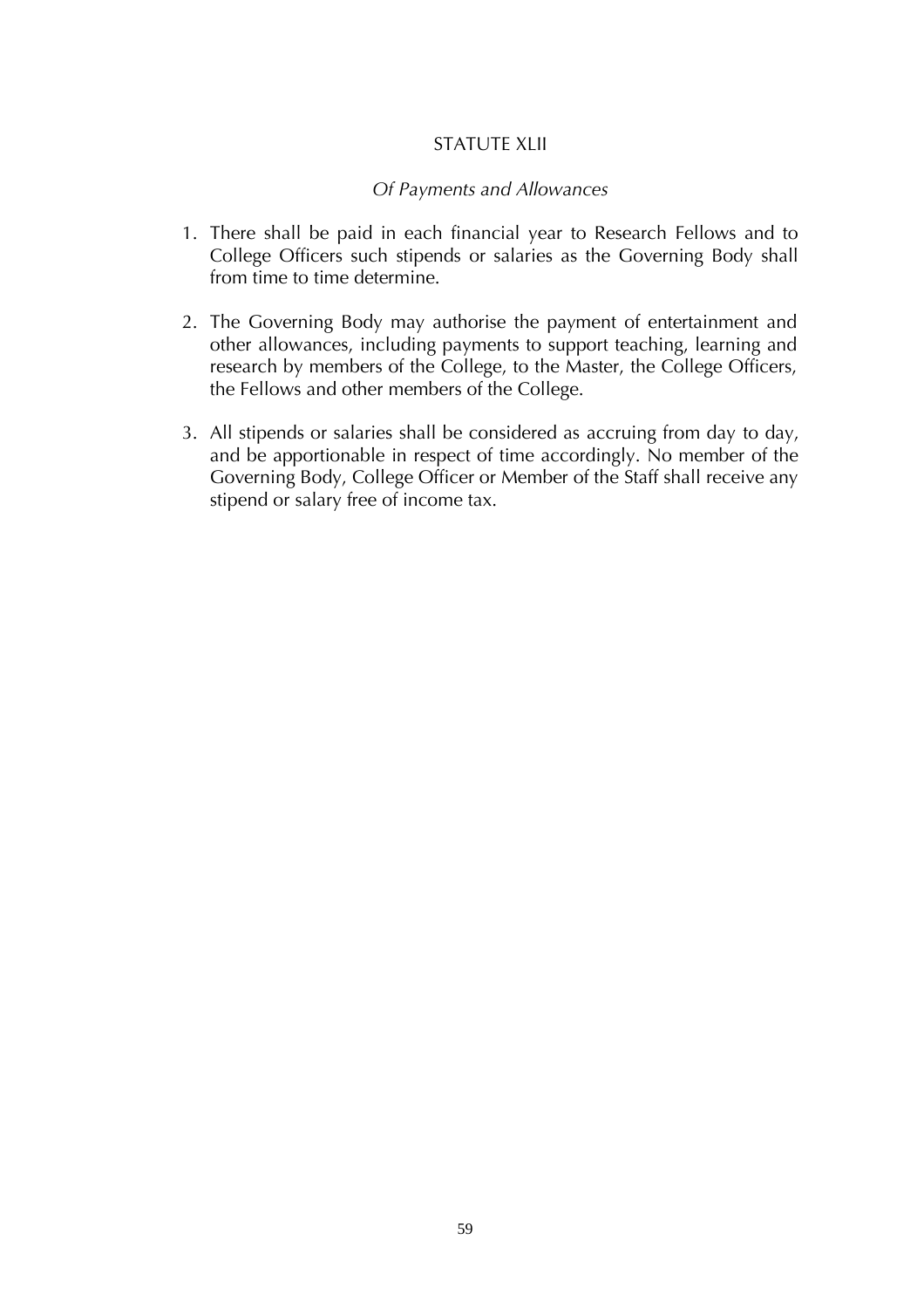#### STATUTF XLIII

#### *Of Leases and of the College Seal*

- 1. The College Seal shall be kept in the custody of the Senior Bursar unless the Master shall otherwise direct.
- 2. The Seal shall not be affixed to any deed or other instrument except in pursuance of a resolution of the Governing Body. Such resolution in lieu of referring to a specific deed or instrument may in general terms authorise the sealing and delivery of any class of deed or instrument.
- 3. The Seal shall be affixed in the presence of two persons, one of whom shall be the Master, or the Senior Bursar, or failing these the Vice-Master or the most senior Fellow available in College at the time, and the other shall be one of the Fellows. A register of all Sealings shall be kept by the Senior Bursar and shall be accessible to members of the Governing Body at all reasonable times.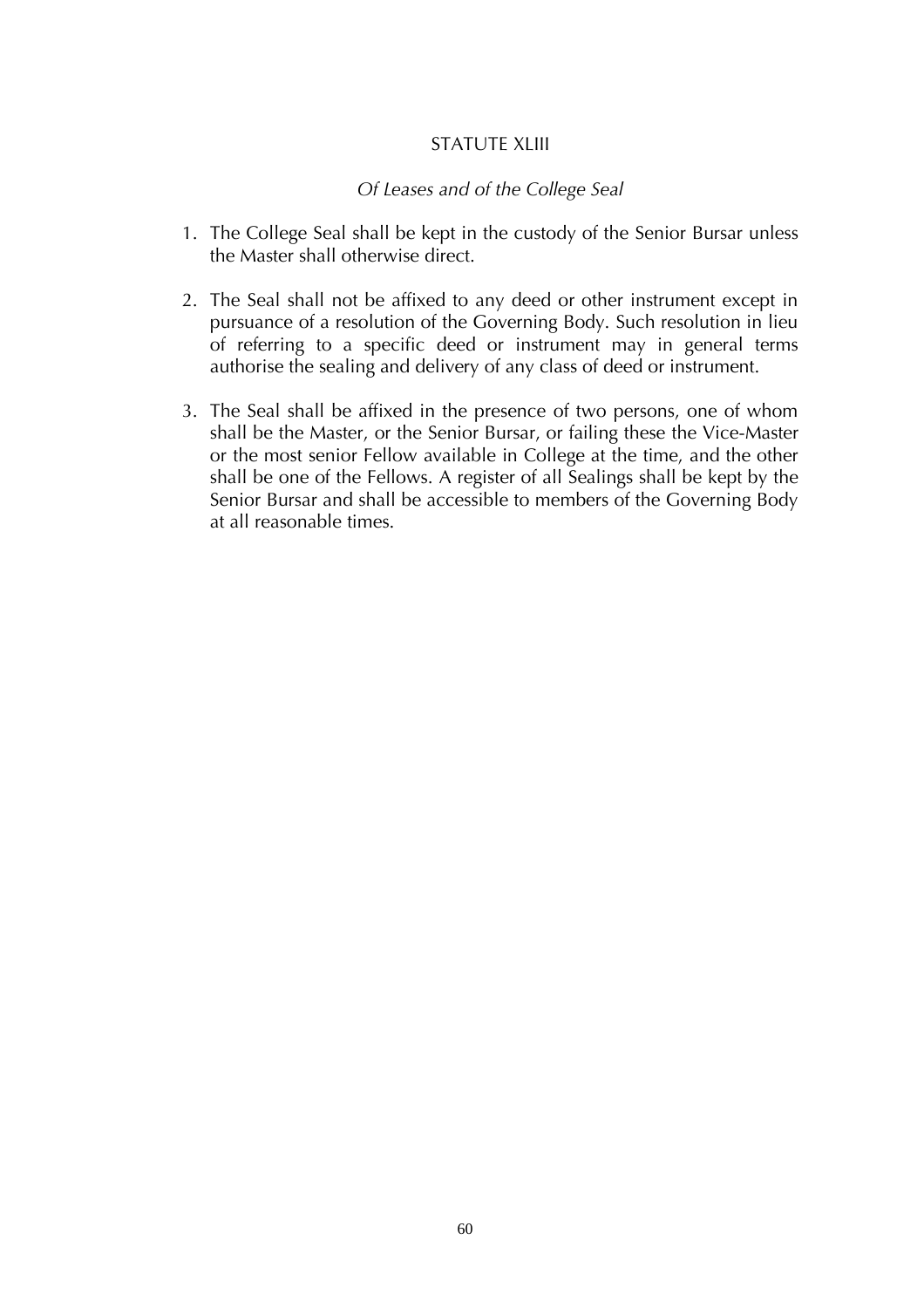# STATUTE XLIV

# *Of the College Staff*

The Governing Body shall have power to make from time to time such arrangements as the Governing Body shall think fit for the appointment, salaries, wages, conditions of service, and dismissal of College Staff.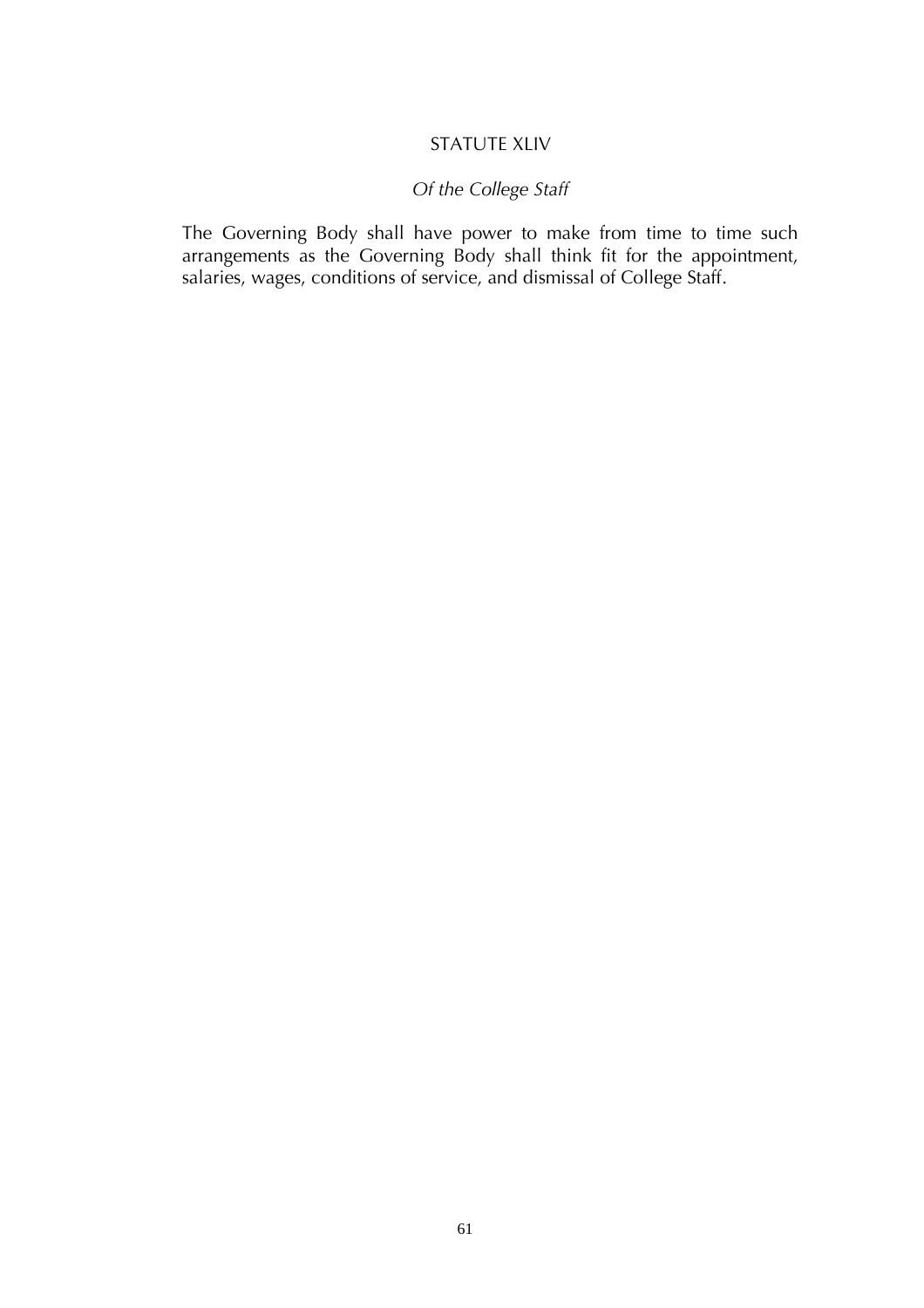# STATUTE XLV

# *Of the Commencement of these Statutes and of the Repeal of Former Statutes*

- 1. These Statutes shall take effect on the first day of August, 2005*,* with the exception of amendments to the Statutes which take effect from the dates on which they are approved by the Privy Council.
- 2. From and after the first day of August, 2005, all the Statutes of the College in force before that time shall be repealed, except so far as regards the interests and conditions of tenure of Offices and employments of any person who was appointed or elected to such Office or employment before that date.
- 3. The repeal of former Statutes shall not be taken to revive the provisions of any previously existing Statutes of the College.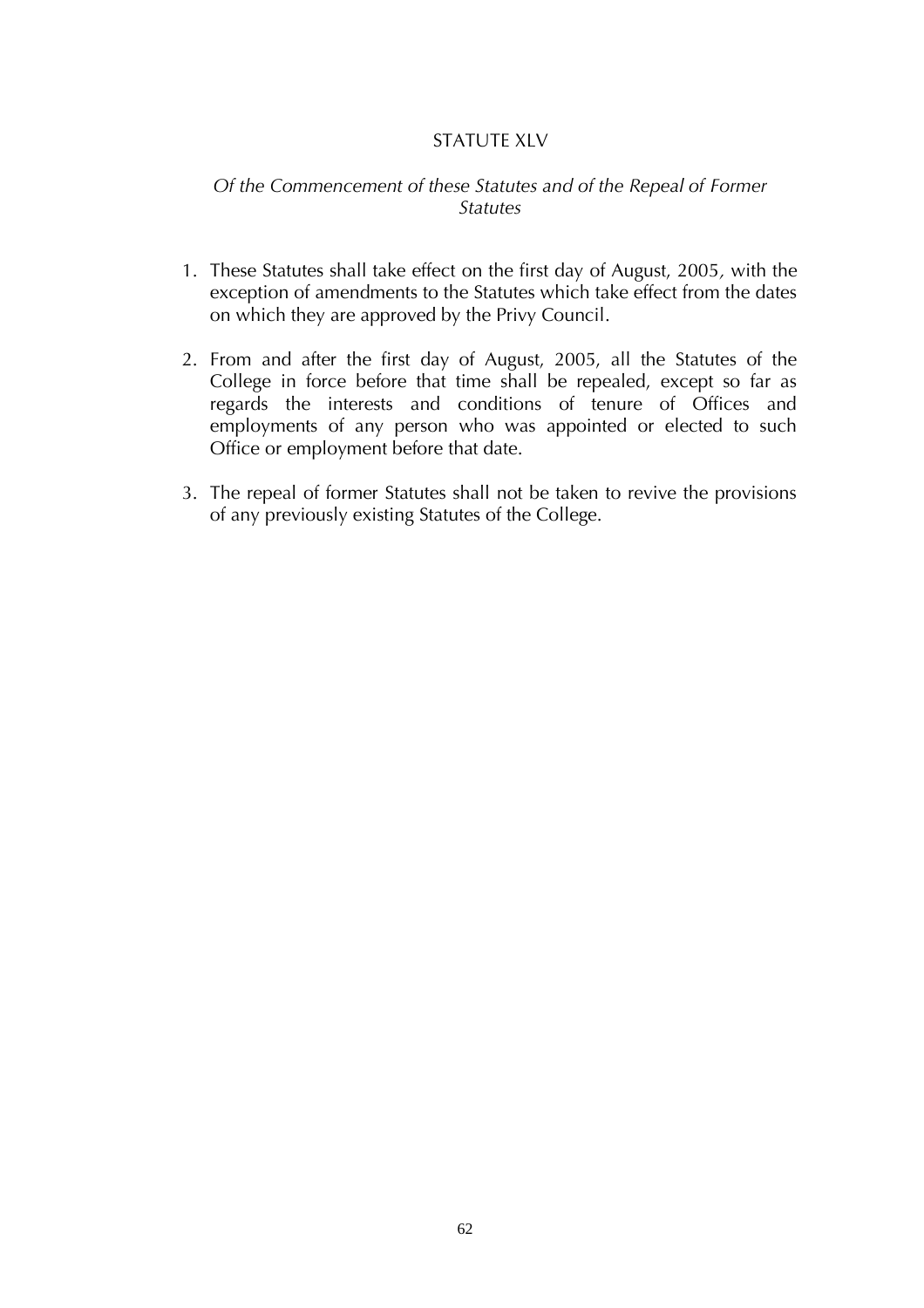#### STATUTF XI VI

#### *Of Endowments*

The College shall have power to accept endowments or other monies for any purposes in furtherance of the interests of the College as a place of education, learning and research, and to make Ordinances giving effect to wishes or suggestions of donors recorded in writing (whether so expressed as to create a trust or not) regarding the application of such endowments or other monies, even though the Ordinances may be inconsistent with the provisions of the Statutes of the College, provided always that no such Ordinance shall derogate from any obligation imposed on the College by the Statutes of the University.

.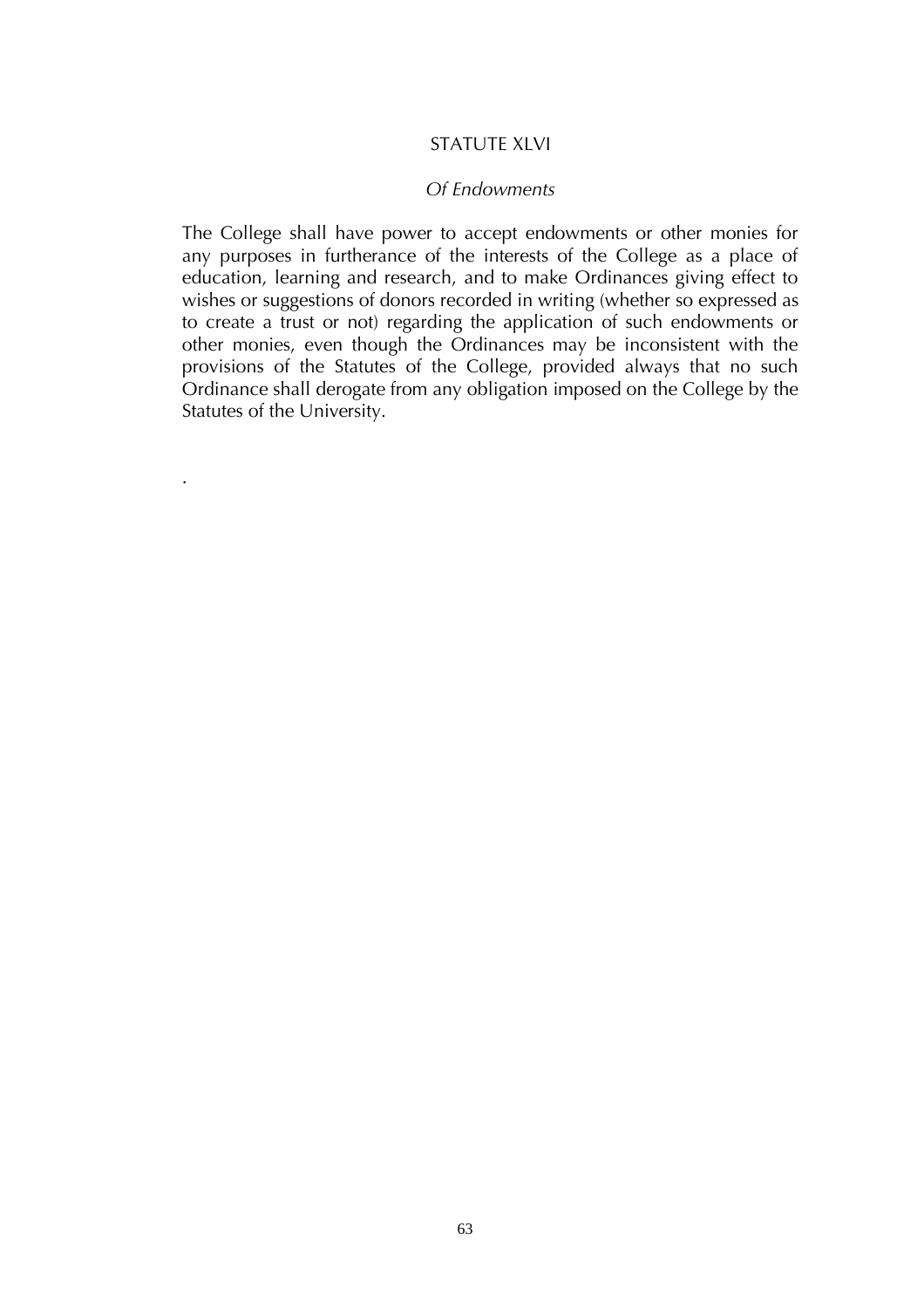# STATUTF XI VII

#### *Of Investment and Application of Assets*

- 1. The powers conferred by this Statute shall apply to the following funds, namely:
	- (a) all funds and endowments of the College which are not held on trust; and
	- (b) any endowment, benefaction or trust for purposes connected with the College of which the College or an Officer of the College in his or her capacity as such is Trustee and in relation to which the College has consented to the application of this section.
- 2. The Governing Body shall have power to authorise the purchase, sale, transfer, management, investment (including the variation of investment) or application of property, real or personal, and securities (which term includes stocks, funds and shares) of any description on behalf of the College, and also the application of monies to any purpose to which capital monies arising under the Universities and College Estates Act, 1925 and 1964, may be applied.
- 3. The Governing Body may appropriate for expenditure for the purposes of such a fund as is mentioned in section 1 of this Statute so much of the fair value of the particular fund as is prudent in all the circumstances, having regard to the total return achieved and reasonably to be expected in the long term of that fund.
- 4. In section 3 of this Statute:
	- (a) 'fair value' means the amount at which an asset could be exchanged in an arm's length transaction between informed and willing parties, other than in a forced or liquidation sale; and
	- (b) 'total return' means return in terms of both income, whether received or accrued, and capital appreciation, whether realised or unrealised.
- 5. Any reference in these Statutes to the income of the College shall include the total sums appropriated in accordance with section 3 of this Statute.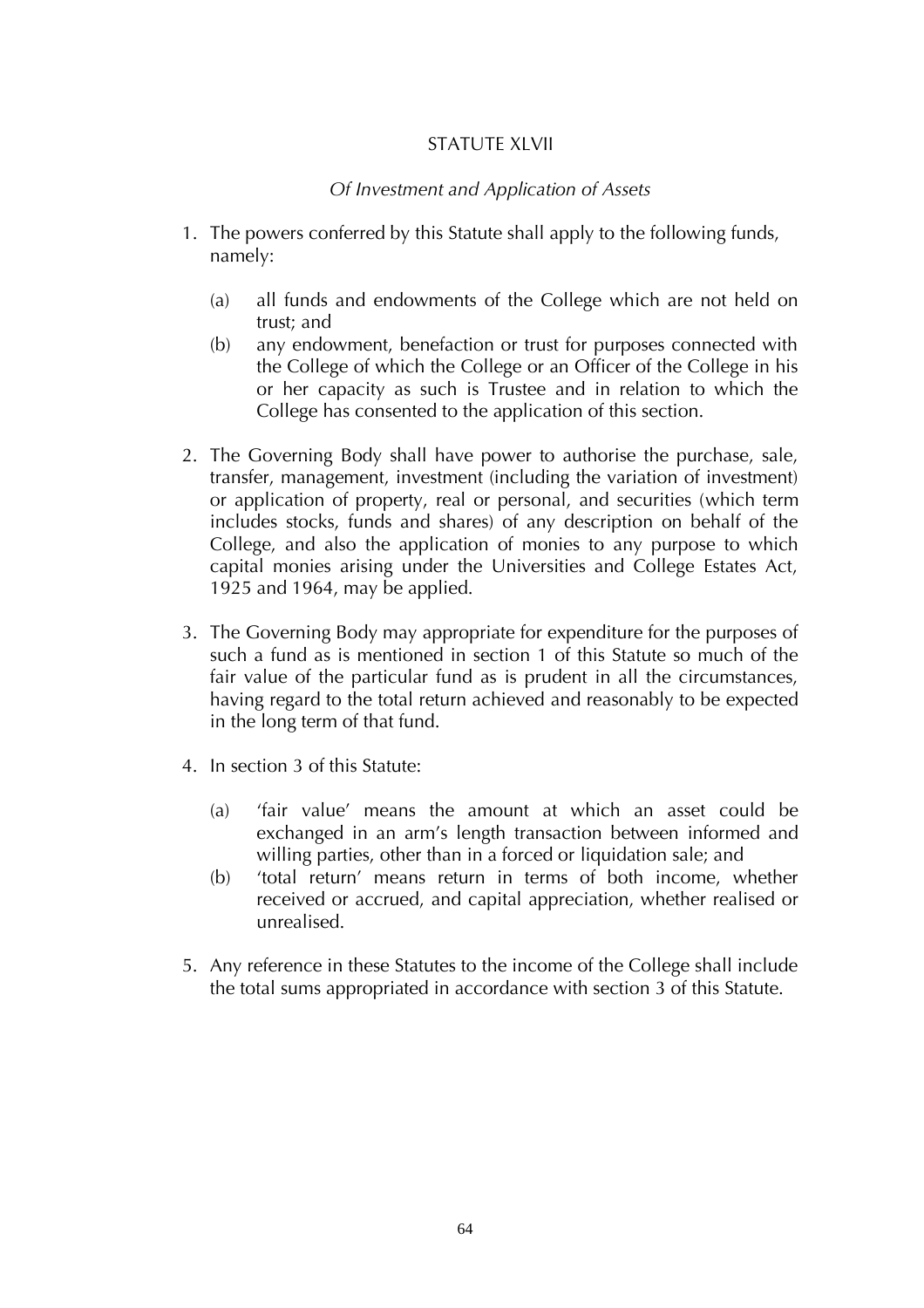#### STATUTE XLVIII

#### *Of Surplus Income of Certain Trusts*

Any surplus income of a trust fund of which the College or an Officer of the College in his or her capacity as such is trustee may at the discretion of the Governing Body be applied as income for the purposes of the trust in any subsequent year or be applied for the general educational purposes of the College.

In the foregoing section 'surplus income' means income unexpended in any year after the purposes of a trust have been provided for in that year (whether wholly by income from the trust or partly by income from the trust and partly by other means) in so far (if at all) as in the opinion of the Governing Body it is possible to provide.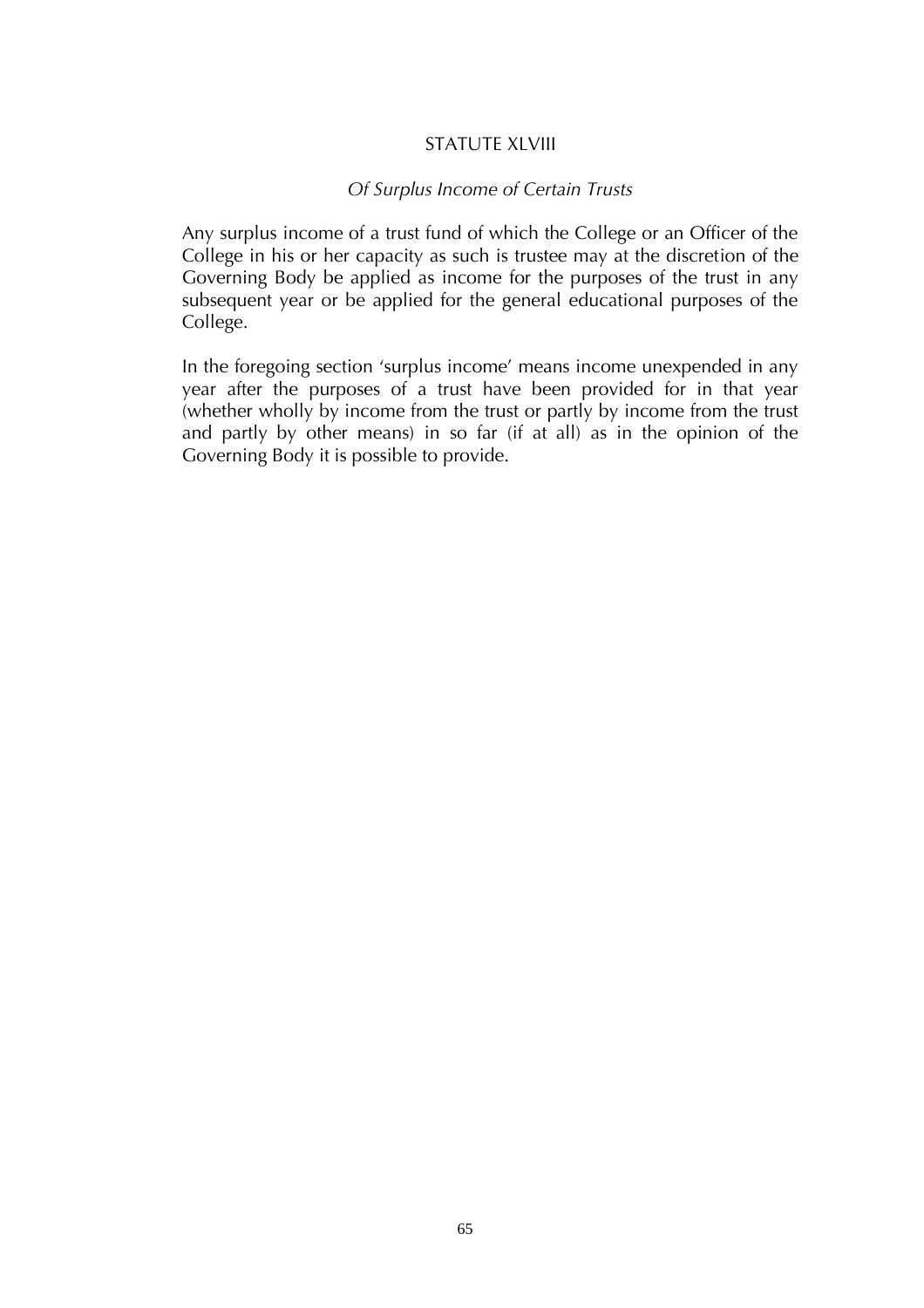# STATUTE XLIX

# *Of the Establishment of Funds for College Purposes*

- 1. The Governing Body may at any time establish funds for the general or particular purposes of the College, and allocate capital and income to those funds in its discretion, subject to the requirements of other Statutes.
- 2. The operation of the funds may be regulated by Ordinances.